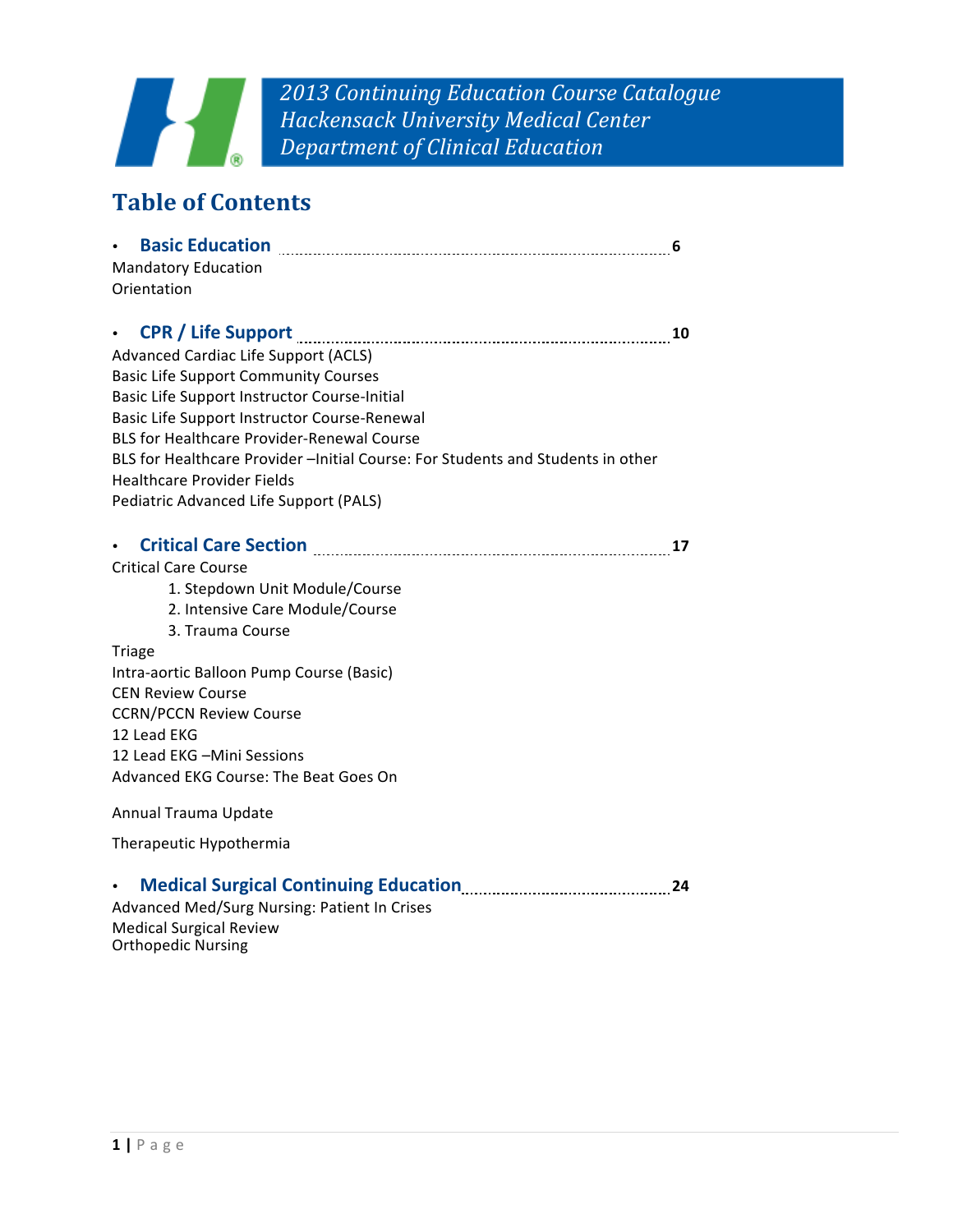#### • General Continuing Education *CONDER CONDER CONDER (26*

ABC's of Diagnostic Tests Geriatric Nursing: More than Managing Delirium and Dementia New Clinical Manager Orientation Program Charge Nurse Program Preventing & Managing Code Blue Day Legal Issues for Nursing Pharmacology Review for Nurses Preceptor Development Workshop Presentation Skills Diabetic Patient: Current Trends (Nursing Management) Advanced Care of the Diabetic Patient: Complications Diabetes Champion Class Diabetes Update 2012 Ancillary Stroke Education 2012 Unit Clerk Update 2012 "Stroke: The Essentials" Annual Stroke Update-RN

DSCs, Core Measures, Quality Indicators. Oh My!!!

# • **Obstetrics (Women & Children) 36**

AWHONN Fetal Heart Monitoring Principles and Practices AWHONN Advanced Fetal Monitoring **AWHONN FHRMPP Instructor Course** Basic Electronic Fetal Monitoring Assessment and Management of the Antepartum Patient Certification Review: Maternal Newborn Certification Review: In-Patient OB Certification Review: EFM Breastfeeding: Strategies for Successful Lactation and Postpartum Assessment Neonatal Resuscitation Program (NRP) Neonatal Resuscitation Program (NRP) (Renewal) Certification Review: Neonatal Intensive Care Strategies for Breastfeeding in the Neonatal Intensive Care Unit Newborn Assessment: Basics Neonatal Critical Care Course: Intermediate and Advanced Women & Children Mandatory Education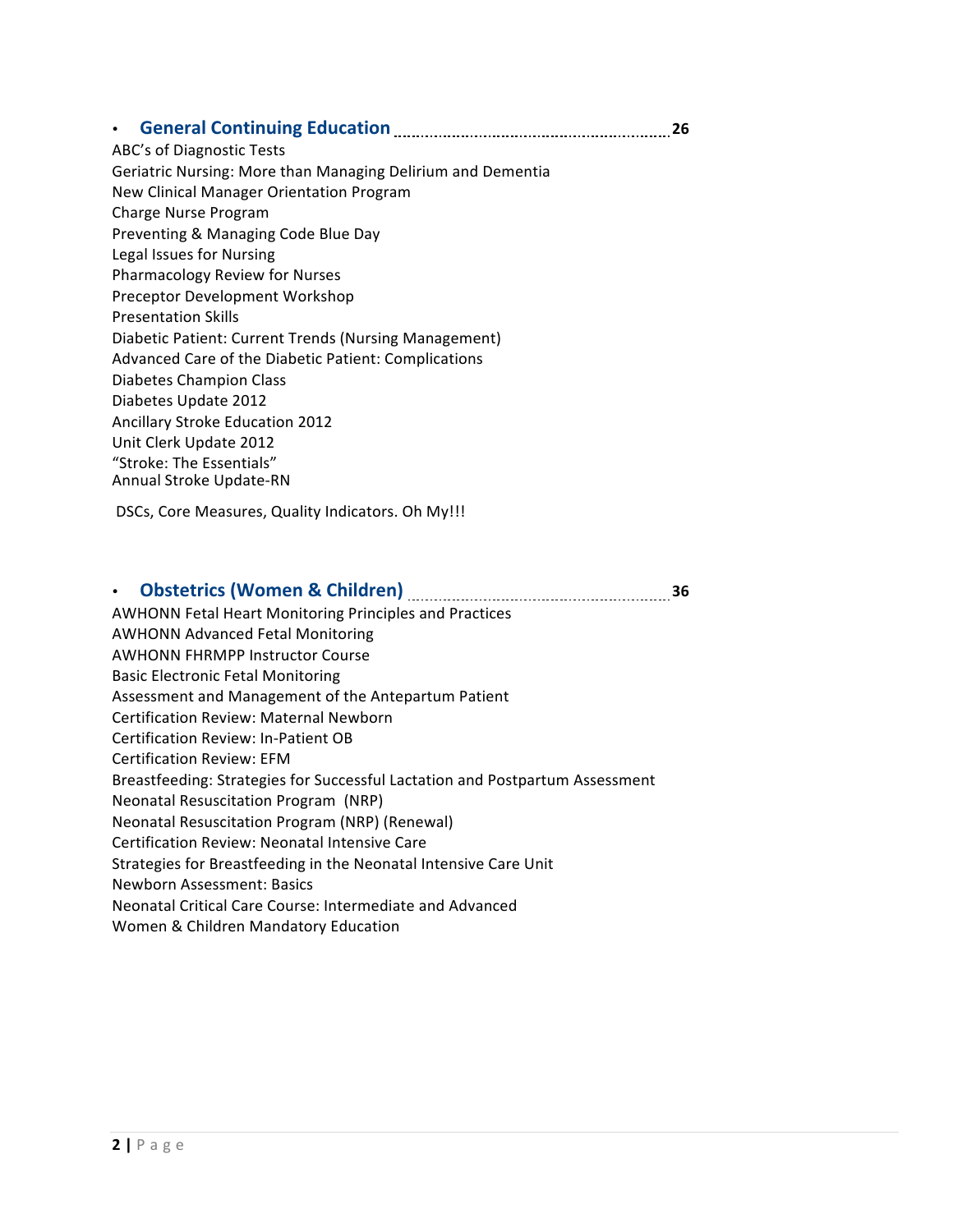### • Oncology (Critical Care & Medical Surgical) **Manual Aristope Contains 197**

Adult Oncology Nursing Program Day I Adult Oncology Nursing Program Day II Adult Oncology Nursing Program Day III ONS Cancer Chemotherapy & Biotherapy Course Stem Cell Transplant Nursing Program: Day I Stem Cell Transplant Nursing Program: Day II

# • **Pediatrics (Women & Children) 1999 1000 1000 1000 1000 1000 1000 1000 1000 1000 1000 1000 1000 1000 1000 1000 1000 1000 1000 1000 1000 1000 1000 1000 1000 1000 1000**

Pediatric Diabetes: Teaching the Survival Skills Pediatric Oncology /Hematology Program Newborn Assessment: Basics Neonatal Critical Care Course: Intermediate and Advanced Pediatric Critical Care Course Introduction to Pediatric Critical Care Pediatric Trauma Pediatric Nursing Assessment APON Chemotherapy & Biotherapy Course & Peds Nurse Foundations of Pediatric Blood & Marrow Transplant Epilepsy: Current Trends in Patient Management Pediatric End of Life Certification Review: Neonatal Intensive Care Strategies for Breastfeeding in the Neonatal Intensive Care Unit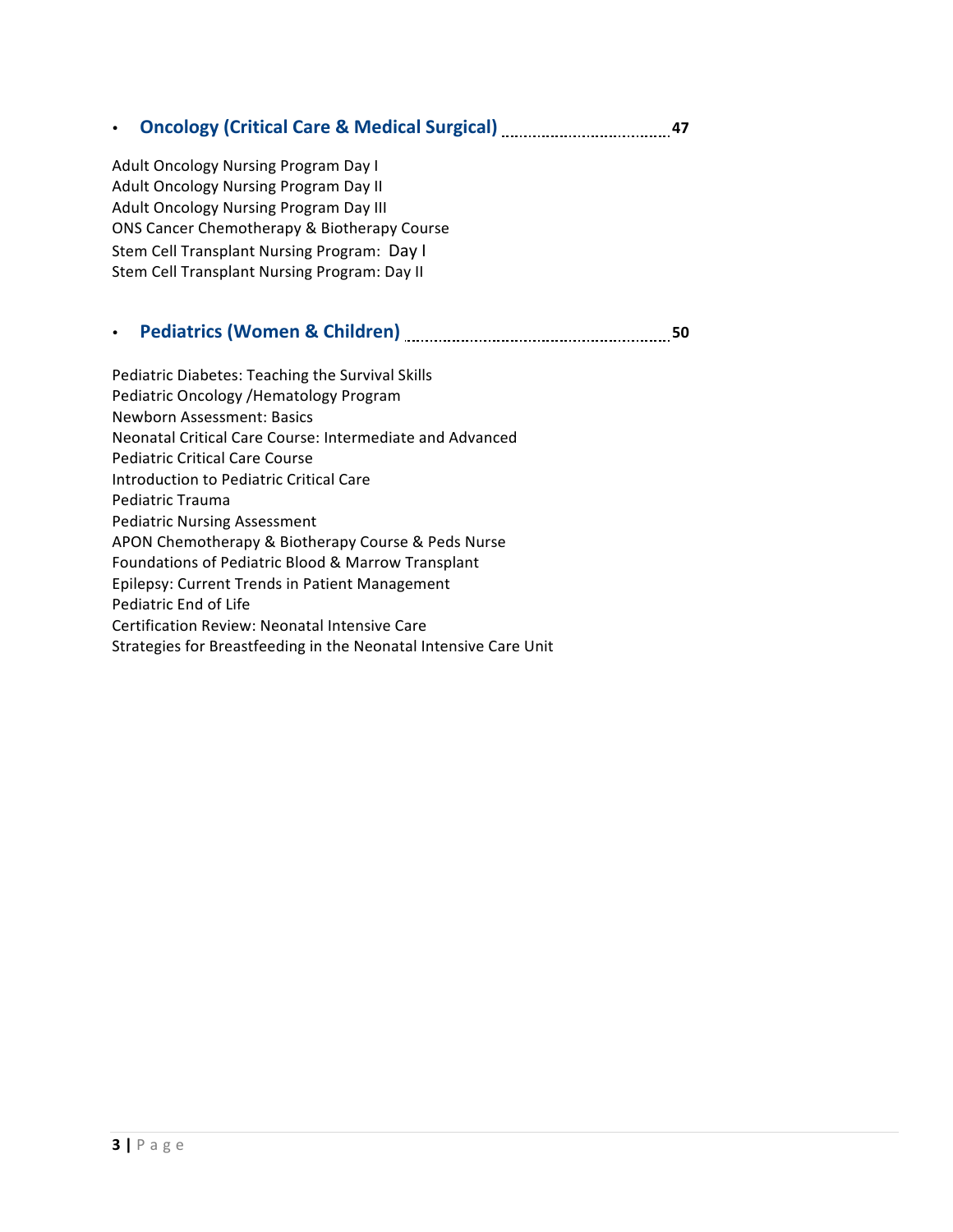#### **FEES:**

All courses are provided without fee to HUMC employees. The fees noted in the catalog are for attendees from other facilities.

#### **EMPLOYEE ENROLLMENT PROCESS:**

- 1. ALL employees must register in HOLA for each course they plan to attend.
- 2. Students and faculty of affiliated schools of nursing may attend courses as per seat availability. Conference request forms must be completed. Conference request forms may be obtained from the Department Of Clinical Education.

#### **OUTSIDE REGISTRANTS:**

Complete the registration form and send check payable to Hackensack University Medical Center to:

Department of Clinical Education, Hackensack University Medical Center, 30 Prospect Avenue, **Hackensack, NJ 07601**. A faxed copy of your registration form will hold a space until two weeks before the course. Two weeks before the course the space will be released to a paid registrant if we have not received the check.

#### For Critical Care Course please call 551-996-2173 & request a brochure.

Hospitals may fax copies of completed registration forms for each participant. Note: only three participants per hospital are placed on the attendance list. Additional names are kept on a waiting list until two weeks before the course. A memo with a contact person's name and the date the check is expected is required with the registrations. We cannot accept faxed registrations from hospitals less than one week before the course unless called first. Hackensack University Medical Center reserves the right to cancel courses due to insufficient enrollment, in which case, registrants will receive a full refund.

#### **CANCELLATION POLICY:**

Cancellations postmarked less than two weeks before the course: registration fee will be refunded subject to a \$25.00 processing fee.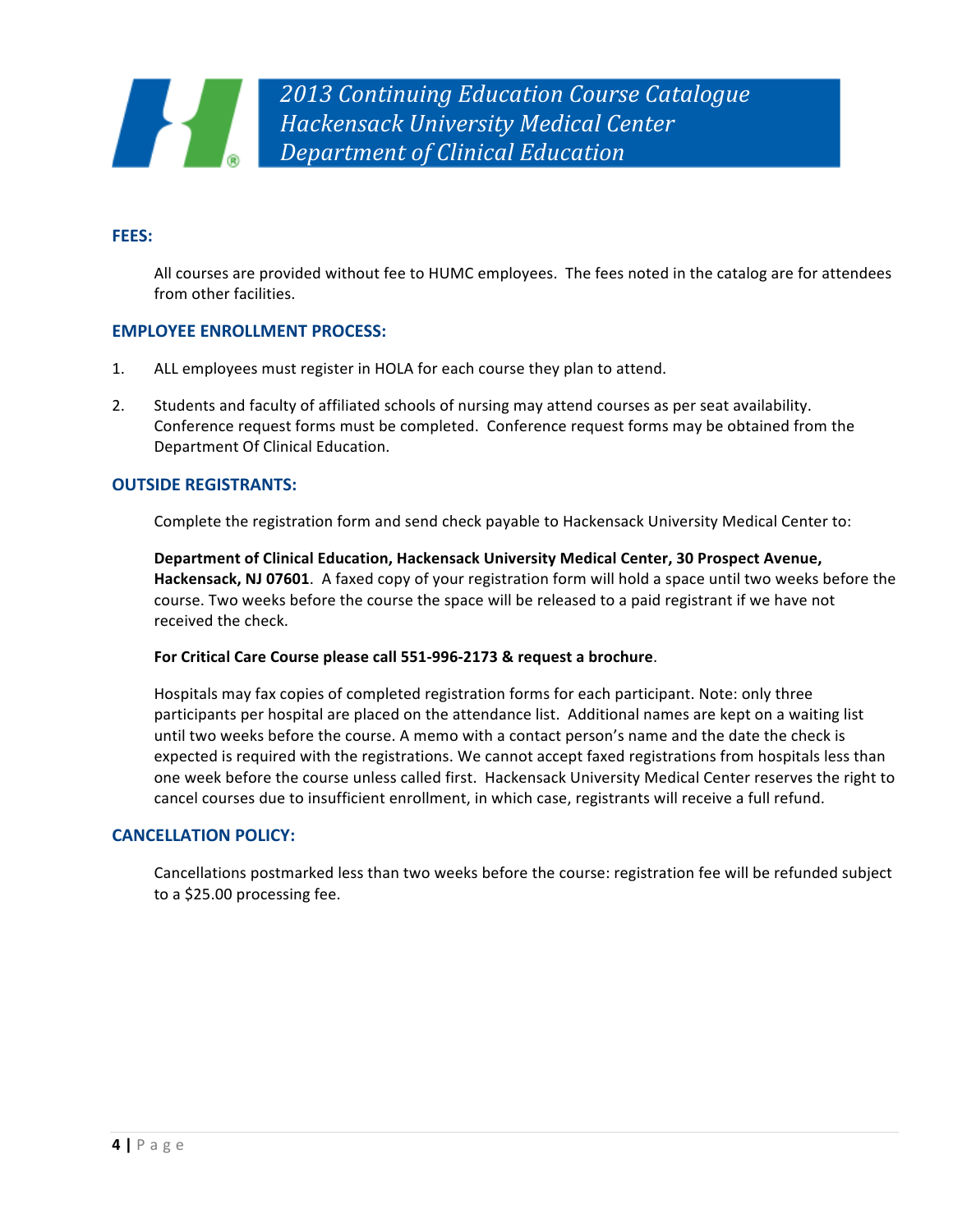#### **CERTIFICATION MAINTENANCE INFORMATION:**

Participants enrolled in courses, which offer CEUs or contact hours will receive their certificates upon completion of the course, which may include successful passing of a written and/or practical examination.

#### **FACULTY:**

All courses are taught by an education specialist, clinical educator, clinical nurse specialist/advanced practice nurse, medical staff, hospital staff, and/or outside consultants.

#### **SPECIAL NOTE:**

Course dates are subject to change based on attendance and service/hospital needs.

#### **FLYERS/ANNOUNCEMENTS:**

Flyers will be distributed in-house as reminders prior to all courses. Please verify all course dates and locations by checking the Event Calendar on HUMCNET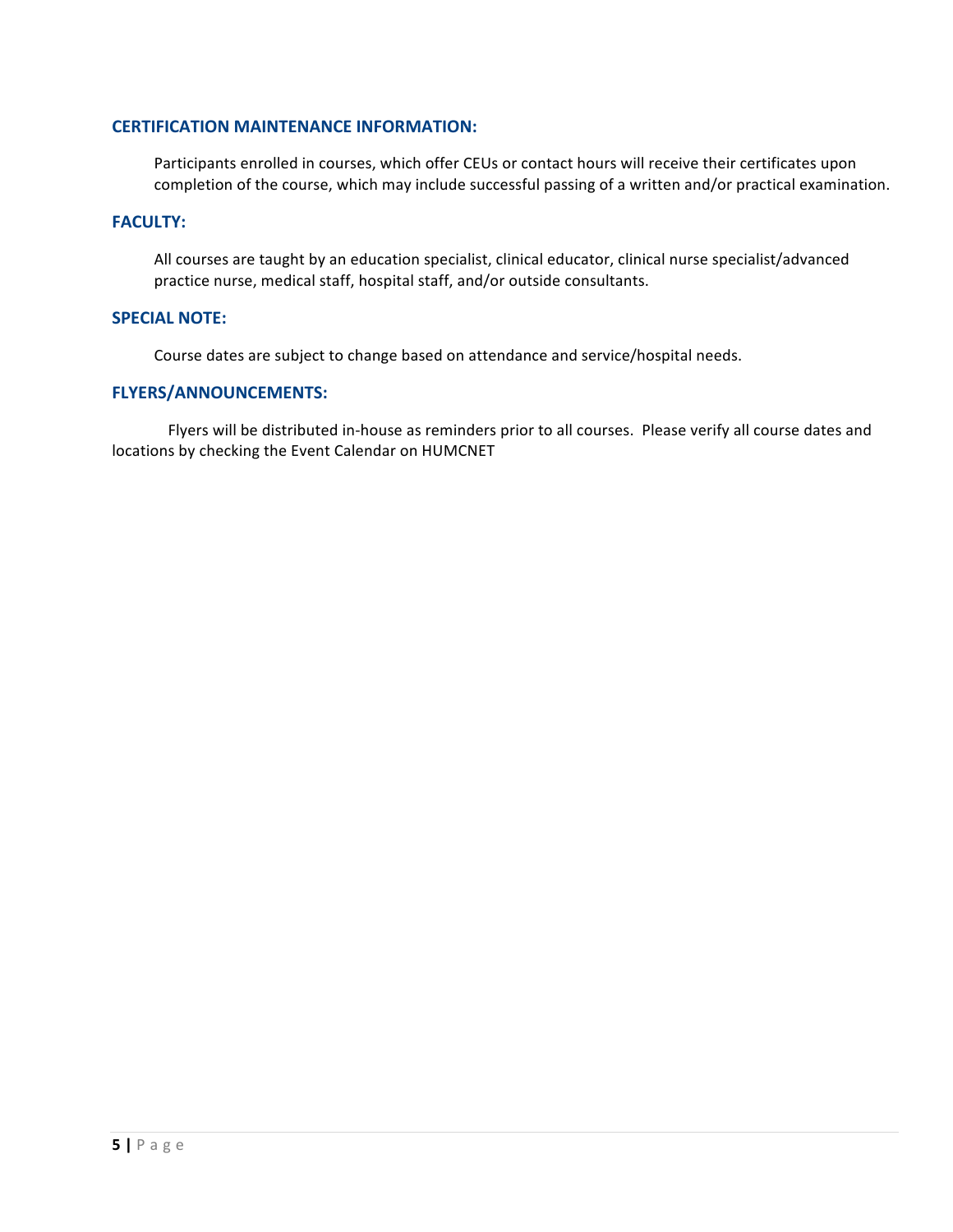# **2013 Mandatory Education/ BLS Renewal Days**

The 4 hour blocks of time listed below are for BLS renewal. In addition, please refer Women & Children's Division Mandatory Education Schedule for those areas.

#### **ALL STAFF MUST ALSO COMPLETE THE FOLLOWING ON E-LEARNING;**

| ADA                                   |
|---------------------------------------|
| Corporate Compliance                  |
| <b>Cultural Competency</b>            |
| EMTALA                                |
| <b>HIPAA</b>                          |
| Patient Safety-NPSG                   |
| Environment of Care Impaired L.I.P.   |
| Performance Improvement Team Training |
| Abuse, Neglect and Exploitation       |

Harassment Awareness OSHA x 2 Age Specific Competencies Mandatory Education Modules I to VI for Nurses Mandatory Education Modules I to III for Ancillary staff Bariatric Sensitivity Emergency Management-EOP Infection Control Review

| <b>DATE</b> | TOPIC- BLS Renewal-TIME | <b>LOCATION</b>     |
|-------------|-------------------------|---------------------|
|             |                         |                     |
| January 17  | 8a-12p                  | Hekemian Auditorium |
| January 29  | $3p-7p$                 | Hekemian Auditorium |
| February 14 | 8a-12p                  | Hekemian Auditorium |
| February 25 | $3p-7p$                 | Hekemian Auditorium |
| March 13    | 8a-12p                  | Hekemian Auditorium |
| March 28    | 3p-7p & 7p-11p          | Hekemian Auditorium |
| April 11    | 8a-12p                  | Hekemian Auditorium |
| April 30    | $3p-7p$                 | Hekemian Auditorium |
| May 16      | 8a-12p                  | Hekemian Auditorium |
| May 28      | $3p-7p$                 | Hekemian Auditorium |
| June 13     | 8a-12p                  | Hekemian Auditorium |
| June 26     | 3p-7p & 7p-11p          | Hekemian Auditorium |
| July 1      | $3p-7p$                 | Hekemian Auditorium |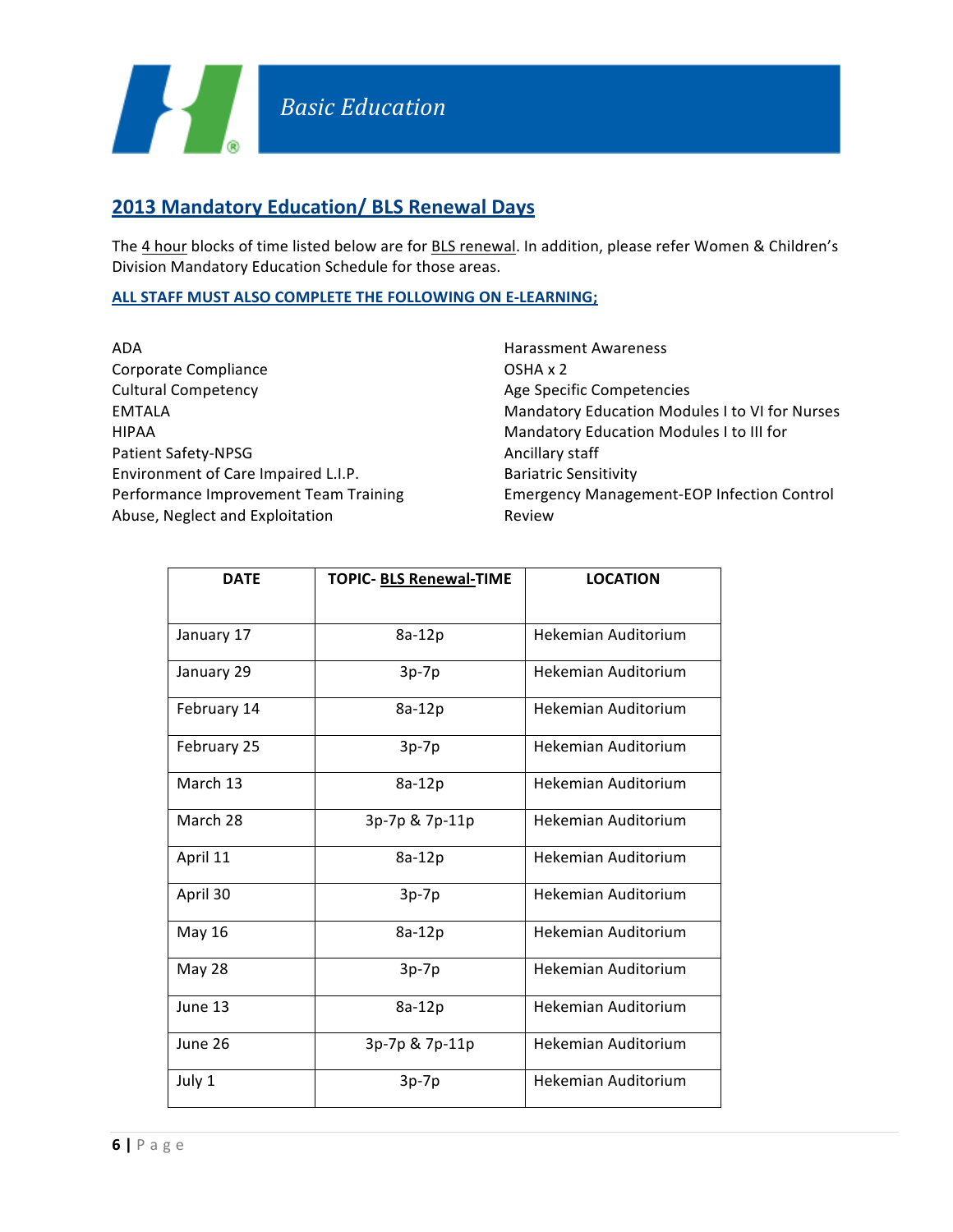| July 18      | 8a-12p         | Hekemian Auditorium |
|--------------|----------------|---------------------|
| August 1     | $3p-7p$        | Hekemian Auditorium |
| August 15    | 8a-12p         | Hekemian Auditorium |
| September 19 | $8a-12p$       | Hekemian Auditorium |
| September 30 | 3p-7p & 7p-11p | Hekemian Auditorium |
| October 17   | 8a-12p         | Hekemian Auditorium |
| October 29   | $3p-7p$        | Hekemian Auditorium |
| November 14  | 8a-12p         | Hekemian Auditorium |
| November 25  | $3p-7p$        | Hekemian Auditorium |

**Coordinator:** Department of Clinical Education

Audience: HackensackUMC Registered Nurses, Technicians and Clinicians currently certified in Healthcare Provider from the American Heart Association.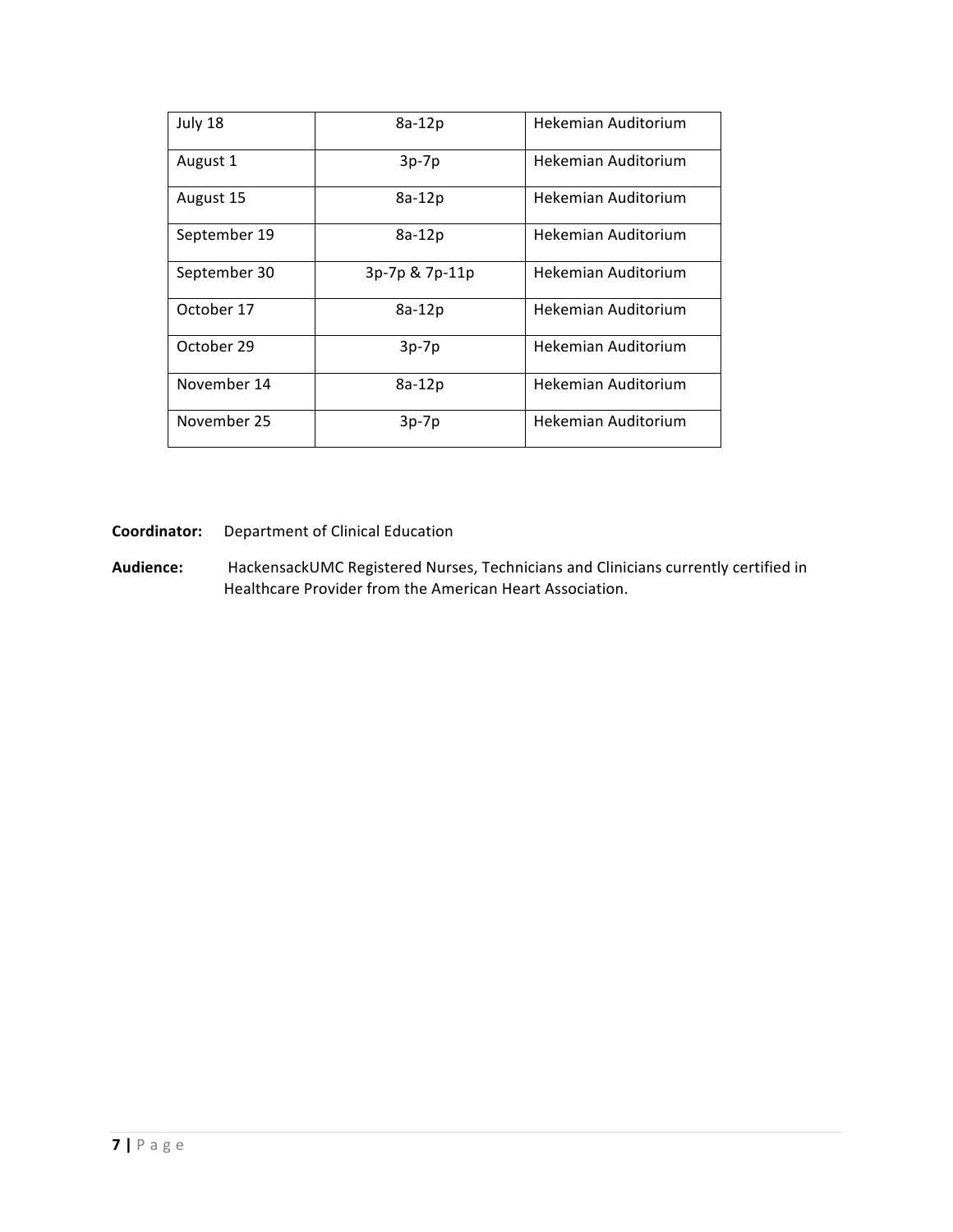# *Orientation*

This two-week program familiarizes the new employee with the philosophy, mission, organizational chart and mandatory education requirements. Orientations are individualized as appropriate to service/unit.

| Location                   |
|----------------------------|
|                            |
| Hekemian Conference Center |
| Hekemian Conference Center |
| Hekemian Conference Center |
| Hekemian Conference Center |
| Hekemian Conference Center |
| Hekemian Conference Center |
| Hekemian Conference Center |
| Hekemian Conference Center |
| Hekemian Conference Center |
| Hekemian Conference Center |
| Hekemian Conference Center |
| Hekemian Conference Center |
|                            |

#### **RN Orientation:**

| January 8-16      | 315 Atlantic Street |
|-------------------|---------------------|
| February 5-13     | 315 Atlantic Street |
| <b>March 5-13</b> | 315 Atlantic Street |
| April 2-10        | 315 Atlantic Street |
| May 7-15          | 315 Atlantic Street |
| June 4-12         | 315 Atlantic Street |
| July 9-17         | 315 Atlantic Street |
| August 6-14       | 315 Atlantic Street |
| September 10-18   | 315 Atlantic Street |
| October 8-16      | 315 Atlantic Street |
| November 5-13     | 315 Atlantic Street |
| December 3-11     | 315 Atlantic Street |

#### **Nursing Internship:**

| January 8-16      | 315 Atlantic Street |
|-------------------|---------------------|
| February 5-13     | 315 Atlantic Street |
| <b>March 5-13</b> | 315 Atlantic Street |
| April 2-10        | 315 Atlantic Street |
| May 7-15          | 315 Atlantic Street |
| June 4-12         | 315 Atlantic Street |
| July 9-17         | 315 Atlantic Street |
| August 6-14       | 315 Atlantic Street |
| September 10-18   | 315 Atlantic Street |
| October 8-16      | 315 Atlantic Street |
| November 5-13     | 315 Atlantic Street |
| December 3-11     | 315 Atlantic Street |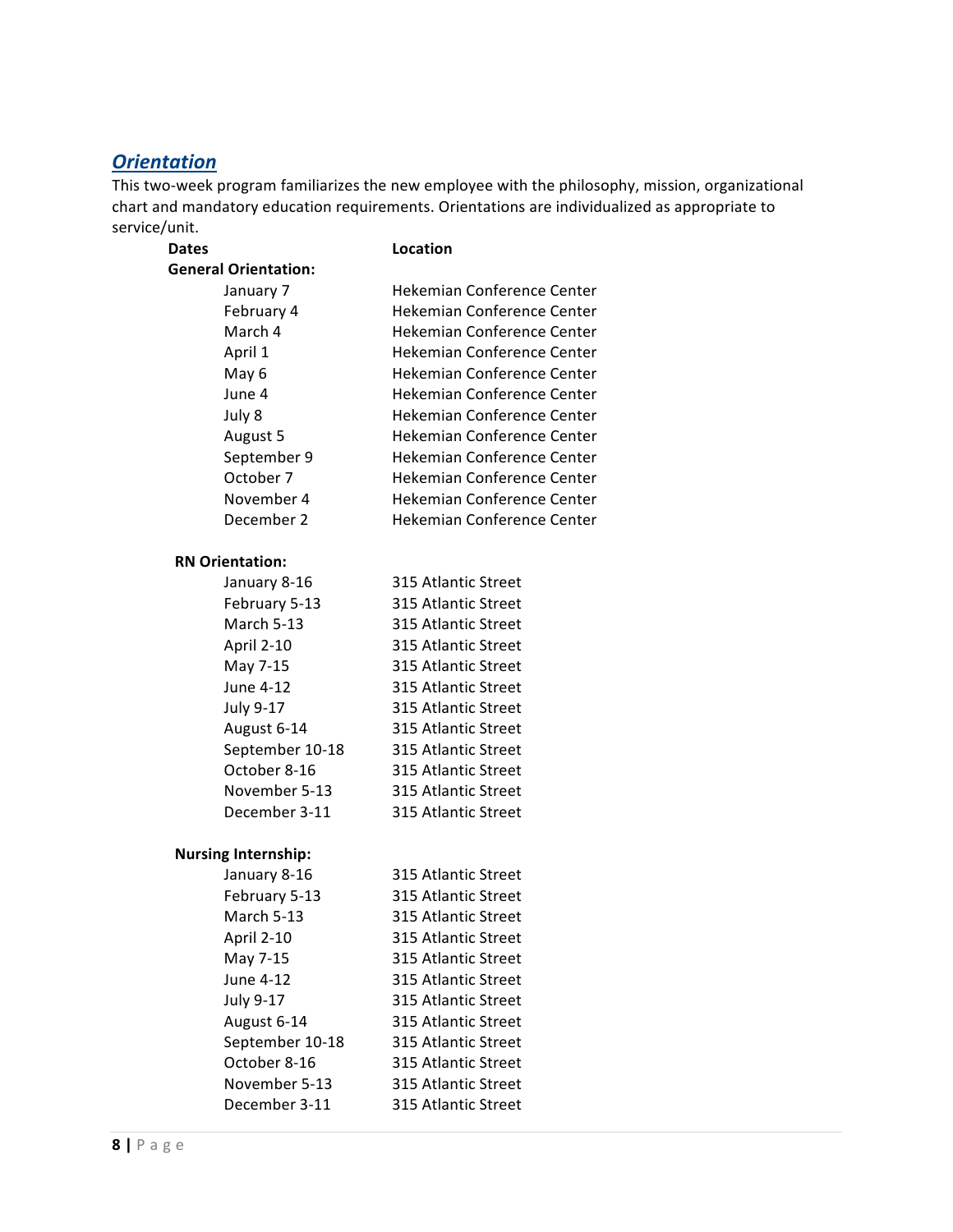# *Orientation*

#### **NA Orientation**

| January 8-11    | 315 Atlantic Street |
|-----------------|---------------------|
| February 5-8    | 315 Atlantic Street |
| March 5-8       | 315 Atlantic Street |
| April-2-6       | 315 Atlantic Street |
| May 2-5         | 315 Atlantic Street |
| June 4-7        | 315 Atlantic Street |
| July 9-12       | 315 Atlantic Street |
| August 6-9      | 315 Atlantic Street |
| September 10-13 | 315 Atlantic Street |
| October 8-11    | 315 Atlantic Street |
| November 5-8    | 315 Atlantic Street |
| December 3-6    | 315 Atlantic Street |

#### **UC Orientation**

| January 8-11    | 315 Atlantic Street |
|-----------------|---------------------|
| February 5-8    | 315 Atlantic Street |
| March 5-8       | 315 Atlantic Street |
| April 2-6       | 315 Atlantic Street |
| May 2-5         | 315 Atlantic Street |
| June 4-7        | 315 Atlantic Street |
| July 9-12       | 315 Atlantic Street |
| August 6-9      | 315 Atlantic Street |
| September 10-13 | 315 Atlantic Street |
| October 8-11    | 315 Atlantic Street |
| November 5-8    | 315 Atlantic Street |
| December 3-6    | 315 Atlantic Street |

\*All Orientations will have additional time added to their schedule due to Computer Classes, adding up to two and a half days, dependent on appointed unit.

| Time:                 | $8:00 - 4:30$ PM                                                                                                                                                                          |
|-----------------------|-------------------------------------------------------------------------------------------------------------------------------------------------------------------------------------------|
| Fee:                  | NA.                                                                                                                                                                                       |
| Coordinator:          | Cheryl Marchal, MSN, RNC, NE-BC (Unit Clerks & Team Leader)<br>Sandra Emmanuel, MA, RN, BC (Registered Nurse)<br>Patrice Pulford, MSN, RN-BC (Nursing Assistant, PCT, PCA, ETD Transport) |
| <b>Contact Hours:</b> | <b>NA</b>                                                                                                                                                                                 |
| Audience:             | New hires.                                                                                                                                                                                |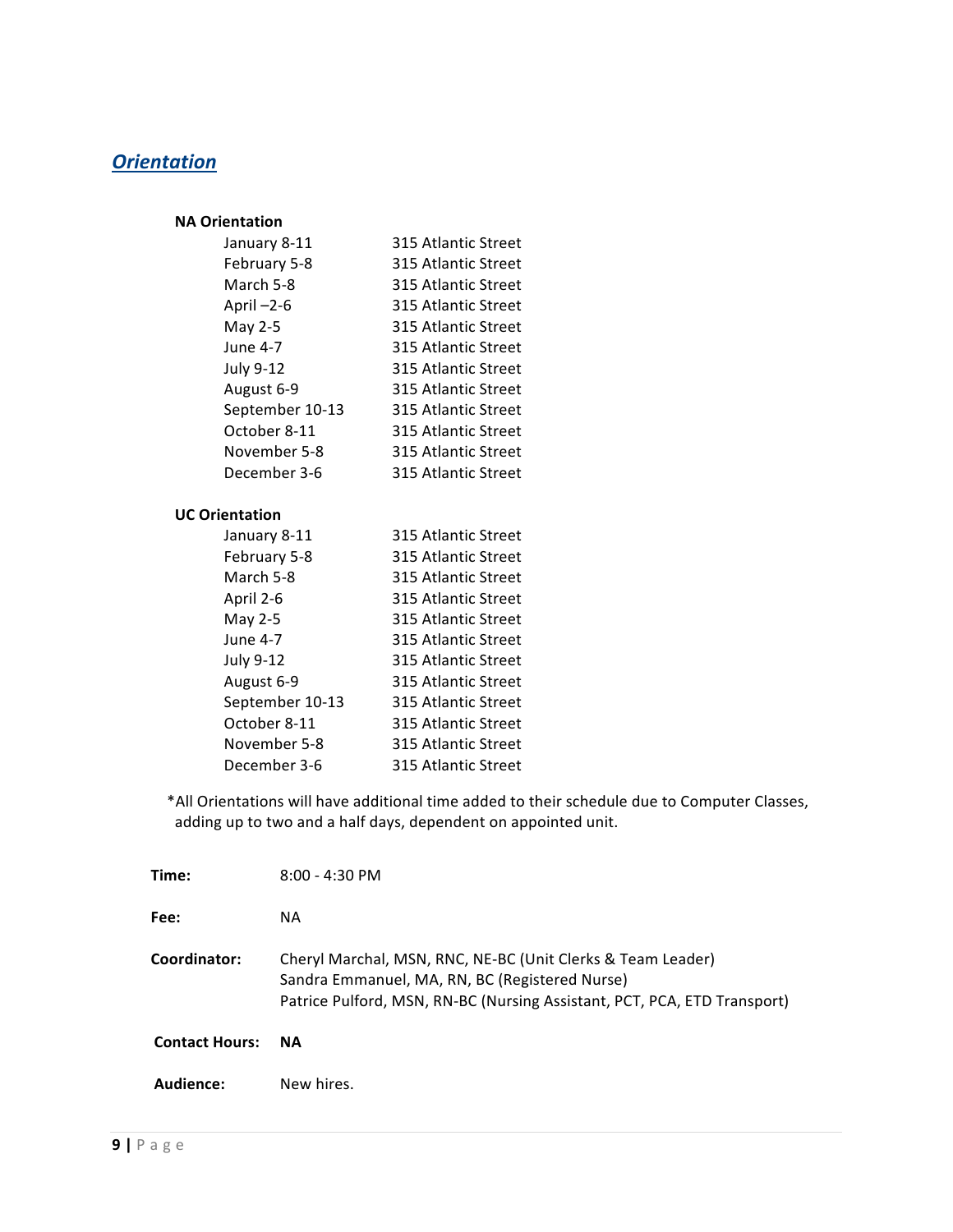

# **Advanced Cardiac Life Support (ACLS)**

This program will provide the participant with the advanced skills necessary to manage a patient in cardiac arrest and stroke management. Topics include recognition and treatment of cardiac arrhythmias, emergency airway management, emergency medications, IV access, utilizing a team management approach.

|                  | <b>ACLS Initial</b>                                                                                                                                                                                                                                                                                  | <b>ACLS Renewal</b>                                                                                                                                         |
|------------------|------------------------------------------------------------------------------------------------------------------------------------------------------------------------------------------------------------------------------------------------------------------------------------------------------|-------------------------------------------------------------------------------------------------------------------------------------------------------------|
| Dates:           | January 26 & 27<br>February 23 & 24<br>March 30 & 31<br>May 18 & 19<br>June 29 & 30<br>September 28 & 29<br>October 26 & 27<br>November 16 & 17<br>December 14 & 15                                                                                                                                  | January 19<br>January 20<br>March 9<br>March 10<br>May 4<br>May 5<br>June 22<br>June 23<br>July 13<br>July 14<br>September 21<br>September 22<br>October 19 |
| Time:            | $8:00 - 4:30$ PM                                                                                                                                                                                                                                                                                     | October 20<br>December 7<br>December 8                                                                                                                      |
| Place:           | Hekemian Conference Center: 1 & 2                                                                                                                                                                                                                                                                    |                                                                                                                                                             |
| Fee:             | \$225.00 full course / \$125.00 renewal                                                                                                                                                                                                                                                              |                                                                                                                                                             |
| Coordinator:     | Tim Youngsworth, RN, MICP                                                                                                                                                                                                                                                                            |                                                                                                                                                             |
|                  | Contact Hours: Contact Hours provided for initial course                                                                                                                                                                                                                                             |                                                                                                                                                             |
| <b>Audience:</b> | Participants must have current AHA BLS Healthcare Provider card. Background in EKG<br>interpretation is needed. Completion of the AHA ACLS pretest is required. RNs, MDs,<br>MICPs, RTs, DDS.<br>Maximum number of students: Initial course - 24, Renewal Course-30                                  |                                                                                                                                                             |
| Note:            | Use of American Heart Association materials in an educational course does not<br>represent course sponsorship by the American Heart Association. Any fees charged for<br>such a course, except for a portion of fees needed for AHA course materials; do not<br>represent income to the Association. |                                                                                                                                                             |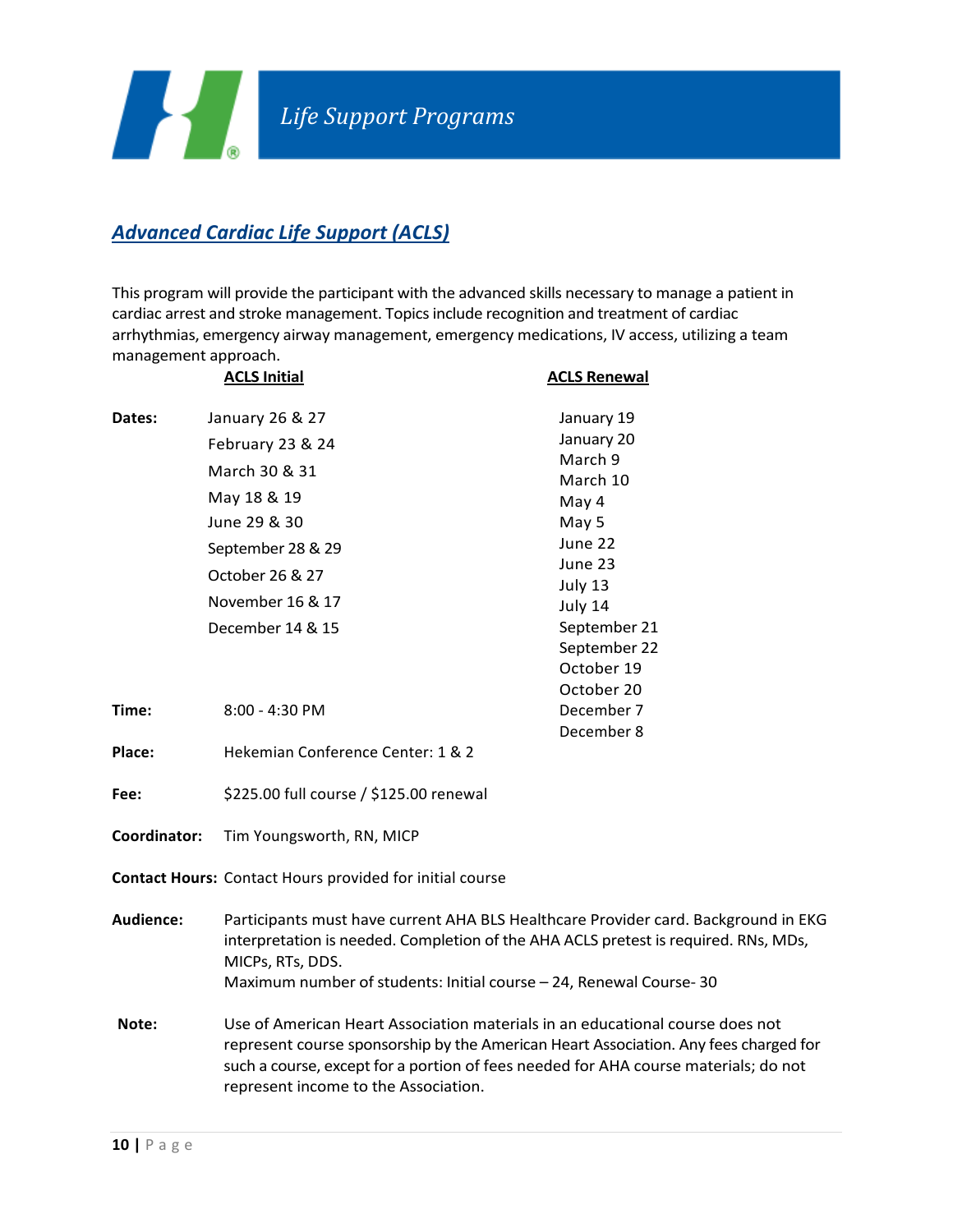#### *Basic Life Support Community Courses*

The following courses are open to the public, for those members of the community who are required to have an American Heart Association BLS for HCP course completion card to meet employment or school requirements. The Life Support Training Center offers both initial and renewal courses. Fees apply.

### **BLS for Healthcare Provider – Initial Course**

The Healthcare Provider Course covers core material such as adult and pediatric CPR skills, two-rescuer scenarios, use of the bag-mask, foreign-body airway obstruction, and automated external defibrillation (AED). This program includes both written and skills evaluations. A course completion card will be issued upon successful completion of the course requirements.

#### **Attendance Pre-Requisites:**

- Call 551-996-2401 or e-mail mail CprTraining@HackensackUMC.org for more information and a registration form.
- Pre-registration and pre-payment are required for enrollment into this course.
- Class size is limited.
- Participants who are pregnant or have medical restrictions will need to present a current note from their physician to participate in training.

**Dates:** Monday, January 7 and 14 Monday, February 4 and 11 Monday, March 4 and 11 Monday, April 1 and 8 Monday, May 6 and 13 Monday, June 3 and 10

Monday, July 1 & 8 Monday, August 5 & 12 Monday, September 9 & September 16 Monday, October 7 and 14 Monday, November 4 and 11 Monday, December 2 and 9

| Time:        | $6:00 - 10:00$ PM                                                                                                                                                                              |  |
|--------------|------------------------------------------------------------------------------------------------------------------------------------------------------------------------------------------------|--|
| Place:       | The Hekemian Conference Center<br><b>Hackensack University Medical Center</b>                                                                                                                  |  |
| Fee:         | \$90.00 for the initial course includes student manual. Employee discount is available<br>with HackensackUMC ID.                                                                               |  |
| Parking:     | Parking is available in the main visitor's parking garage.                                                                                                                                     |  |
| Coordinator: | Karen Della Fave, MS, BSN, RN, CCE, CBC                                                                                                                                                        |  |
| Audience:    | This course is designed for healthcare providers such as doctors, dentists, EMS personnel,<br>nurses, physical therapist, etc. who must have a credential documenting successful<br>completion |  |
| Note:        | Use of American Heart Association materials in an educational course does not<br>represent course sponsorship by the American Heart Association. Any fees charged for                          |  |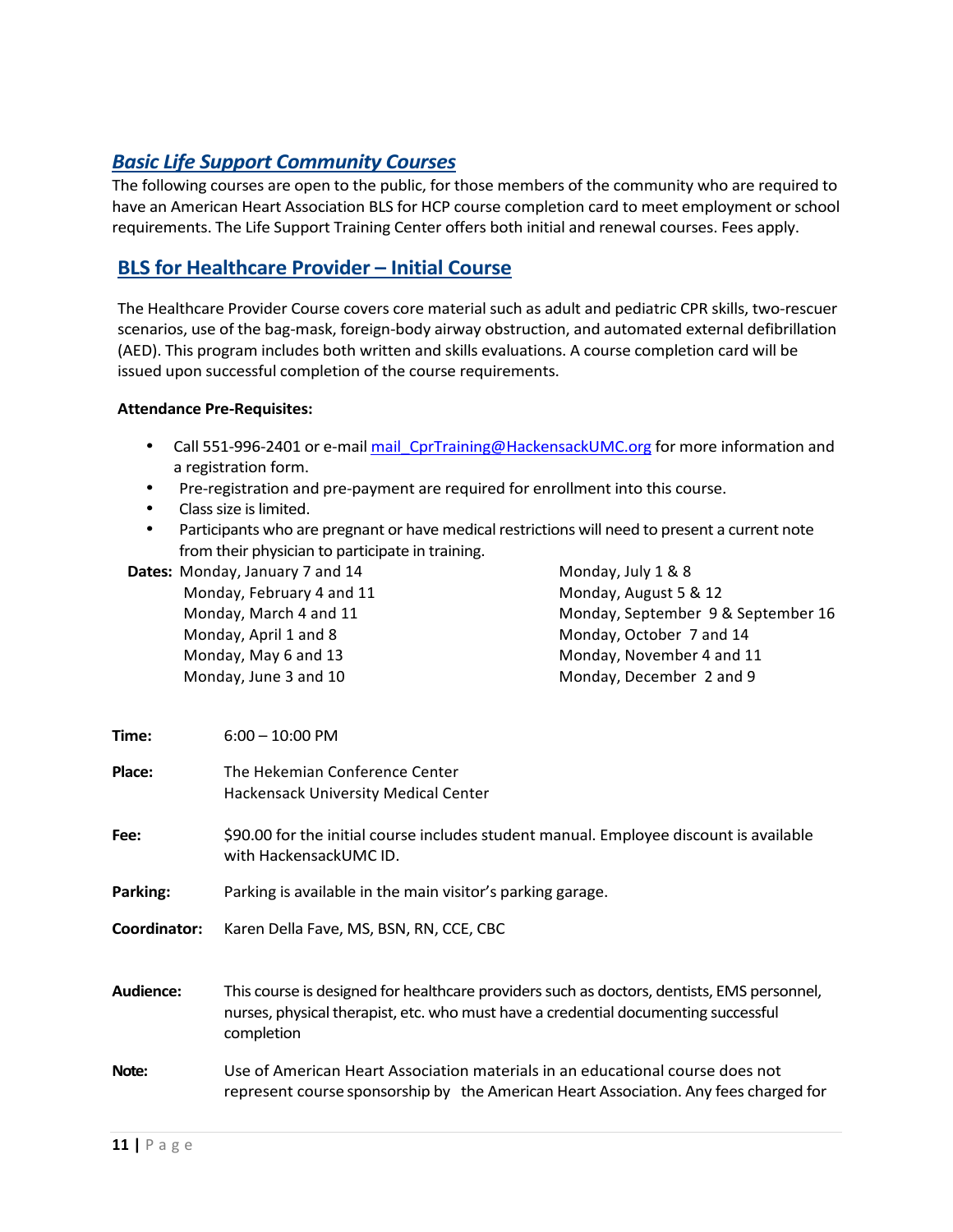such a course, except for a portion of fees needed for AHA course materials; do not represent income to the Association.

#### **Basic Life Support Instructor Course – Initial**

This course is designed to prepare American Heart Association (AHA) instructors to disseminate the science, skills, and philosophy of resuscitation programs to participants enrolled in AHA courses. Course content will include an overview of the science behind the AHA's 2010 *Guidelines for CPR and ECC*, Basic Life Support teaching methods and curriculum, and Training Center specific information.

#### **Candidates Pre-Requisites:**

- Call (551) 996-2401 or email mail CprTraining@HackensackUMC.org for more information and a registration form.
- Candidates must be aligned with an AHA Training Center
- Those entering the BLS Instructor Course must have current AHA Healthcare Provider status.
- Non-healthcare professionals must also have first aid provider status.
- Instructor candidates must complete and submit course completion certificate for AHA's computer-based Core Instructor Course prior to attending the Instructor Course.

|              | Dates and Time: Summer Session: June 2013<br><b>Mandatory Pre-Screening:</b><br><b>Instructor Course:</b>                                                                                                                                                                                            | Tuesday, May 14,<br>Saturday, June 1, | 7p.m-10p.m<br>8:30 a. m $-$ 4:00 p. m                                                |
|--------------|------------------------------------------------------------------------------------------------------------------------------------------------------------------------------------------------------------------------------------------------------------------------------------------------------|---------------------------------------|--------------------------------------------------------------------------------------|
|              | <b>Fall Session: November 2013</b><br><b>Mandatory Pre-Screening:</b><br><b>Instructor Course:</b>                                                                                                                                                                                                   | Thursday, October 10,                 | 7p.m-10p.m<br>Saturday, November 2, $8:30$ a. m $-4:00$ p. m                         |
| Place:       | <b>Mandatory Pre-Screening:</b><br><b>Instructor Course:</b>                                                                                                                                                                                                                                         |                                       | <b>Hekemian Conference Center</b><br>315 Atlantic Street, Nursing Education Building |
| Fee:         | \$300.00 full course                                                                                                                                                                                                                                                                                 |                                       |                                                                                      |
| Coordinator: | Karen Della Fave, MS, BSN, RN, CCE, CBC                                                                                                                                                                                                                                                              |                                       |                                                                                      |
| Audience:    | Participants must meet all pre-requisites prior to attending course.<br>Maximum number of students: 10                                                                                                                                                                                               |                                       |                                                                                      |
| Note:        | Use of American Heart Association materials in an educational course does not<br>represent course sponsorship by the American Heart Association. Any fees charged for<br>such a course, except for a portion of fees needed for AHA course materials; do not<br>represent income to the Association. |                                       |                                                                                      |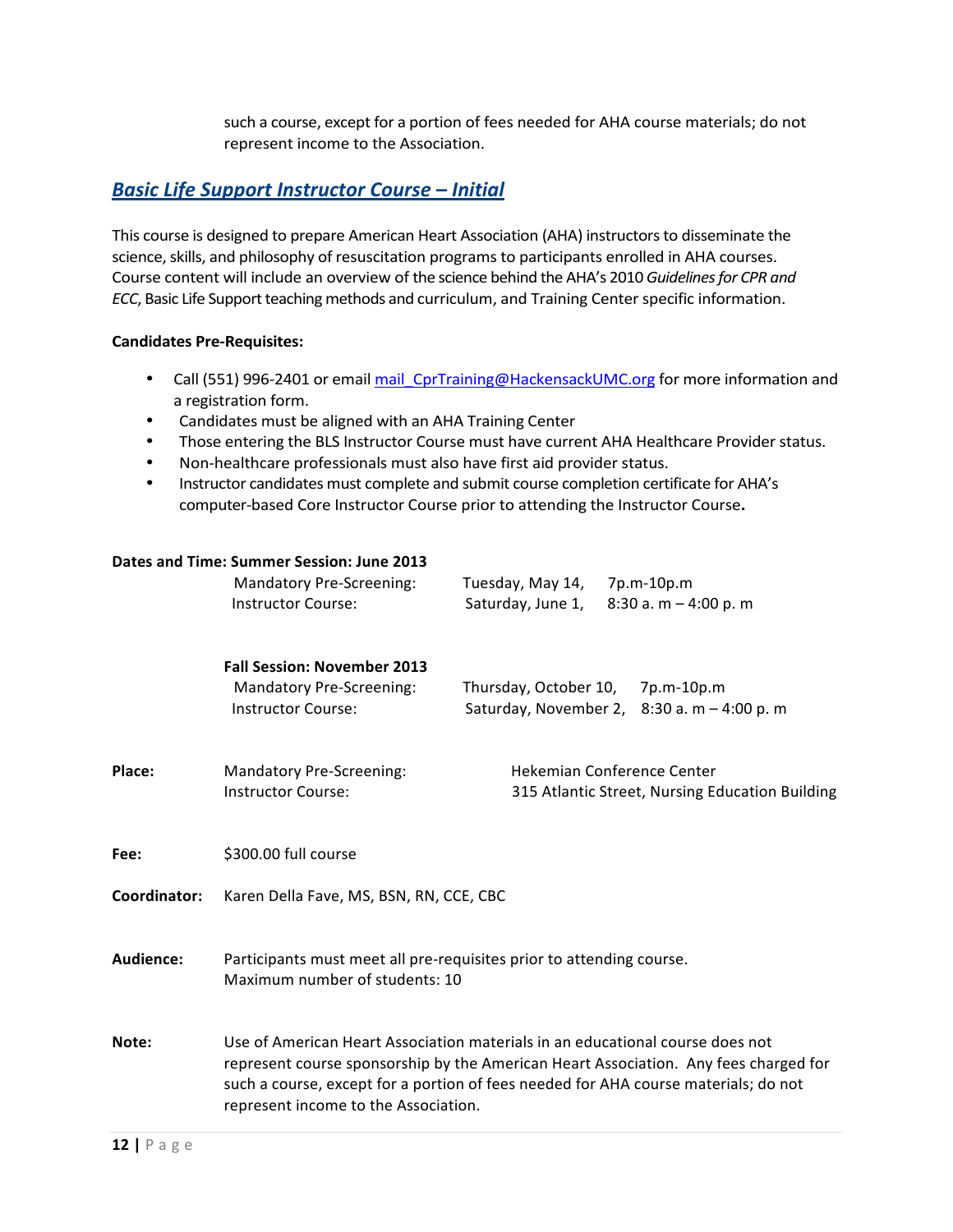# *Basic Life Support Instructor Course-Renewal*

This course is designed to meet the renewal requirement for the American Heart Association (AHA) Basic Life Support Instructor. Content includes skills testing, written examination, and informational update.

#### **Attendance Pre-Requisites:**

- Call (551) 996-2401 or email mail CprTraining@HackensackUMC.org for more information and a registration form.
- Participants must bring with them a copy of the current AHA Instructor manual for the courses they teach.
- Participants must have taught four (4) BLS courses in the past two (2) years.
- Participants must have attended any AHA mandatory instructor update program.
- Participants must have been monitored during teaching session in the past 2 years by HUMC Training Center Faculty.

| Dates:       | Tuesday, June 11<br>Tuesday, June 18<br>Wednesday, November 13<br>Tuesday, November 26 |
|--------------|----------------------------------------------------------------------------------------|
| Time:        | 5:00 p. m-8:00 p. m                                                                    |
| Place:       | Hekemian Auditorium                                                                    |
| Fee:         | \$100.00 per person                                                                    |
| Coordinator: | Karen DellaFave, MS, BSN, RN, CCE, CBC                                                 |
| Audience:    | Participants must meet all pre-requisites prior to attending course.                   |

**Note:** Use of American Heart Association materials in an educational course does not represent course sponsorship by the American Heart Association. Any fees charged for such a course, except for a portion of fees needed for AHA course materials; do not represent income to the Association.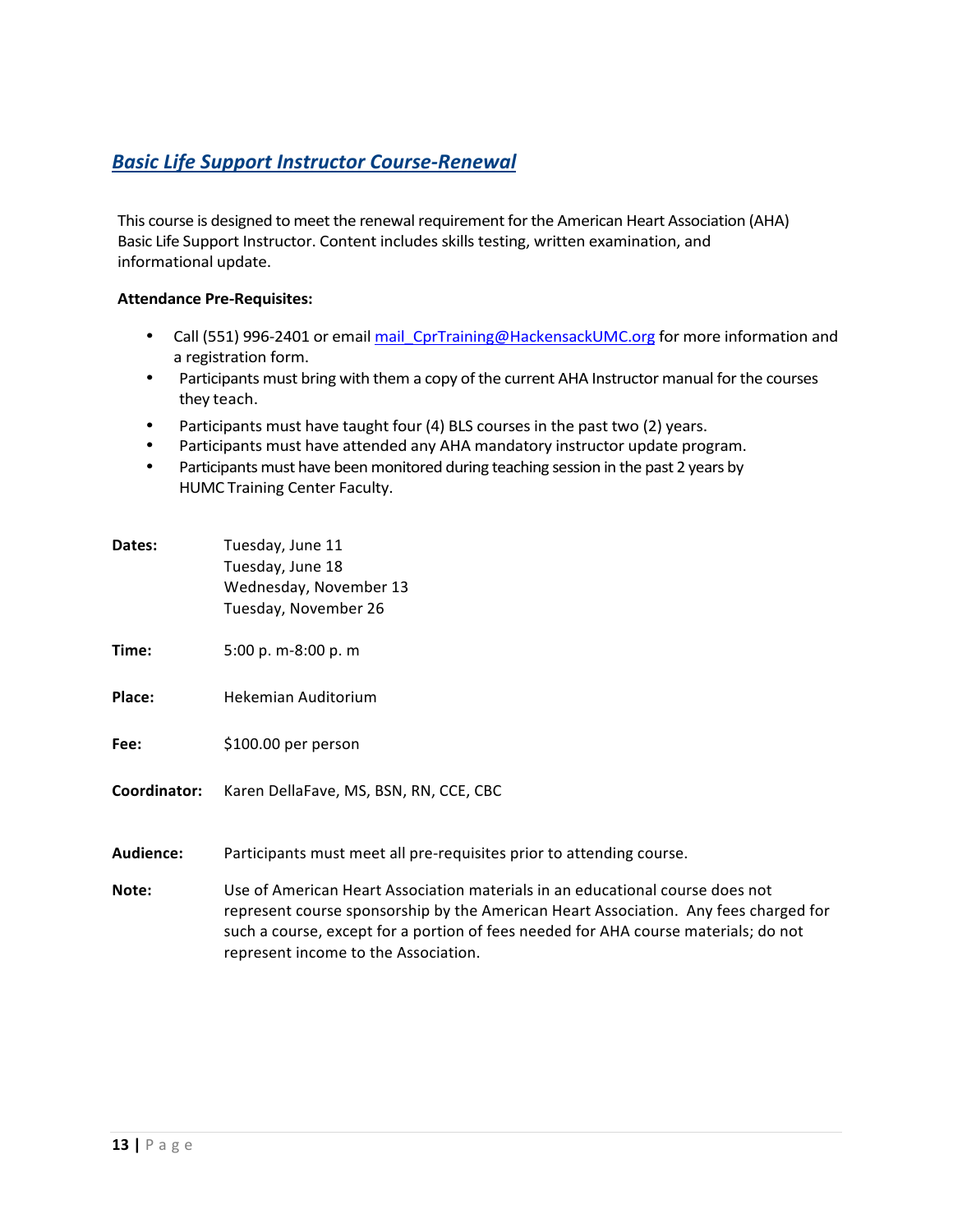# **BLS** for Healthcare Provider-Renewal Course

The Healthcare Provider Course covers core material such as adult and pediatric CPR skills, two-rescuer scenarios, use of the bag-mask, foreign-body airway obstruction, and automated external defibrillation (AED). This program includes both written and skills evaluations. Providers who intend to take the renewal course must present a current American Heart association HCP card as entrance into the renewal course. A course completion card will be issued upon successful completion of the course requirements.

#### **Attendance Pre-Requisites:**

- Call 551-996-2401 or e-mail mail CprTraining@HackensackUMC.org for more information and a registration form.
- Pre-registration and pre-payment is required for enrollment into this course.
- Class size is limited.
- Participants must enclose a copy of both sides of their current American Heart Association HCP card with course registration form or be prepared to present their card to instructor the day of class.
- Participants who are pregnant or have medical restrictions will need to present a current note from their physician to participate in training.

| Dates:           | <b>Daytime Sessions:</b>                                                                                                                                                                        | <b>Evening Sessions:</b>  |
|------------------|-------------------------------------------------------------------------------------------------------------------------------------------------------------------------------------------------|---------------------------|
|                  | Friday, January 25                                                                                                                                                                              | Monday, January 7 or 14   |
|                  | Friday, February 15                                                                                                                                                                             | Monday, February 4 or 11  |
|                  | Friday, March 22                                                                                                                                                                                | Monday, March 4 or 11     |
|                  | Wednesday, April 24                                                                                                                                                                             | Monday, April 1 or 8      |
|                  | Tuesday, May 21                                                                                                                                                                                 | Monday, May 6 or 13       |
|                  | Wednesday, June 26                                                                                                                                                                              | Monday, June 3 or 10      |
|                  | Thursday, August 15                                                                                                                                                                             | Monday, July 1 or 8       |
|                  | Wednesday, September 4                                                                                                                                                                          | Monday, August 5 or 12    |
|                  | Friday, September 27                                                                                                                                                                            | Monday, September 9 or 16 |
|                  | Thursday, October 28                                                                                                                                                                            | Monday, October 7 or 14   |
|                  | Tuesday, November 18                                                                                                                                                                            | Monday, November 4 or 11  |
|                  | Friday, December 27                                                                                                                                                                             | Monday, December 2 or 9   |
| Time:            | Daytime Sessions: 1:00 p .m. - 4:30pm / Evening Sessions- 6:00 p.m. - 10:00 PM                                                                                                                  |                           |
| Place:           | Daytime Sessions GO-14 Classroom / Evening Sessions-Hekemian Conference Center                                                                                                                  |                           |
| Fee:             | \$50.00 renewal course includes student manual.                                                                                                                                                 |                           |
| Parking:         | Parking is available in the main visitor's parking garage.                                                                                                                                      |                           |
| Coordinator:     | Karen Della Fave, MS, BSN, RN, CCE, CBC                                                                                                                                                         |                           |
| <b>Audience:</b> | This course is designed for healthcare providers such as doctors, dentists, EMS personnel,<br>nurses, physical therapist, etc. who must have a credential documenting successful<br>completion. |                           |
| Note:            | Use of American Heart Association materials in an educational course does not<br>represent course sponsorship by the American Heart Association. Any fees charged for                           |                           |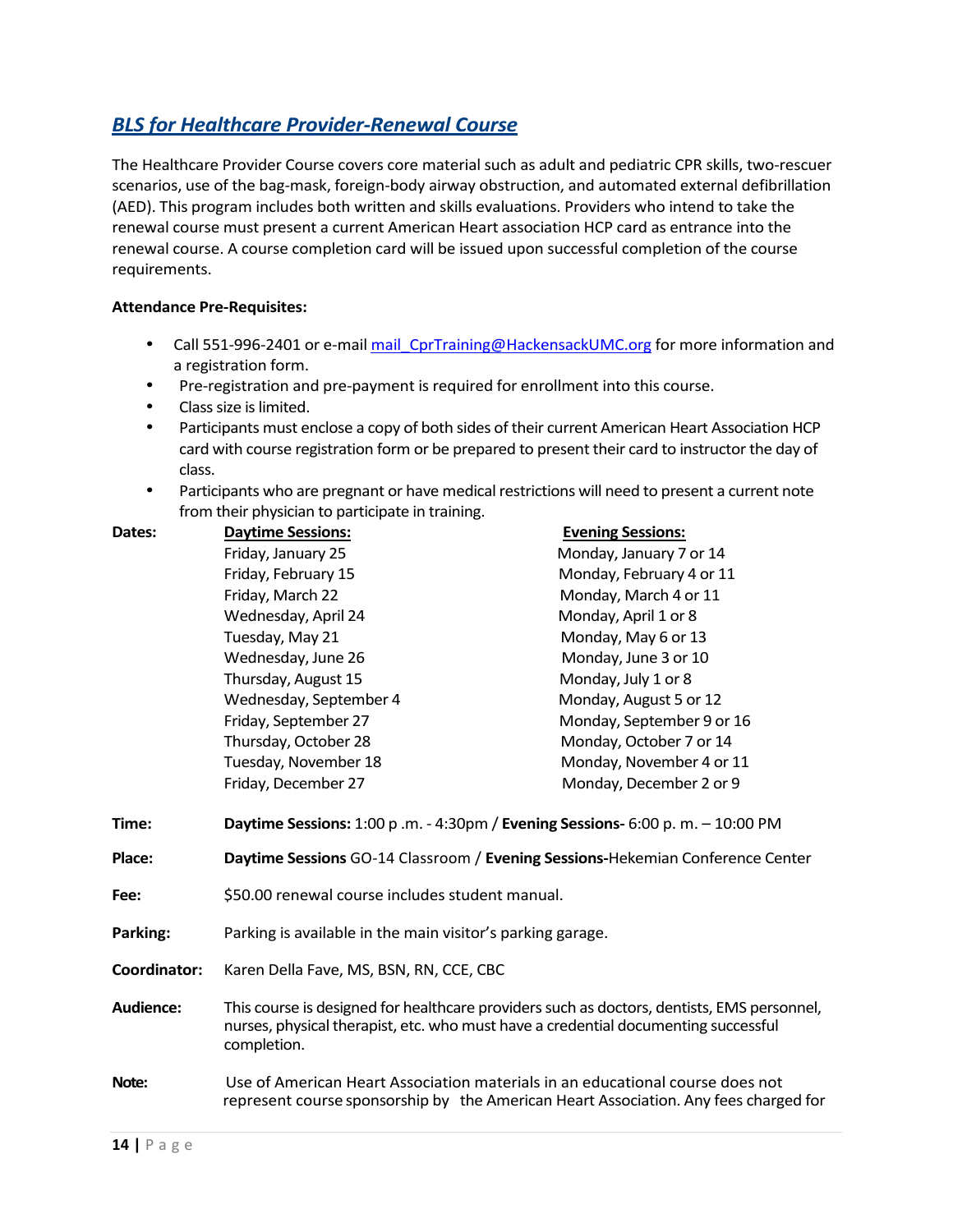such a course, except for a portion of fees needed for AHA course materials; do not represent income to the Association.

### **BLS** for Healthcare Provider –Initial Course: For Nursing Students and Students *in other Healthcare Provider Fields*

The Healthcare Provider Course covers core material such as adult and pediatric CPR skills, two-rescuer scenarios, use of the bag-mask, foreign-body airway obstruction, and automated external defibrillation (AED). This program is program includes both written and skills evaluations. A course completion card will be issued upon successful completion of the course requirements.

#### **Attendance Pre-Requisites:**

- Call (551) 996-2401 or email mail CprTraining@HackensackUMC.org for more information and a registration form.
- Pre-registration and pre-payment is required for enrollment into this course.
- Class size is limited.
- Participants who are pregnant or have medical restrictions will need to present a current note from their physician to participate in training.

#### Dates:

| Friday, May 17<br>Thursday, August 1<br>Friday, May 31<br>Friday, August 9<br>Thursday, June 13<br>Thursday, August 29<br>Monday, June 24<br>Wednesday, July 31<br>Tuesday, July 31st<br>Time:                                                                                                       |                                                    |
|------------------------------------------------------------------------------------------------------------------------------------------------------------------------------------------------------------------------------------------------------------------------------------------------------|----------------------------------------------------|
|                                                                                                                                                                                                                                                                                                      |                                                    |
| Hackensack University Medical Center                                                                                                                                                                                                                                                                 |                                                    |
| \$90.00 for initial course includes student manual. Student and employee discounts<br>available with HackensackUMC or college ID.                                                                                                                                                                    |                                                    |
| Parking is available in the main visitor's parking garage.                                                                                                                                                                                                                                           |                                                    |
| <b>Coordinators:</b><br>Karen Della Fave, MS, BSN, RN, CCE, CBC                                                                                                                                                                                                                                      |                                                    |
| This course has been scheduled specifically to meet the needs of students enrolled in<br>nursing and other health provider programs, such as, pharmacy, medical, dental, etc., as<br>they prepare for their clinical rotations.                                                                      |                                                    |
| Use of American Heart Association materials in an educational course does not<br>represent course sponsorship by the American Heart Association. Any fees charged for<br>such a course, except for a portion of fees needed for AHA course materials; do not<br>represent income to the Association. |                                                    |
|                                                                                                                                                                                                                                                                                                      | 10:00 AM-4:00 PM<br>The Hekemian Conference Center |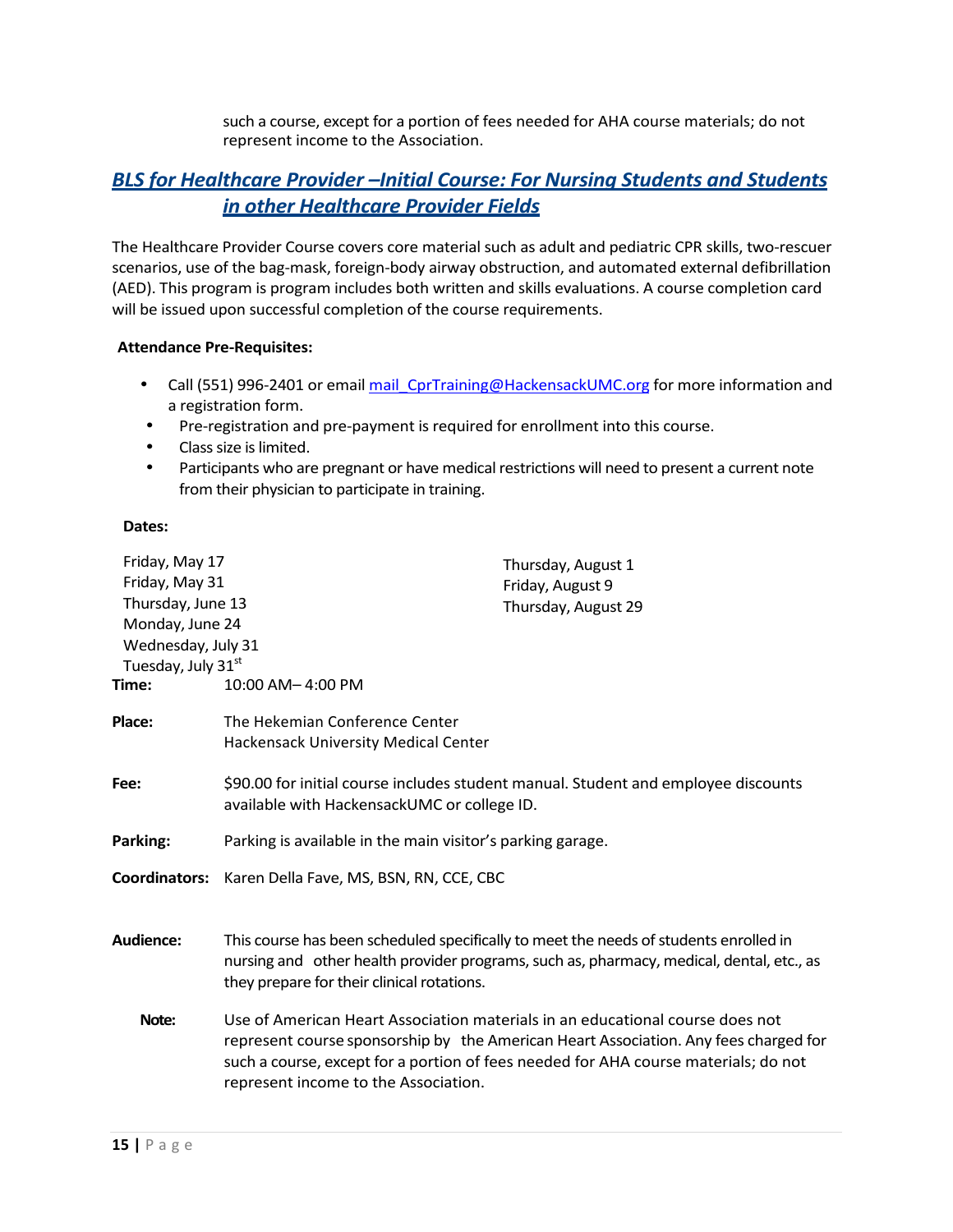# **Pediatric Advanced Life Support (PALS)**

This course has been developed jointly by the American Heart Association and the American Academy of Pediatrics to enhance the ability physicians, nurses and paramedics in the rapid assessment and treatment of the critically ill or injured child. Strong focus is on assessment and stabilization of the infant or child in shock, respiratory failure, and cardiopulmonary arrest, utilizing established AHA and AAP 2010 guidelines.

|        | <b>PALS Initial</b> | <b>PALS Renewal</b> |  |
|--------|---------------------|---------------------|--|
| Dates: |                     | February 14         |  |
|        | February 21 & 22    | February 15         |  |
|        |                     | April 18            |  |
|        | May 23 & 24         | April 19            |  |
|        |                     | May 16              |  |
|        | October 24 & 25     | May 17              |  |
|        | December 19 & 20    | July 18             |  |
|        |                     | October 17          |  |
|        |                     | October 18          |  |
|        |                     | December 12         |  |
|        |                     | December 13         |  |

**Time:** 8:00 - 4:30 PM

**Place:** Research Lecture Hall

Fee: \$225.00 Initial course / \$125.00 Renewal Course

**Coordinator:** Tim Youngsworth, RN, MICP

Audience: Participants must have current AHA BLS Healthcare Provider card for full course and for renewal. In addition, for the renewal day, a current PALS certificate is needed. Background in EKG interpretation is needed. Completion of the AHA PALS pretest is required. RNs, MDs, MICPs, RTs, DDS Maximum number of students: 24

**Note:** Use of American Heart Association materials in an educational course does not represent course sponsorship by the American Heart Association. Any fees charged for such a course, except for a portion of fees needed for AHA course materials; do not represent income to the Association.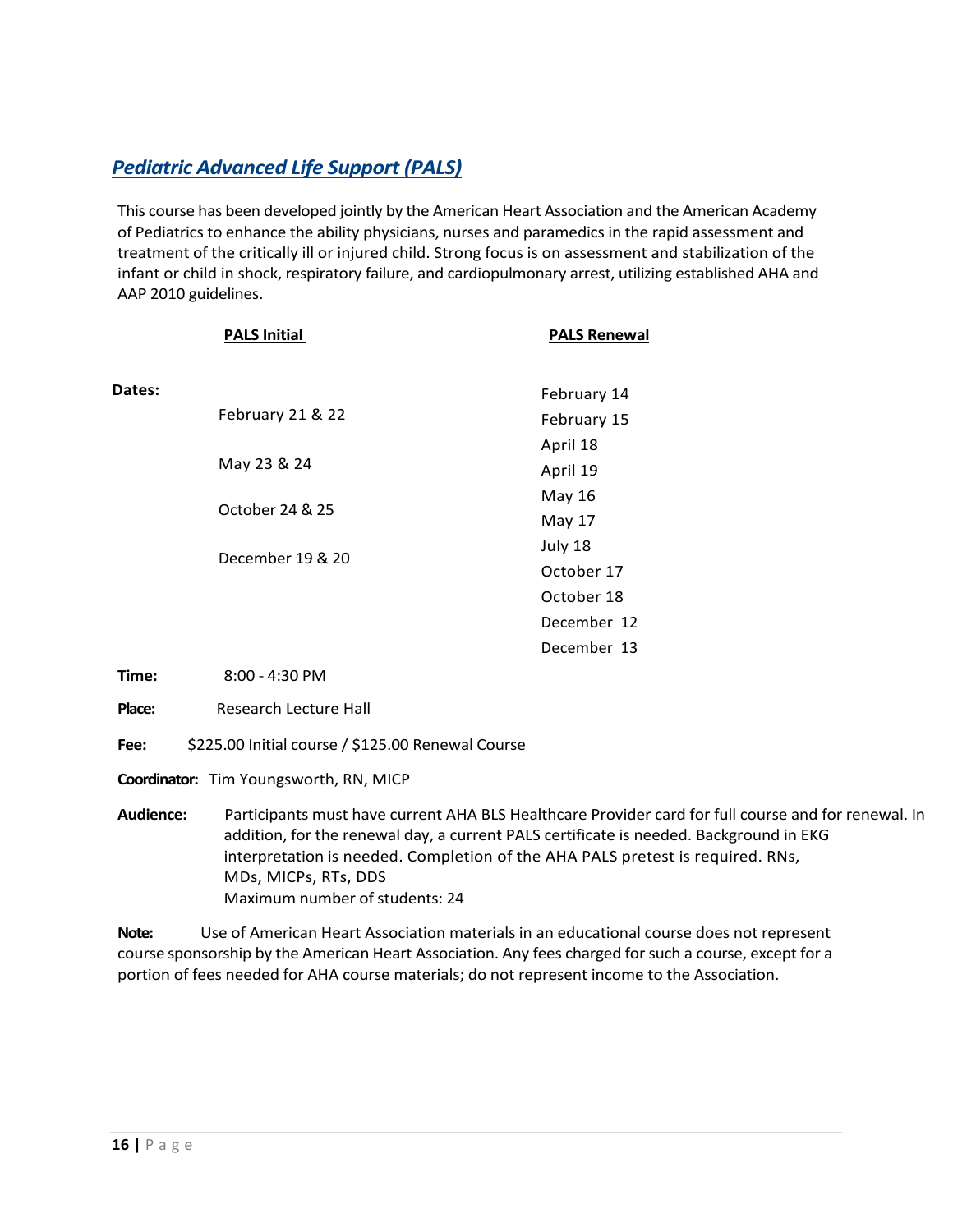

# *Critical Care Course*

This Critical Care course is an introduction to the theoretical and practical skills of critical care nursing. The course is divided into 3 modules: Stepdown Unit (SDU), Intensive Care/ETD (ICU) and Trauma. The methodology of the course progression is designed to meet the needs of staff entering specialized areas requiring different levels of knowledge and skills. The format of the entire course includes theoretical content in a lecture / discussion format supported by skill labs to allow for assimilation of new knowledge through psychomotor skills and / or interactive case studies.

#### *Critical Care Course: Stepdown Unit Module*

The Stepdown Unit Module is a 7 day course which prepares nurses in basic and life threatening dysrhythmia identification and treatment. The program also covers multisystem assessment and management including cardiovascular, pulmonary, stroke and renal. The Stepdown Unit Module serves as a foundation for progression into the ICU course.

\* Non-employees please call Clinical Education at 551-996-2173 for a critical care course brochure which details content covered, fees and contact hours.

**Dates:** January 22, 23, 29, 30, February 5, 6, 12, March 18, 19, 21, 25, 26, 28, April 9 May 21, 22, 28, 29, June 4, 5, 11 August 20, 21, 27, 28, September 3, 4, , 10 October 22, 23, 29, 30 November 5, 6, 12

**Time:** 8:00 - 4:30 PM

**Place:** 5 Link Classroom

| Fee: | External applicants please contact the Department of Clinical Education for information. |
|------|------------------------------------------------------------------------------------------|
|      | Coordinators: Pamela Pascarelli, MSN, RN-BC, APN-C, CCRN                                 |
|      | Kristina Rioux , MSN, RN, CEN                                                            |
|      | Bridget Wertz, MSN, RN, CCRN                                                             |
|      | <b>Contact Hours: Contact Hackensack University Medical Center,</b>                      |
|      | Department of Clinical Education 551-996-2173 for information.                           |
|      |                                                                                          |

**Audience:** RN's required to interpret cardiac rhythms.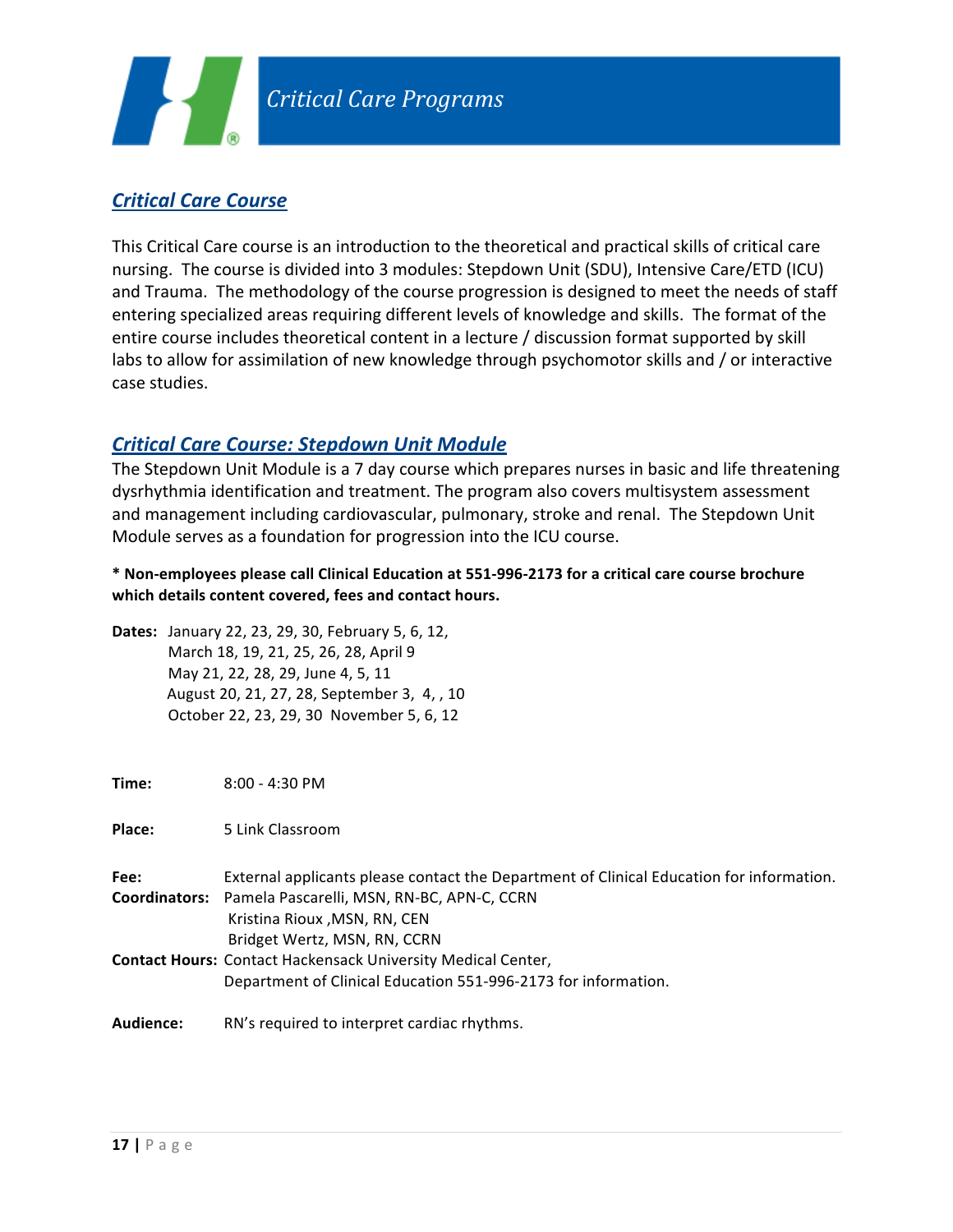# **Critical Care Course: Intensive Care Module**

The Intensive Care Unit Component incorporates theoretical and practical skills of mechanical ventilation, basic hemodynamics, shock management, sepsis, multi organ dysfunction selected neurological topics including ICP monitoring, brain and spinal cord injuries and special populations in critical care.

| Dates:               | February 13, 19, 20, 26, 27 March 5                                                      |
|----------------------|------------------------------------------------------------------------------------------|
|                      |                                                                                          |
|                      | April 10, 16, 17, 23, 24, 30                                                             |
|                      | June 12, 18, 19, 25, 26, July 2                                                          |
|                      | September 11, 17, 18, 24, 25, October 1                                                  |
|                      | November 13, 19, 20, 25, 26, December 3                                                  |
| Time:                | $8:00 - 4:30$ PM                                                                         |
| Place:               | 5 Link Classroom                                                                         |
| Fee:                 | External applicants please contact the Department of Clinical Education for information. |
| <b>Coordinators:</b> | Pamela Pascarelli, MSN, RN-BC, APN-C, CCRN                                               |
|                      | Kristina Rioux MSN, RN, CEN                                                              |
|                      | Bridget Wertz, MSN, RN, CCRN                                                             |
|                      | <b>Contact Hours:</b> Contact Hackensack University Medical Center,                      |
|                      | Department of Clinical Education 551-996-2173 for information.                           |
| Audience:            | Critical Care Unit, ETD nurses (full course), Intermediate Care Units                    |
| <b>Prerequisite:</b> | Stepdown Unit Course or its equivalent.                                                  |

### **Critical Course: Trauma Day 1 and Day 2**

The Trauma Module of the Critical Care course is a two day program designed to prepare the nurse to perform initial multisystem assessment, provide immediate interventions for life threatening injuries and to problem solve for on-going shock/trauma/burn scenarios utilizing trauma life support protocols. The content is presented in lecture/discussion format and rotating teaching/skills stations.

| Dates:               | March 13 & 14 (Wednesday and Thursday)                                                   |  |
|----------------------|------------------------------------------------------------------------------------------|--|
|                      | July 30 & 31 (Tuesday and Wednesday)                                                     |  |
|                      | December 4 & 5 (Wednesday and Thursday)                                                  |  |
| Time:                | $8:00 - 4:30$ PM                                                                         |  |
| Place:               | 5 Link Classroom                                                                         |  |
| Fee:                 | External applicants please contact the Department of Clinical Education for information. |  |
| <b>Coordinators:</b> | Pamela Pascarelli, MSN, RN-BC, APN-C, CCRN                                               |  |
|                      | Kristina Rioux MSN, RN, CEN                                                              |  |
|                      | Bridget Wertz, MSN, RN, CCRN                                                             |  |
|                      | <b>Contact Hours: Contact Hackensack University Medical Center,</b>                      |  |
|                      | Department of Clinical Education 551-996-2173 for information.                           |  |
|                      | Pre-Requisite: Stepdown Unit and Intensive Care Module or its equivalent                 |  |
| Audience:            | Emergency/trauma, critical or intermediate care nurses who care for trauma patients      |  |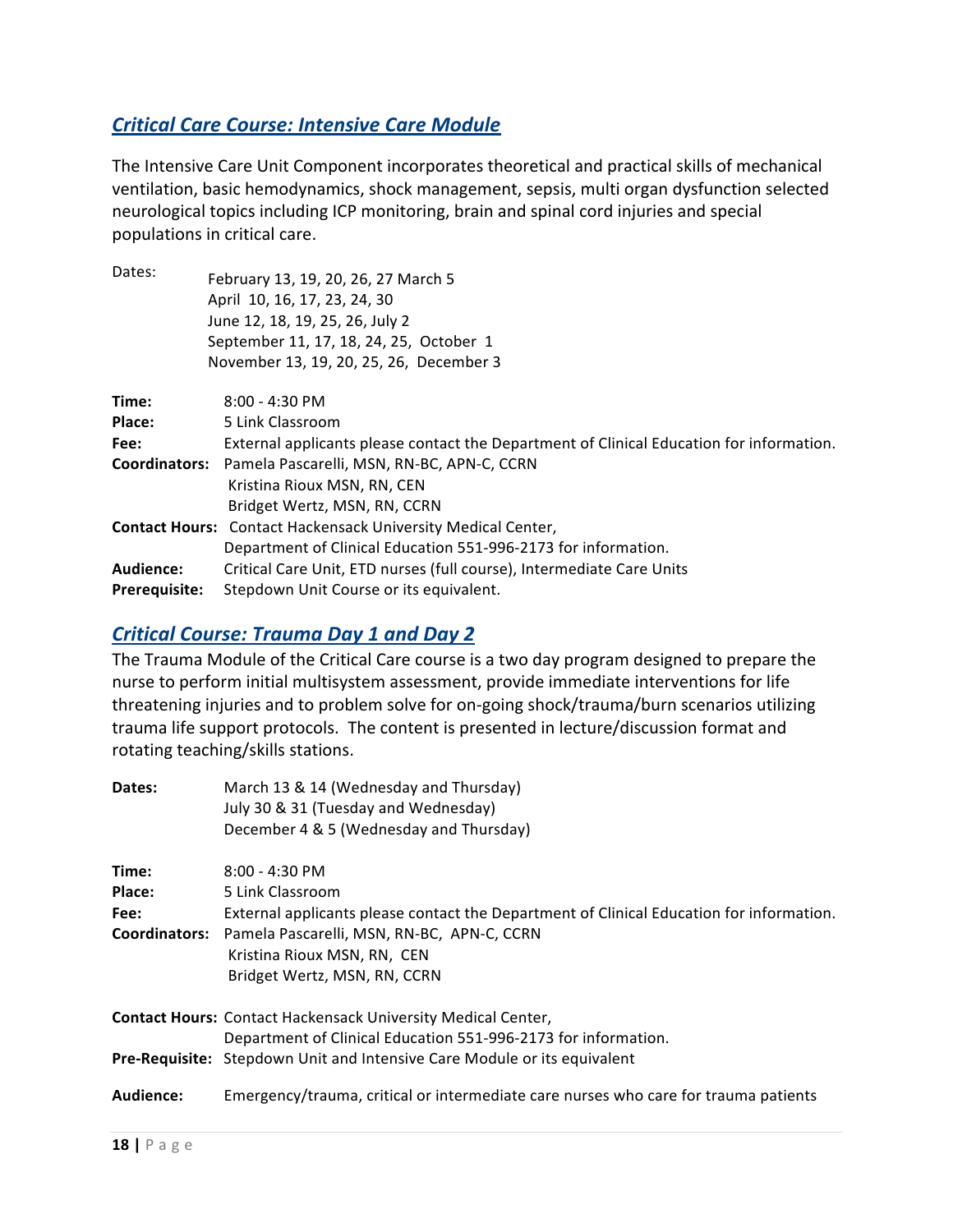# *Triage: Meeting the Challenge*

This 2-day program is designed as an introduction to the role and responsibilities of the triage nurse in the emergency trauma department (ETD). Enhance the development of critical thinking skills to information obtained in triage assessment with ac of patient and treatment

| Dates:    | April 25 & 26 (Thursday and Friday)<br>August 14 & 15 (Wednesday and Thursday)<br>December 11 & 12 (Wednesday and Thursday)           |
|-----------|---------------------------------------------------------------------------------------------------------------------------------------|
| Time:     | 8:00 - 4:30 PM                                                                                                                        |
| Place:    | 5 Link Classroom                                                                                                                      |
| Fee:      | Not open to the Public                                                                                                                |
|           | Coordinators: Pamela Pascarelli, MSN, RN-BC, APN-C, CCRN<br>Kristina Rioux, MSN, RN, CEN<br>Bridget Wertz, MSN, RN, CCRN              |
|           | <b>Contact Hours:</b> Contact Hackensack University Medical Center,<br>Department of Clinical Education 551-996-2173 for information. |
| Audience: | <b>ETD Nurses</b>                                                                                                                     |

#### **Intra-aortic Balloon Pump Course- Technical (Basic)**

This four hour course is designed for health care professionals involved with the care of the patient on IABP Therapy. The program begins with a brief overview of Cardiac A&P followed by a review of Theory of intra-aortic balloon pumping and a discussion of percutaneous IAB catheter. The technical aspects of the IABP will be discussed in detail highlighting troubleshooting in the clinical setting.

| Dates:          | February 28 (Thursday)<br>April 12 (Friday)<br>June 13 (Thursday)<br>August 13 (Tuesday)                                 | $1p-5p$<br>$1p-5p$<br>$10a-2pm$<br>$10a-2pm$ |
|-----------------|--------------------------------------------------------------------------------------------------------------------------|----------------------------------------------|
|                 | October 3 (Thursday)                                                                                                     | $1p-5pm$                                     |
| Place:          | To Be Announced                                                                                                          |                                              |
| Fee:            | No fee                                                                                                                   |                                              |
|                 | Coordinators: Pamela Pascarelli, MSN, RN-BC, APN-C, CCRN<br>Kristina Rioux, MSN, RN, CEN<br>Bridget Wertz, MSN, RN, CCRN |                                              |
|                 | <b>Contact Hours: Provided through Maquet (Datascope)</b>                                                                |                                              |
| <b>Faculty:</b> | Maquet                                                                                                                   |                                              |
| Audience:       | Nurse working with patients on IABP                                                                                      |                                              |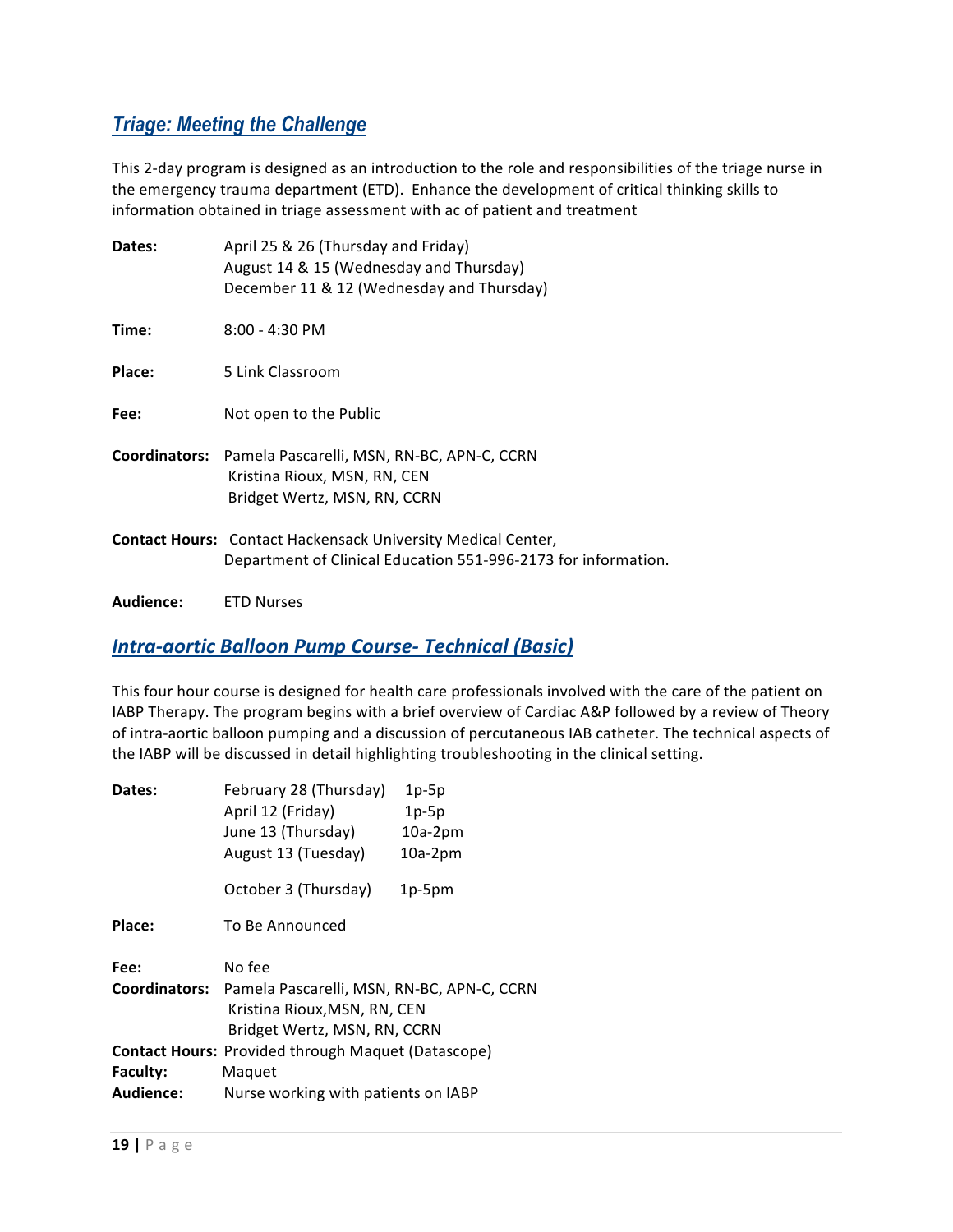# *CEN Review Course: Day 1, Day 2, and Day 3*

This 3 day course is designed as a review of the care of the emergency / trauma patient and as preparation to take the CEN exam offered through the Board of Certification for emergency nursing. (BCEN). Areas covered are those outlined in the content listing. Review of the following topics will be covered: toxicological, environmental, orthopedic, maxillofacial, shock, neurological, genitourinary, OB/GYN, respiratory, gastrointestinal, medical, ocular, wound, ENT, and trauma emergencies.

| Dates:               | May 16, 23, & 30 (Thursdays)                                        |  |  |
|----------------------|---------------------------------------------------------------------|--|--|
|                      | September 5, 6, 9 (Thursday, Friday, Monday)                        |  |  |
|                      | November 7, 14, & 21 (Thursdays)                                    |  |  |
| Time:                | $8:00 - 4:30$ PM                                                    |  |  |
| Place:               | Various Rooms                                                       |  |  |
| Fee:                 | Not open to the Public                                              |  |  |
| <b>Coordinators:</b> | Pamela Pascarelli, MSN, RN-BC, APN-C, CCRN                          |  |  |
|                      | Kristina Rioux, MSN, RN, CEN                                        |  |  |
|                      | Bridget Wertz, MSN, RN, CCRN                                        |  |  |
|                      | <b>Contact Hours: Contact Hackensack University Medical Center,</b> |  |  |
|                      | Department of Clinical Education 551-996-2173 for information.      |  |  |
| Audience:            | Registered nurses preparing to take the CEN exam.                   |  |  |

#### *CCRN & PCCN Review Course*

This 3 day course is designed as a review of the care of the adult acutely ill and critically ill patient and as preparation to take the adult CCRN & PCCN examination offered through the AACN certification corporation. Areas covered are those determined by the exam blueprint. Review of the following clinical topics will be covered: cardiovascular, pulmonary, endocrine, hematology/immunology, neurology, gastrointestinal, renal and multisystem. Professional caring, ethical practice and synergy model will also be addressed.

| Dates:    | February 8, 15, 22 (Fridays)                                            |
|-----------|-------------------------------------------------------------------------|
|           | October 11 (Friday)                                                     |
|           | October 18 (Friday)                                                     |
|           | October 25 (Friday)                                                     |
| Time:     | $8:00 - 4:30$ PM                                                        |
| Place:    | Various Classrooms                                                      |
| Fee:      | Not open to the Public                                                  |
|           | Coordinators: Pamela Pascarelli, MSN, RN-BC, APN-C, CCRN                |
|           | Kristina Rioux, MSN, RN, CEN                                            |
|           | Bridget Wertz, MSN, RN, CCRN                                            |
|           | <b>Contact Hours:</b> Contact Hackensack University Medical Center,     |
|           | Department of Clinical Education 551-996-2173 for information.          |
| Audience: | Registered nurses preparing to take the adult CCRN or PCCN examination. |
|           |                                                                         |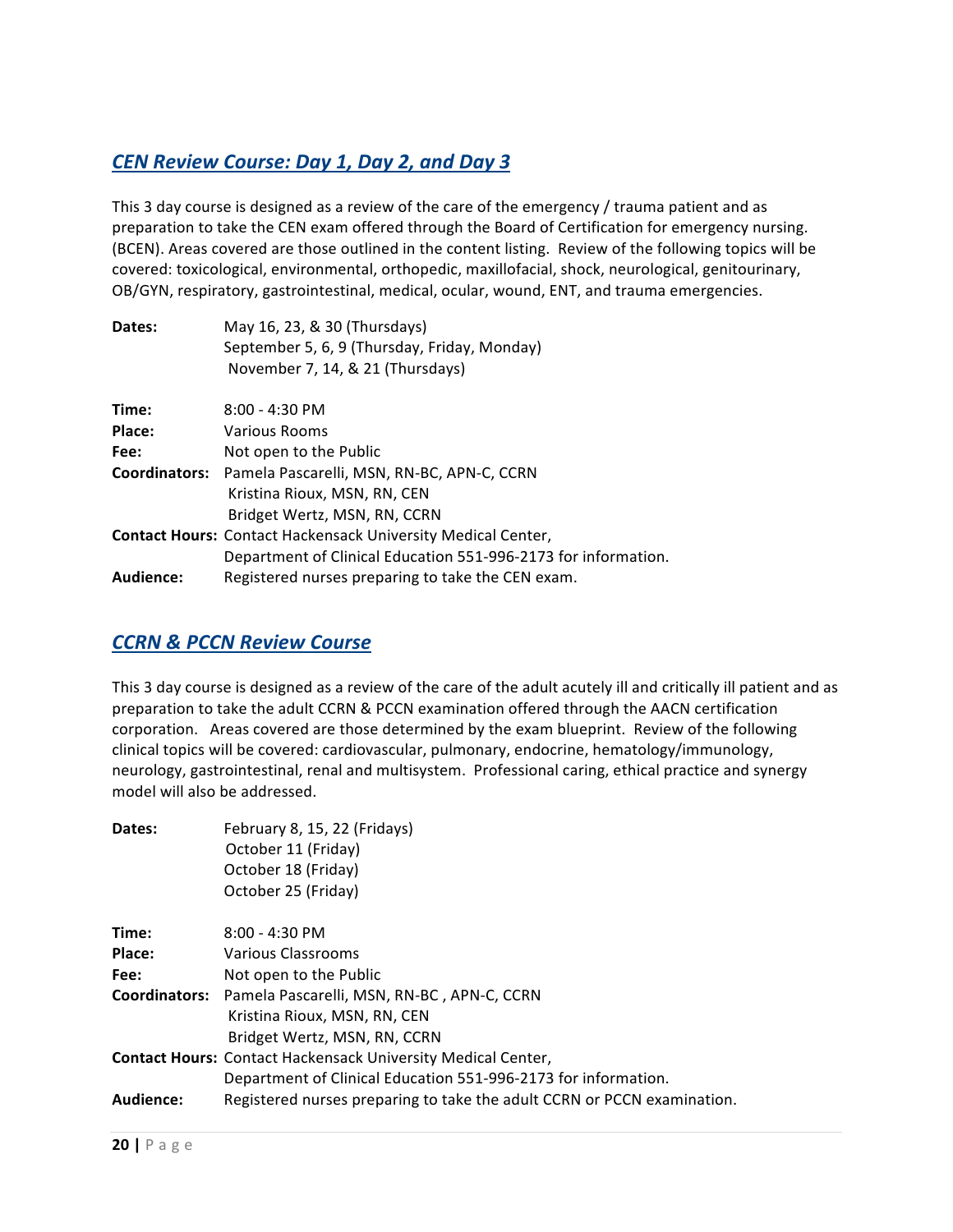# *12 Lead EKG Interpretation*

The 12 Lead EKG Interpretation Course is a two-day course designed for the critical care nurse or experienced cardiac/telemetry nurse. The purpose of this course is to provide the nurse with introductory knowledge and skills in the interpretation of electrocardiograms. The classes may be taken separately. Class day one or its equivalent is a prerequisite to day two. This course is comprised of a theoretical component and practical workshop component. Day 1 content covers the principles of 12 Lead EKG interpretation, Acute Coronary Syndromes (ACS), and axis determination. Day 2 is a continuation of ACS, Bundle Branch Blocks and differentiating wide complex tachycardias.

| Dates:        | March 7, 8 (Thursday & Friday)                                                                |  |
|---------------|-----------------------------------------------------------------------------------------------|--|
|               | September 12, 13 (Thursday and Friday)                                                        |  |
| Time:         | $8:00 - 4:30$ PM                                                                              |  |
| Place:        | 5 Link Classroom                                                                              |  |
| Fee:          | \$100.00 per day or \$175.00 both days                                                        |  |
| Coordinators: | Pamela Pascarelli, MSN, RN-BC, APN-C, CCRN                                                    |  |
|               | Kristina Rioux, MSN, RN, CEN                                                                  |  |
|               | Bridget Wertz, MSN, RN, CCRN                                                                  |  |
|               | <b>Contact Hours: Contact Hackensack University Medical Center,</b>                           |  |
|               | Department of Clinical Education 551-996-2173 for information.                                |  |
| Audience:     | Registered nurses who have a minimum of 6 months experience reading basic cardiac<br>rhythms. |  |
|               | Pre-requisites: Dysrhythmia interpretation course                                             |  |

### *12 Lead EKG – Mini Sessions*

The 12 Lead EKG Mini series is a course designed to provide introductory knowledge and skill in the interpretation of 12 Lead EKGs. It is an alternate version of the traditional 2-day 12 Lead EKG course. The mini series is divided into 3 separate 4 hour sessions.

**Mini Session I:** Content includes foundations of 12 Lead EKG and axis determination

**Mini Session II**: Content includes acute coronary syndromes

**Mini Session III**: Content includes right ventricular and posterior wall MI and bundle branch blocks

| Dates: | Session I - July 25,   |
|--------|------------------------|
|        | Session II - August 1, |
|        | Session III - August 8 |
| Time:  | $8am - 12pm$           |
| Place: | 5 Link classroom       |
|        |                        |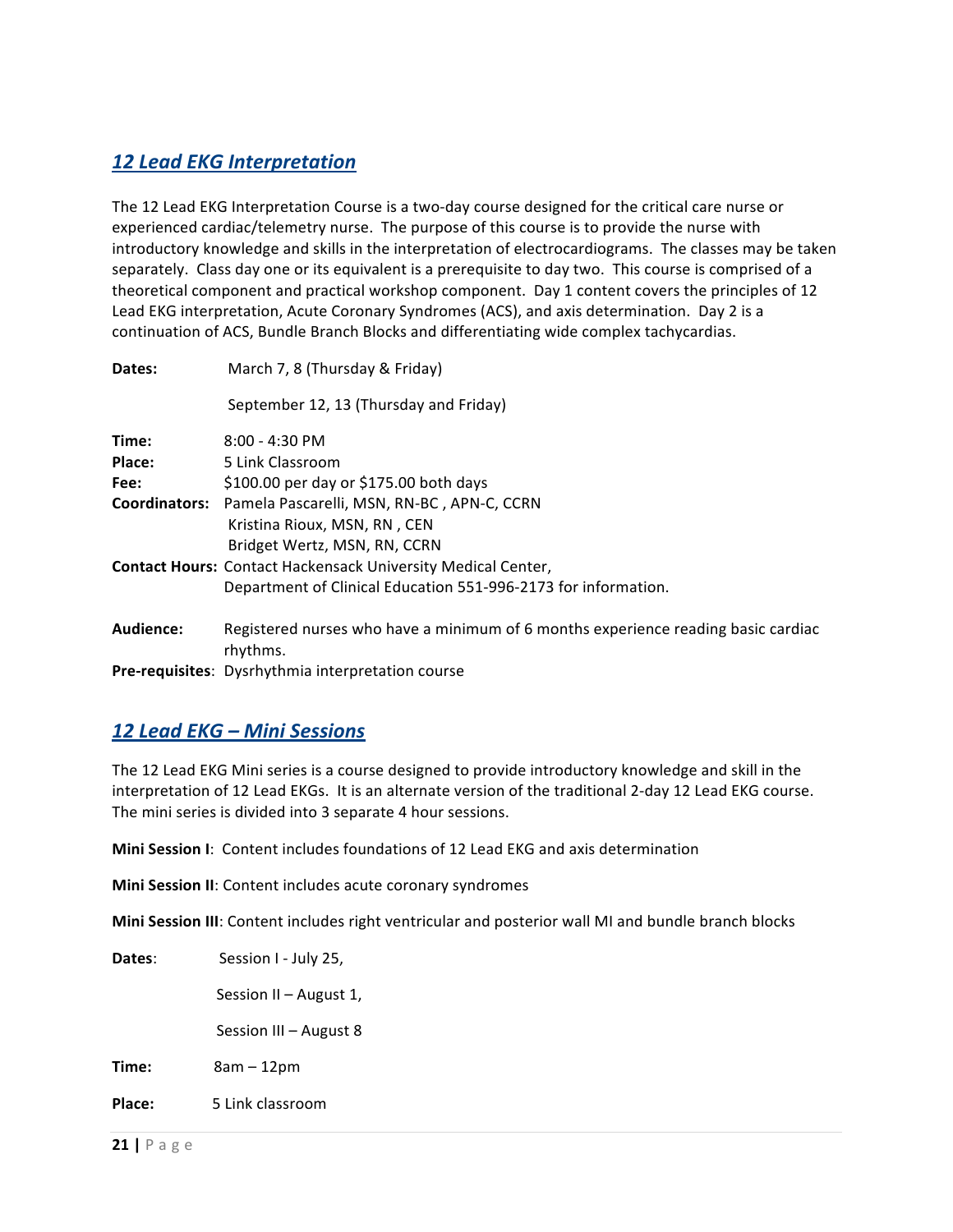| Fee:      | not open to outside                                                     |
|-----------|-------------------------------------------------------------------------|
|           | Coordinators: Pamela Pascarelli, MSN, RN-BC, APN-C, CCRN                |
|           | Kristina Rioux, MSN, RN, CEN                                            |
|           | Bridget Wertz, MSN, RN, CCRN                                            |
|           | <b>Contact hours: 4.0 per session NJSNA</b>                             |
| Audience: | RNs who have had a minimum of 6 months experience reading basic cardiac |
|           | rhythms                                                                 |

Pre-requisite: Dysrhythmia interpretation course

# **Advanced EKG Course: The Beat Goes On**

Content includes a review of advanced cardiac dysrhythmia concepts

**Date:** August 15<sup>th</sup>

**Time:**  8am-12pm

**Place:** 5 Link Classroom

Fee: Not open to outside

**Coordinators:**  Pamela Pascarelli, MSN, RN-BC, APN-C, CCRN Kristina Rioux, MSN, RN, CEN Bridget Wertz, MSN, RN, CCRN Maureen Daniello, MSN, RN, CCRN

**Contact Hours:** 4.0 per session NJSNA

Audience: RNs who have a minimum of 6 months experience reading basic cardiac rhythms

Pre-requisite: Dysrhythmia interpretation course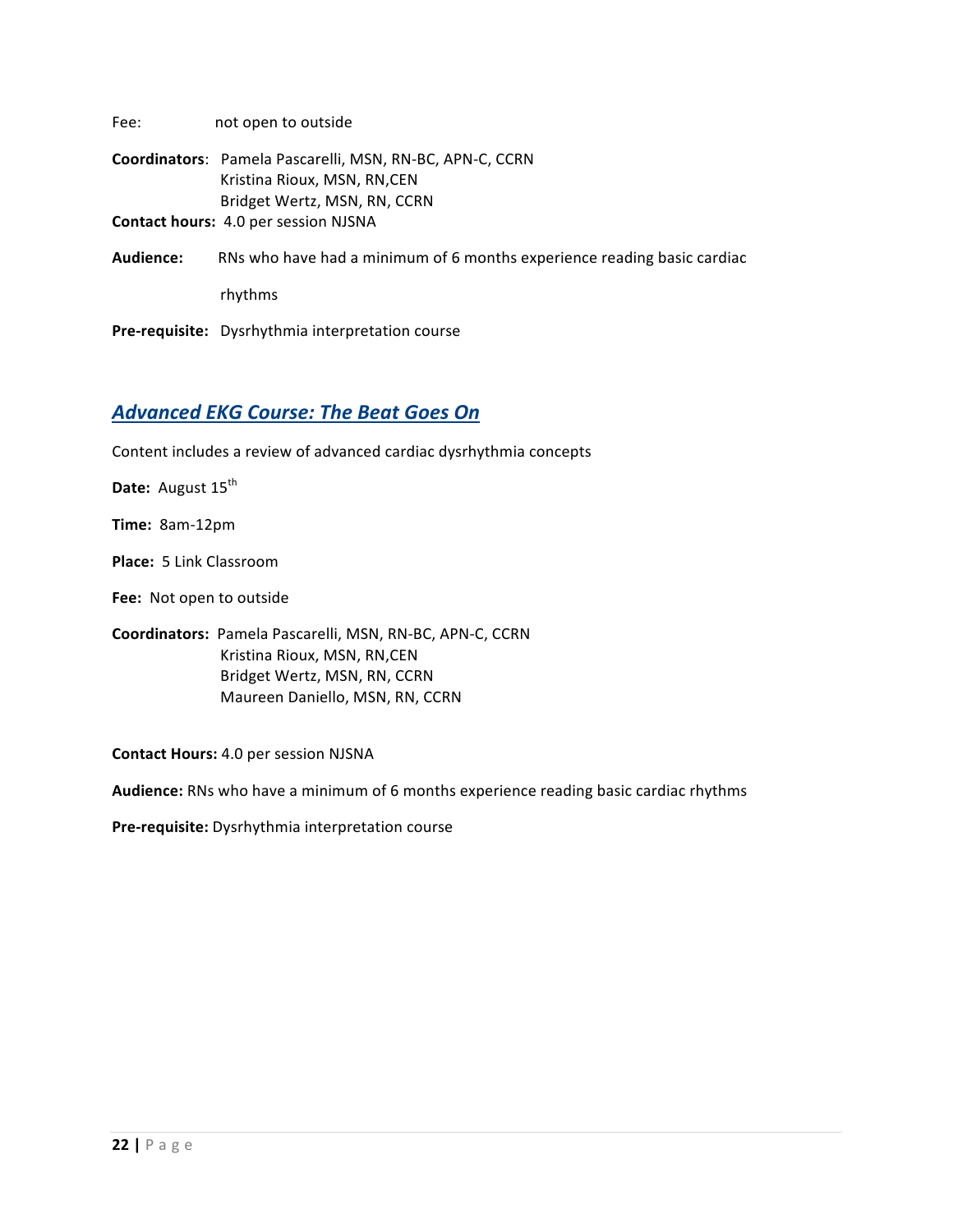# *Annual Trauma Update*

This one day program is designed as an annual review of the care and management of trauma patients. It is designed for experienced RNs requiring a biannual trauma update. The focus of the course is on skills review and related assessment and documentation.

| Dates:                | June 10 (Monday)                                                    |
|-----------------------|---------------------------------------------------------------------|
|                       | October 16 (Wednesday)                                              |
|                       |                                                                     |
| Time:                 | 8:00am-4:30pm                                                       |
| Place:                | 5 Link Classroom                                                    |
| Fee:                  | Not open to the Public                                              |
| Coordinator:          | Pamela Pascarelli, MSN, RN-BC, APN-C, CCRN                          |
|                       | Kristina Rioux, MSN, RN, CEN                                        |
|                       | Bridget Wertz, MSN, RN, CCRN                                        |
|                       | <b>Contact Hours:</b> Contact Hackensack University Medical Center, |
|                       | Department of Clinical Education 551-996-2173 for information.      |
| Audience:             | ETD nurses requiring biannual trauma update                         |
| <b>Prerequisites:</b> | <b>Trauma Course</b>                                                |

#### *Therapeutic Hypothermia*

This 4 hour course is designed for the ICU or ETD RN. Content include management of the cardiac arrest patient who is a candidate for therapeutic hypothermia treatment according to HackensackUMC protocol. This course reviews patient management using the Artic Sun machine.

| Dates:       | March 11 (Monday)<br>July 3 (Wednesday)<br>October 2 (Wednesday)                                                                     |
|--------------|--------------------------------------------------------------------------------------------------------------------------------------|
| Time:        | 10:00am-2pm                                                                                                                          |
| Place:       | 5 Link Classroom                                                                                                                     |
| Fee:         | Not open to the Public                                                                                                               |
| Coordinator: | Pamela Pascarelli, MSN, RN-BC, APN-C, CCRN<br>Kristina Rioux, MSN, RN, CEN<br>Bridget Wertz, MSN, RN, CCRN                           |
|              | <b>Contact Hours:</b> Contact Hackensack University Medical Center,<br>Department of Clinical Education 551-996-2173 for information |
| Audience:    | ETD and ICU RN's                                                                                                                     |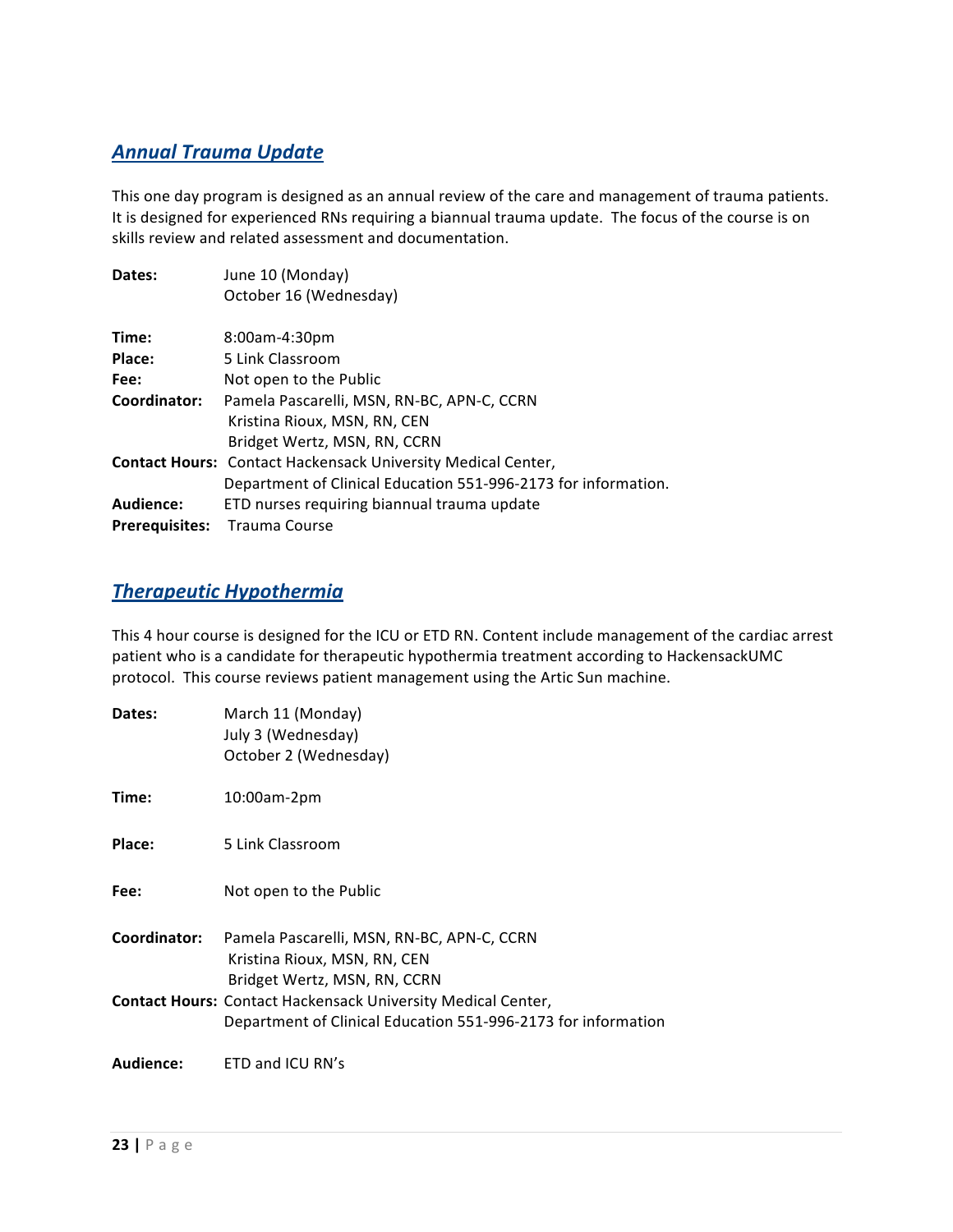

### *Advanced Med/Surg Nursing: Patients In Crisis*

Day II – October 29 (Tuesday)

The acuity of patients in the acute care setting has increased dramatically in recent years. It is not uncommon for nurses in med-surg to be caring for patients with complex, multisystem health issues. These patients can go into crisis easily and strong assessment skills coupled with knowledge of appropriate intervention can mean the difference between successful outcomes and an emergency. This comprehensive two-day class addresses all aspects of the management of this patient population. The experienced non-critical care nurse will develop the information base and skills necessary to handle impending crisis with confidence. The faculty will focus on early detection of impending emergencies and complications as well as quick and effective management. Students will solidify their learning through the use of case studies.

| Time:        | $8:00 - 4:30$ pm                                                                           |
|--------------|--------------------------------------------------------------------------------------------|
| Place:       | 5PE Skills Lab                                                                             |
| Fee:         | \$175.00                                                                                   |
| Coordinator: | Linda Parry Carney MA, RN-BC                                                               |
|              | <b>Contact Hours: Contact Hackensack University Medical Center,</b>                        |
|              | Department of Clinical Education 551-996-2173 for information.                             |
| Audience:    | Registered nurses who work with adult medical /surgical patients in a variety of settings. |
|              |                                                                                            |

#### *Medical Surgical Nursing Review*

**Dates:** Day I – October 28 (Monday)

This two-day program is designed to provide the Registered Nurse with a review of the theory and skills necessary to deliver comprehensive care to the adult medical/surgical patient and provide a study guide for the certification exam. Professional, legal and ethical issues, endocrine dysfunctions, cardiac, renal, gastrointestinal and respiratory disorders as well as an overview of oncology hematology and immunology disorders will be presented. In addition, a review of test-taking strategies and a practice test will be provided.

| Dates: | Day I-March 25 (Monday) (5PE Skills Lab)       |
|--------|------------------------------------------------|
|        | Day II – March 26 (Tuesday) (5PE Skills Lab)   |
|        | Day I - October 14 (Monday) (5 Link Classroom) |
|        | Day II-October 15 (Tuesday) (5 Link Classroom) |
|        |                                                |

| Time:        | $8:00 - 4:30$                                                                             |
|--------------|-------------------------------------------------------------------------------------------|
| Place:       | <b>Various Rooms</b>                                                                      |
| Fee:         | \$175.00                                                                                  |
| Coordinator: | Victoria Correale, MSN, RN-BC                                                             |
|              | <b>Contact Hours: Contact Hackensack University Medical Center,</b>                       |
|              | Department of Clinical Education 551-996-2173 for information.                            |
| Audience:    | Registered nurses who work with adult medical /surgical patients in a variety of settings |
|              | preparing for the Medical Surgical Nursing certification exam.                            |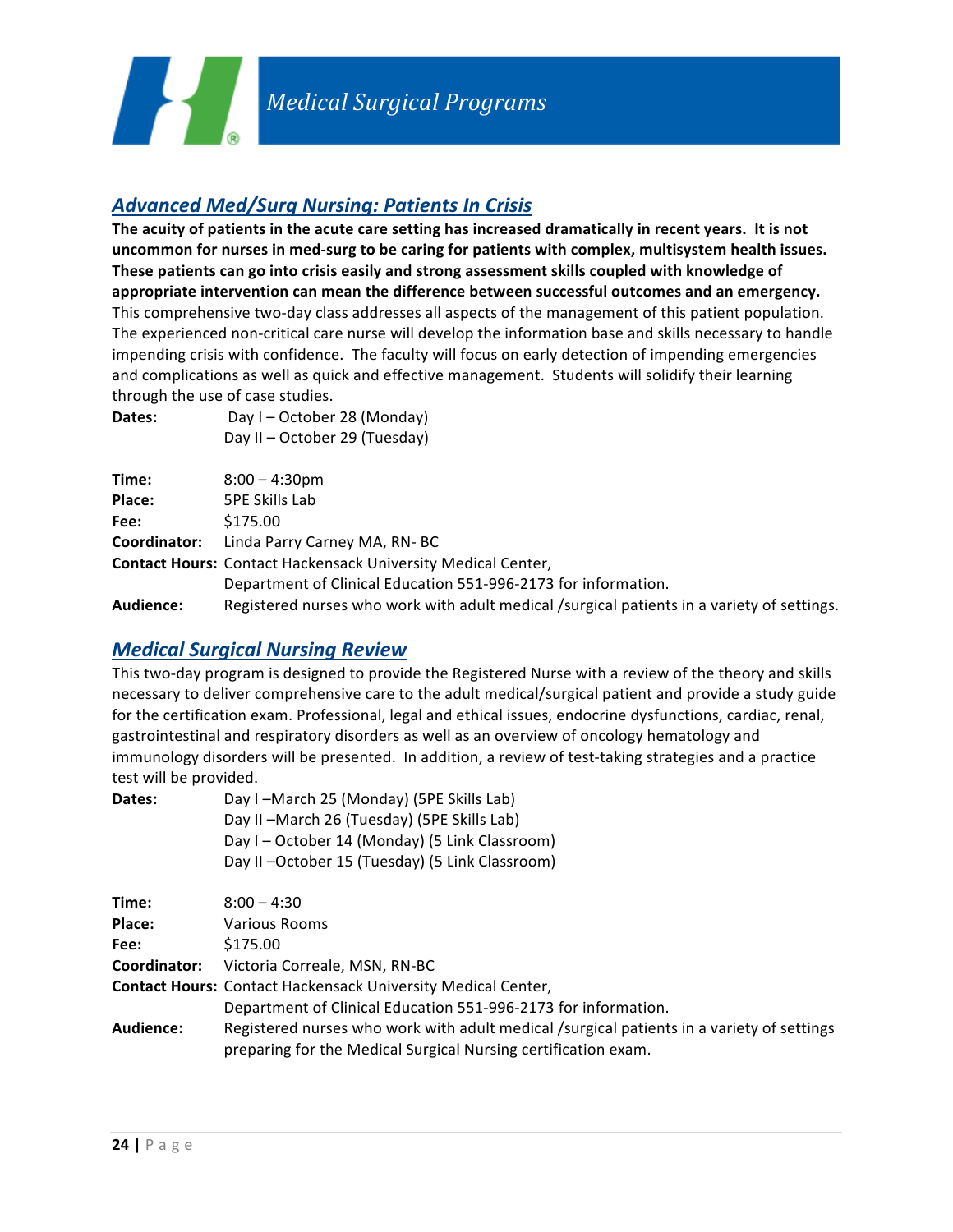# **Orthopedic Nursing**

Orthopedic patients require a complex approach to nursing care because of the variety of problems that can accompany their surgery or injury. The challenge to nurses is to provide knowledgeable and skilled management of the varied patient needs including: hemodynamics, potential complications and pain. Strong assessment skills are necessary to identify an impending crisis and knowledge of appropriate interventions will help prevent a downward spiral.

This comprehensive one day course addresses the complex nursing care required of the orthopedic patient population. Topics to be discussed include joint replacements, orthopedic injuries, laminectomies, targeted physical assessment and medication management. Potential complications that will be covered include fat embolism, compartment syndrome, deep vein thrombosis and more. This course will equip the med-surg nurse and minimally experienced orthopedic nurse with the skills to effectively care for this patient population.

| Dates:                | To Be Announced                                                |
|-----------------------|----------------------------------------------------------------|
| Time:                 | $8:00 - 4:30$ PM                                               |
| Place:                | To be Announced                                                |
| Fee:                  | \$100.00                                                       |
| Coordinator:          | Victoria Correale, MSN, RN-BC                                  |
| <b>Contact Hours:</b> | Contact Hackensack University Medical Center,                  |
|                       | Department of Clinical Education 551-996-2173 for information. |
| Audience:             | All registered nurses.                                         |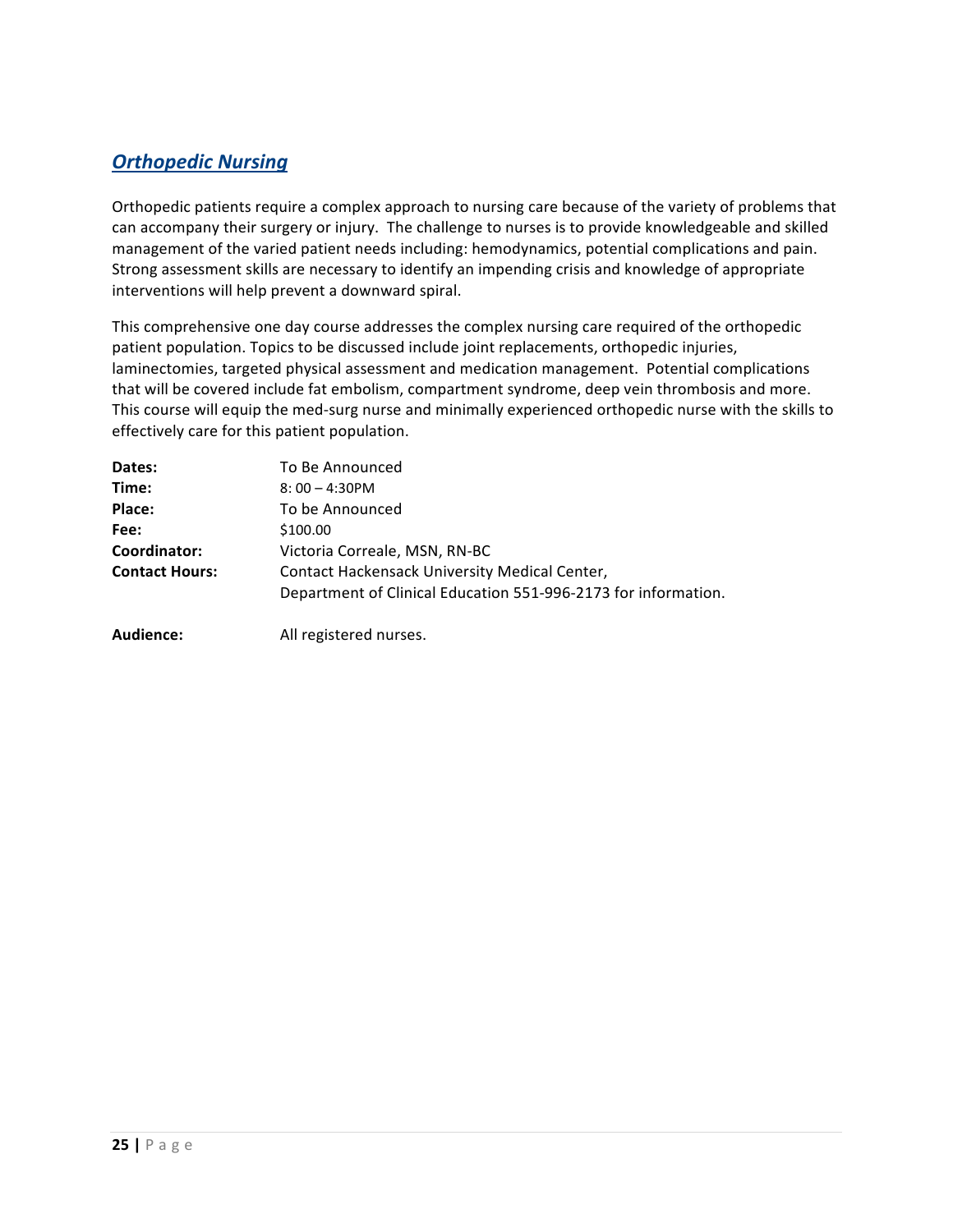

# **ABC's of Diagnostic Tests**

**Dates:** To Be Announced

This eight-hour continuing education offering will provide the professional nurse with the necessary tools to prepare patients for diagnostic tests and care for them afterwards. Tests to be included are diagnostic radiology, ultrasound, nuclear medicine, CT Scan, MRI and selected special procedures. Lectures will address nursing implications and post procedure care. Special emphasis will be placed on patient and caregiver safety.

| Dates:    | October 15                                                          |
|-----------|---------------------------------------------------------------------|
| Time:     | 8:00-4:30 PM                                                        |
| Place:    | To Be Announced                                                     |
| Fee:      | Not open to the Public                                              |
|           | <b>Coordinators:</b> Patrice Pulford, MSN, RN-BC                    |
|           | <b>Contact Hours: Contact Hackensack University Medical Center,</b> |
|           | Department of Clinical Education 551-996-2173 for information.      |
| Audience: | All registered nurses and clinicians                                |

#### *Geriatric Nursing: More Than Managing Delirium and Dementia*

The geriatric patient population presents unique challenges to healthcare providers due to the changes associated with normal aging. Intervening with evidence-based strategies improves outcomes for this patient group. During this two day class the geriatric experts will address the changes of aging and how they impact disease management, medication decision making, nursing care, safety and more.

| Dales.           | TO DE ANTIQUITÉU                                                    |
|------------------|---------------------------------------------------------------------|
| Time:            | 8:00-4:30 PM                                                        |
| Place:           | Hekemian Auditorium                                                 |
| Fee:             | \$100.00                                                            |
|                  | Coordinators: Linda Parry Carney MA, RN-BC                          |
|                  | <b>Contact Hours: Contact Hackensack University Medical Center,</b> |
|                  | Department of Clinical Education 551-996-2173 for information.      |
| <b>Audience:</b> | Registered nurses in any setting who work with geriatric patients.  |
|                  |                                                                     |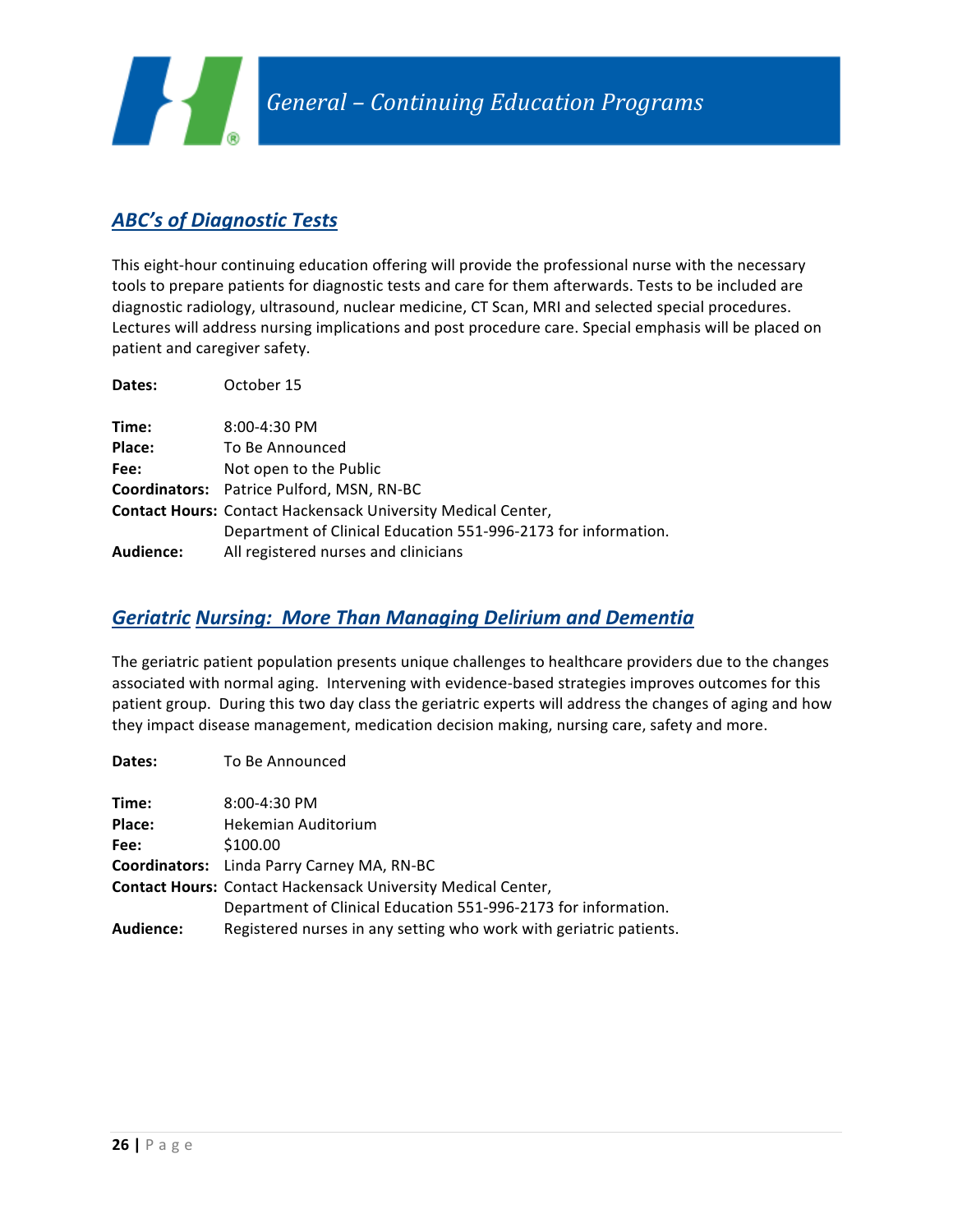### *New Clinical Manager Orientation Program*

This three day course will provide the new clinical manager with the opportunity to meet with Dianne Aroh CNO and members of the Nurse Executive Team. Information provided will assist the new clinical manager adjust to their new role and responsibilities.

| Dates:                   | Day 1: To Be Announced<br>Day 2: To Be Announced |
|--------------------------|--------------------------------------------------|
|                          |                                                  |
|                          | Day 3: To Be Announced                           |
|                          |                                                  |
| Time:                    | 8:00am-4:30pm                                    |
| Place:                   | Various Rooms                                    |
| Fee:                     | Not open to the Public                           |
| Coordinator:             | Cheryl R. Marchal MSN, RN-BC, NE-BC              |
| <b>Contact Hours: NA</b> |                                                  |
| <b>Audience:</b>         | Newly appointed Managers in a clinical area.     |

#### *Charge Nurse Program*

This one-day program is designed to introduce charge nurse management skills to beginning charge nurses as well as enhance the management skills of existing charge nurses. Content will include: situational leadership, nursing management and supervision process, chain of command, managing the unit, common staffing issues, patient and family issues, case studies utilizing role playing. Other topics include: length of stay, time management, staff assignments, delegation, and budget, supervising ancillary staff, sick calls, lateness, ethical dilemmas and patient safety.

| Dates:    | March 26 (Tuesday) (315 Atlantic St)<br>June 14 (Friday) (315 Atlantic St)<br>October 2 (Wednesday) (315 Atlantic St) |
|-----------|-----------------------------------------------------------------------------------------------------------------------|
|           |                                                                                                                       |
| Time:     | $8:00 - 4:30$ PM                                                                                                      |
| Place:    | 315 Atlantic St                                                                                                       |
| Fee:      | Not open to the Public                                                                                                |
|           | <b>Coordinators:</b> Cheryl Marchal MSN, RN-BC, NE-BC                                                                 |
|           | Robert Vollero MSN, RN-BC                                                                                             |
|           | <b>Contact Hours: Contact Hackensack University Medical Center,</b>                                                   |
|           | Department of Clinical Education 551-996-2173 for information.                                                        |
| Audience: | Registered nurses in preparation to be in charge.                                                                     |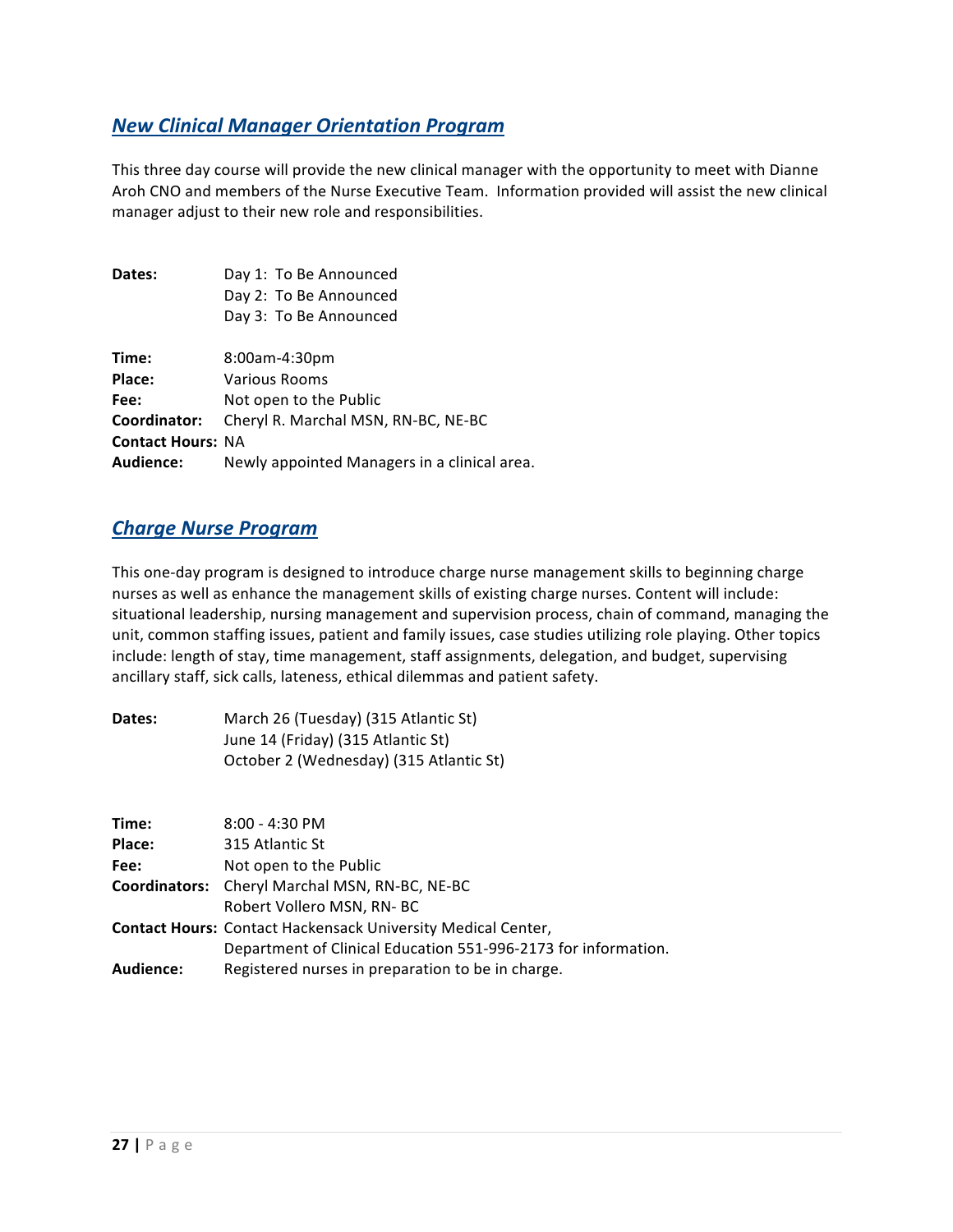# **Preventing and Managing a Code Blue**

The acuity of patients in the hospital today requires the nurse to be able to recognize and intervene quickly when a patient's status changes. Today's nurse must have strong assessment skills coupled with the ability to interpret their findings and act on them rapidly. This education offering is designed to assist nurses in achieving that goal.

This eight hour class will cover common causes for patient decompensation and the associated assessment findings. Code and non-code emergencies will be discussed. Speakers will address common emergencies, life threatening dysrhythmias, medication management and more. Emphasis will be on hands on involvement including a mock code experience.

| Dates:    | May 15 (Wednesday)                                                  |
|-----------|---------------------------------------------------------------------|
|           | September 18 (Wednesday)                                            |
|           | November 20 (Wednesday)                                             |
| Place:    | <b>5PE Skills Lab</b>                                               |
| Time:     | $8:00 - 4:30$ PM                                                    |
| Fee:      | Not open to the Public                                              |
|           | <b>Coordinators:</b> Linda Parry Carney MA, RN-BC                   |
|           | <b>Contact Hours: Contact Hackensack University Medical Center,</b> |
|           | Department of Clinical Education 551-996-2173 for information.      |
| Audience: | RN's working on adult patient units.                                |

#### *Can My Documentation Survive Scrutiny?*

This comprehensive one-day program is designed to update the participant regarding legal issues regarding documentation and charting for the future in New Jersey. The program provides the participant with information regarding an overview of documentation, review of long standing documentation requirements, and recent changes in documentation. Other topics included are various legal actions involving documentation issues, anticipated changes for the future, charting by exception, research and requirements in specific settings. In addition, case studies involving documentation and a mock deposition will be reviewed.

| Dates:           | April 26 (Friday)                                                   |
|------------------|---------------------------------------------------------------------|
| Time:            | $8:00 - 4:30$ PM                                                    |
| Place:           | Hekemian Auditorium                                                 |
| Fee:             | Not Open Public                                                     |
| Coordinator:     | Sandra Emmanuel, MA, RN-BC,                                         |
|                  | <b>Contact Hours: Contact Hackensack University Medical Center,</b> |
|                  | Department of Clinical Education 551-996-2173 for information.      |
| <b>Audience:</b> | All registered nurses.                                              |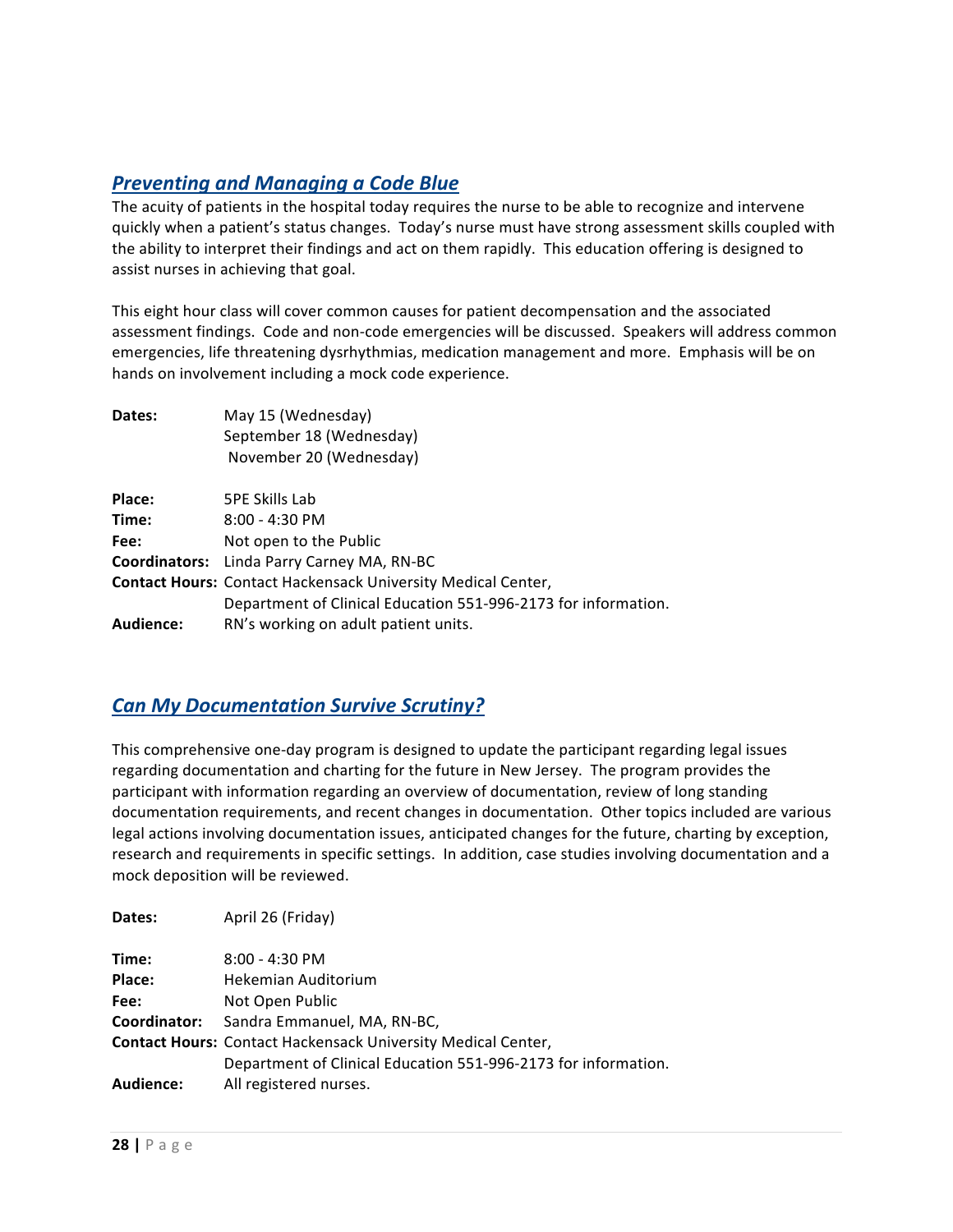### **DSCs, Core Measures, Quality Indicators. Oh My!!!**

HackensackUMC is proudly certified in numerous specialties. Standards of care must be assured for all patients. This class is designed to assist the nurse in integrating current evidence into practice and meeting the standards in a variety of specialties.

| Dates:         | June 20<br>August 28<br>October 21<br>December 18                                                                                                    |
|----------------|------------------------------------------------------------------------------------------------------------------------------------------------------|
| Time:          | $8:00 - 4:30$ pm                                                                                                                                     |
| Place:<br>Fee: | 5 Link Classroom<br>Not open to the public                                                                                                           |
| Coordinator:   | Linda Parry Carney MA, RN-BC                                                                                                                         |
|                | <b>Contact Hours: Contact Hackensack University Medical Center,</b><br>Department of Clinical Education 551-996-2173 for information.                |
| Audience:      | Registered nurses who work with adult medical /surgical patients in a variety of settings.<br>Required for new RNs hired into Medical-Surgical areas |

### *Pharmacology...What you need to know for your every day practice*

This one day continuing education offering is designed to provide the registered nurse with a comprehensive review of the most common medications including, thrombolytics, diabetic therapies, cardiac medications, analgesics and pain control and electrolyte replacement. Topics that will be covered include administration guidelines, management of side effects, patient education and how to evaluate the response.

| Dates:           | To Be Announced                                                     |
|------------------|---------------------------------------------------------------------|
| Time:            | To Be Announced                                                     |
| Place:           | To Be Announced                                                     |
| Fee:             | \$100.00                                                            |
|                  | <b>Coordinator:</b> Linda Parry Carney MA, RN-BC                    |
|                  | <b>Contact Hours: Contact Hackensack University Medical Center,</b> |
|                  | Department of Clinical Education 551-996-2173 for information.      |
| <b>Audience:</b> | All registered nurses.                                              |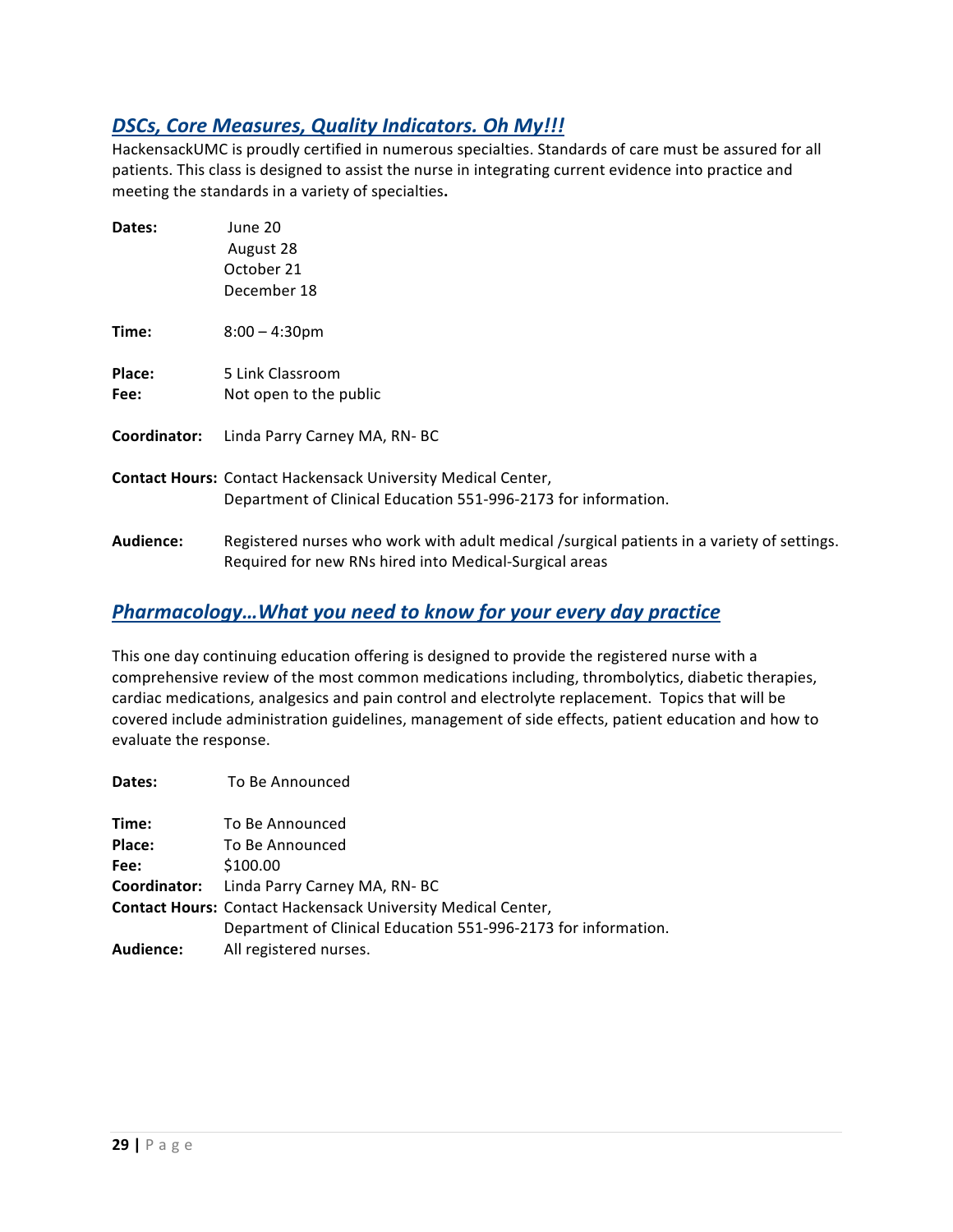# *Preceptor Development Workshop*

This one-day program is designed to prepare the staff nurse to facilitate the learning process for newly hired nurses in the clinical setting. Content will include principles of adult learning, assessing learning needs, clinical teaching strategies and evaluative methods. Examples of specific case scenarios and role playing will be presented in order to simulate real life situations and to elicit dialogue between the attendees. This program will allow the nurse to act as a role model for new nurses and will benefit both the experienced and novice preceptors.

| Dates:       | January 31 (Thursday) (5 PE Skills Lab)                                                 |
|--------------|-----------------------------------------------------------------------------------------|
|              | April 22 (Monday) (5 Link Classroom)                                                    |
|              | September 23 (Monday) (5 Link Classroom)                                                |
|              | December 13 (Friday) (5PE Skills Lab)                                                   |
| Time:        | $8:00 - 4:30$ PM                                                                        |
| Place:       | Various Rooms                                                                           |
| Fee:         | Not open to the Public                                                                  |
| Coordinator: | Victoria Correale, MSN, RN- BC                                                          |
|              | <b>Contact Hours: Contact Hackensack University Medical Center,</b>                     |
|              | Department of Clinical Education 551-996-2173 for information.                          |
| Audience:    | Nurses newly responsible for orienting nursing personnel, both inpatient and outpatient |
|              | settings and nurses already functioning as preceptors, who desire to refine and update  |
|              | the skills needed to precept.                                                           |

### *Presentation Skills*

This course is a basic introductory level program designed for the novice presenter, inexperienced educator, or those who would like to enhance their presentation skills. This course focuses on essential knowledge necessary to prepare a presentation. Topics include adult learning principles, writing objectives, performing an effective literature search, A/V materials, handouts and evaluations, as well as presentation skills.

| Dates:       | To Be Announced                                                                         |
|--------------|-----------------------------------------------------------------------------------------|
|              |                                                                                         |
| Time:        | To Be Announced                                                                         |
| Place:       | To Be Announced                                                                         |
| Fee:         | \$100                                                                                   |
| Coordinator: | Pamela Pascarelli, MSN, RN, BC, APC, C, CCRN,                                           |
|              | <b>Contact Hours: Contact Hackensack University Medical Center,</b>                     |
|              | Department of Clinical Education 551-996-2173 for information                           |
| Audience:    | Clinical and non-clinical personnel who would like to enhance their presentation skills |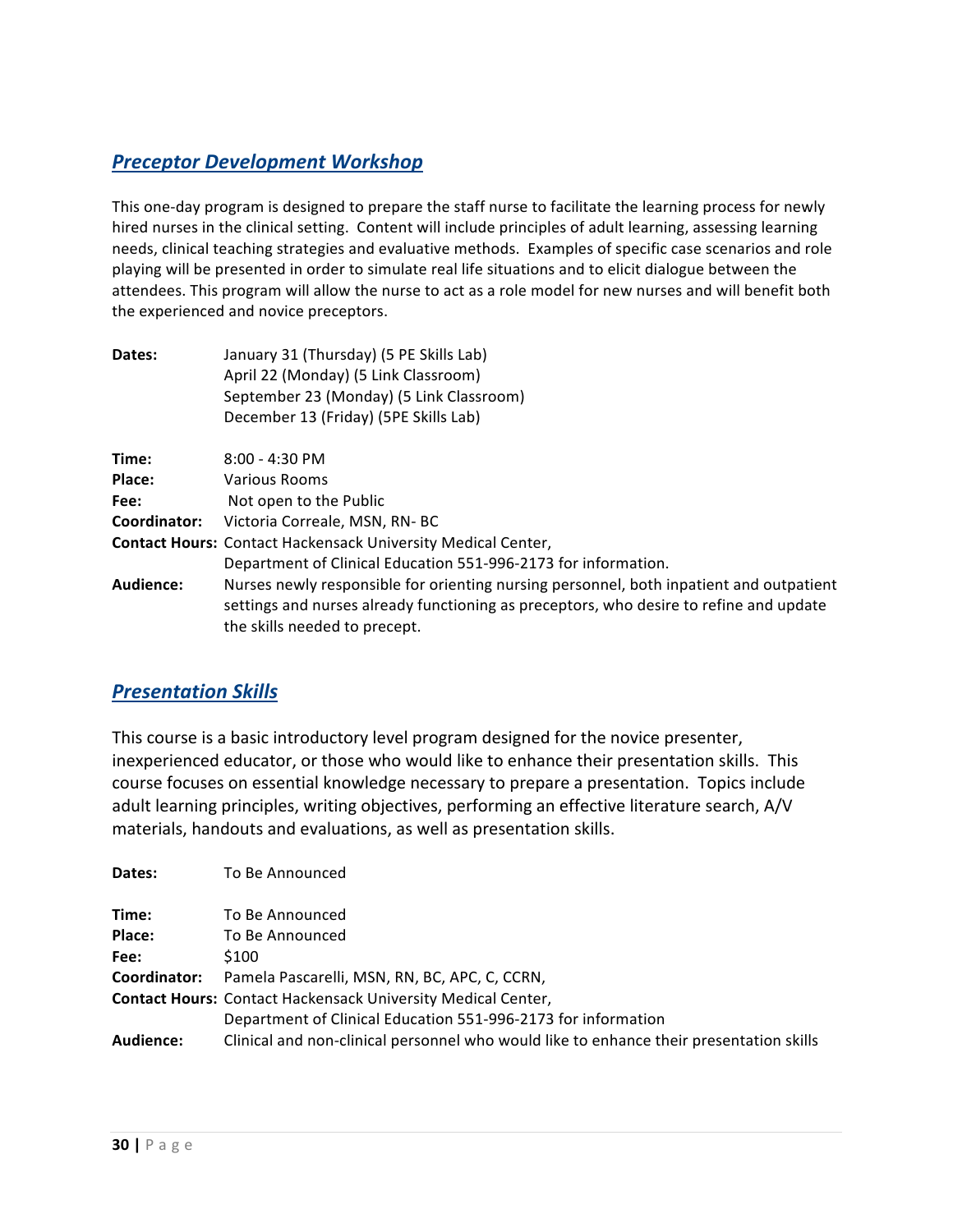# **Nursing Management of the Diabetic Patient: Current Trends**

This is a four hour program designed to familiarize the participant with the current trends in nursing management of the adult diabetic patient. This offering provides the participant with information regarding concepts of pathophysiology, types of diabetes, risk factors, medication modalities, basic patient education, and general management of the adult patient with diabetes.

| Dates:       | February 14 (Thursday) (5PE Skills Lab)<br>June 12 (Wednesday) (5PE Skills Lab)<br>October 1 (Tuesday) (5 Link Classroom) |
|--------------|---------------------------------------------------------------------------------------------------------------------------|
| Time:        | $8:00 - 12:00 \text{ PM}$                                                                                                 |
| Place:       | Various Rooms                                                                                                             |
| Fee:         | Not open to the Public                                                                                                    |
| Coordinator: | Victoria Correale, MSN, RN-BC                                                                                             |
|              | <b>Contact Hours: Contact Hackensack University Medical Center,</b>                                                       |
|              | Department of Clinical Education 551-996-2173 for information.                                                            |
| Audience:    | Registered nurses                                                                                                         |

#### **Advanced Care of the Diabetic Patient: Complications**

This comprehensive 8 hour program is designed to familiarize the participant with the current trends in nursing management of the adult diabetic patient.

This class provides information for the participant regarding more complex specialty needs of the adult diabetic patient. Topics for these presentations will include care of the gestational diabetic, macrovascular disease complications, and medical and nursing management of the adult diabetic patient with cardiac disease. Additional presentations will provide the participant with knowledge of managing complications of diabetes including neuropathy, nephropathy and retinopathy, surgical patient management, use of insulin pump with an overview of continuum of care trends for the adult diabetic patient.

| Dates:               | February 26 (Tuesday) (5PE Skills Lab)<br>June 27 (Thursday) (5PE Skills Lab)<br>October 24 (Thursday) (5PE Skills Lab) |
|----------------------|-------------------------------------------------------------------------------------------------------------------------|
| Time:                | $8:00 - 4:30$ PM                                                                                                        |
| Place:               | Various Rooms                                                                                                           |
| Fee:                 | Not open to the Public                                                                                                  |
| Coordinator:         | Victoria Correale, MSN, RN-BC                                                                                           |
|                      | <b>Contact Hours: Contact Hackensack University Medical Center,</b>                                                     |
|                      | Department of Clinical Education 551-996-2173 for information.                                                          |
| <b>Prerequisite:</b> | Diabetic Patient: Current Trends (Nursing Management)                                                                   |
| Audience:            | Registered nurses                                                                                                       |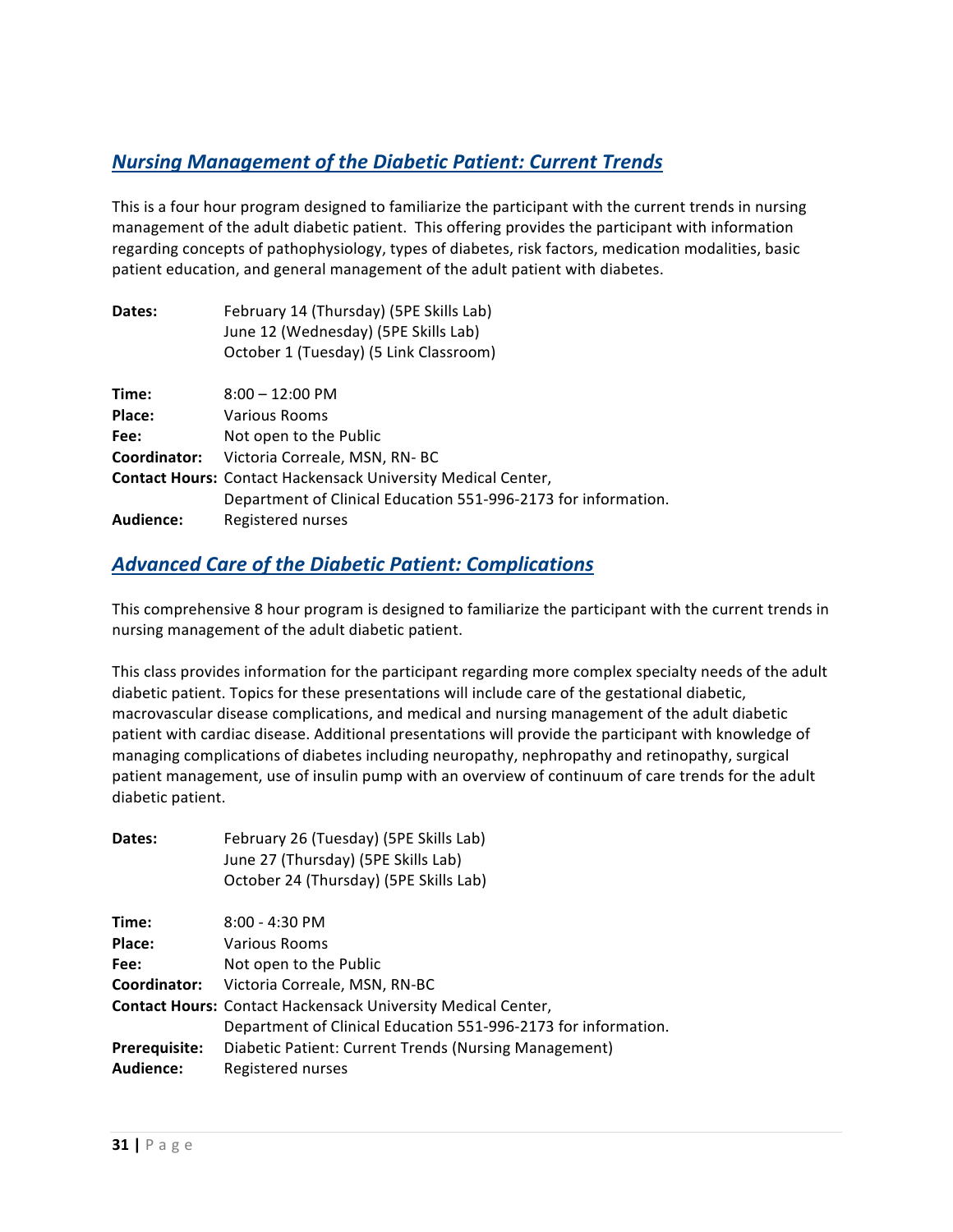# *Diabetes Champion Class*

This comprehensive 8 hour program is designed for the proficient provider to maintain current trends in nursing management of the diabetic patient for your specified unit.

This class provides information for the participant regarding more complex specialty needs of the adult diabetic patient. Topics include insulin treatment and use of an insulin pump, hypoglycemic treatment, clear liquid diets and sick day meal plan, non-compliant patients, patient education with psychosocial challenges and newly diagnosed community resources, and types of glucose meters.

| Dates:        | April 23 (Tuesday) (5PE Skills Lab)                                 |
|---------------|---------------------------------------------------------------------|
|               | November 1 (Friday) (5PE Skills Lab)                                |
| Time:         | $8:00 - 4:30$ PM                                                    |
| Place:        | Various Rooms                                                       |
| Fee:          | Not open to the Public                                              |
| Coordinator:  | Victoria Correale, MSN, RN-BC                                       |
|               | <b>Contact Hours: Contact Hackensack University Medical Center,</b> |
|               | Department of Clinical Education 551-996-2173 for information.      |
| Prerequisite: | Diabetic Patient: Current Trends (Nursing Management of the)        |
|               | <b>Advanced Care of Diabetic Patient: Complications</b>             |
| Audience:     | Registered nurses                                                   |

### *Diabetes Update 2013*

This 4 hour program is designed for the proficient provider to maintain current trends in nursing management of the diabetic patient.

This class provides information for the participant regarding more complex specialty needs of the adult diabetic patient. Topics include renal disease and diabetes, hypoglycemia and hyperglycemia management in the hospital, insulin infusion, and insulin pumps in the hospital.

| Dates:               | September 20 (Friday) (5PE Skills Lab)                              |
|----------------------|---------------------------------------------------------------------|
|                      | October 3 (Thursday) (5PE Skills Lab)                               |
| Time:                | $8:00 - 12:00 \text{pm}$                                            |
| Place:               | To Be Announced                                                     |
| Fee:                 | Not open to the Public                                              |
| Coordinator:         | Victoria Correale, MSN, RN-BC                                       |
|                      | <b>Contact Hours: Contact Hackensack University Medical Center,</b> |
|                      | Department of Clinical Education 551-996-2173 for information.      |
| <b>Prerequisite:</b> | Has taken a previous HUMC Diabetic Course                           |
| Audience:            | Registered nurses                                                   |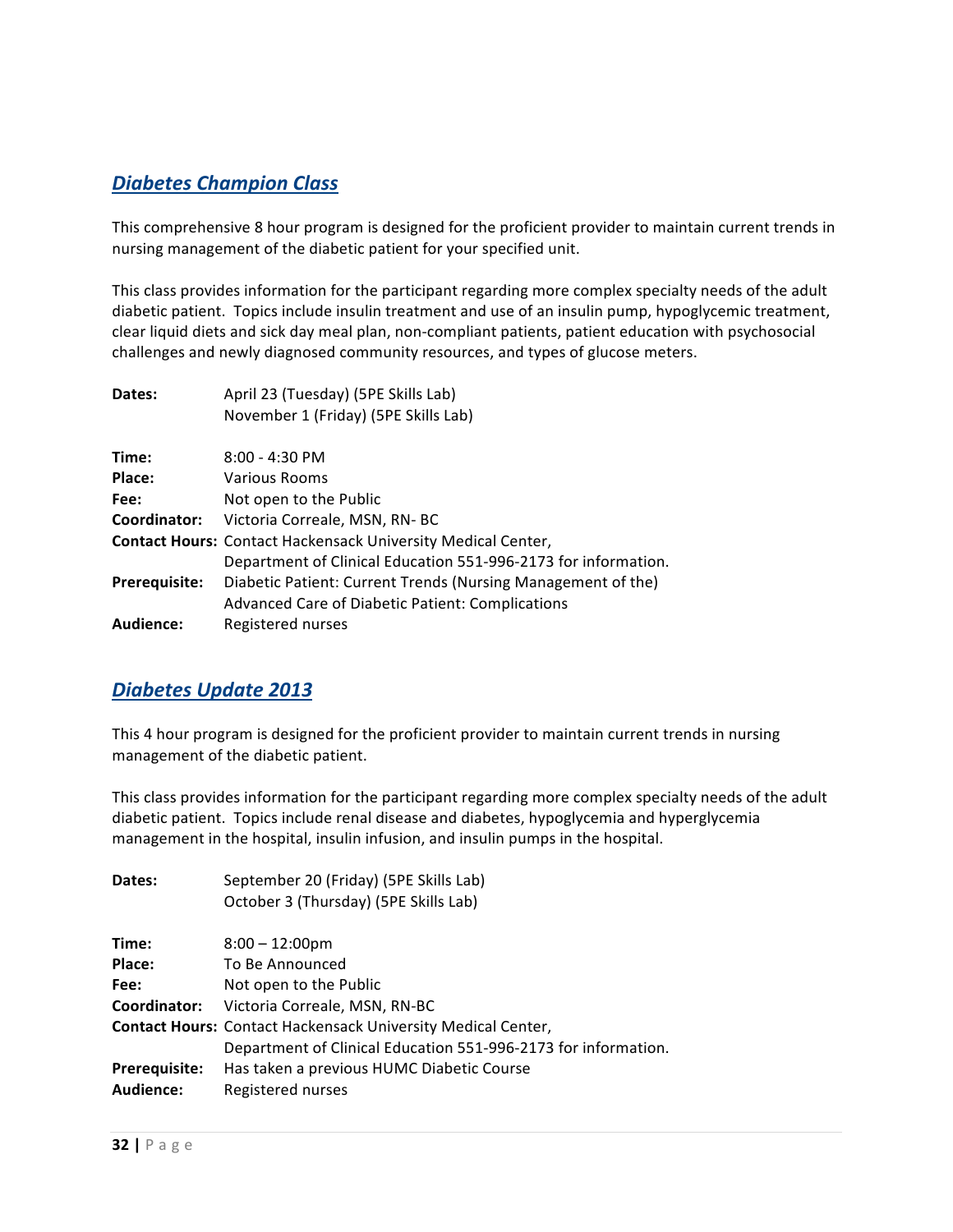# **Ancillary Stroke Education 2013**

This eight hour program will provide the ancillary staff with the most updated information on Care of the Stroke patient, identifying risk factors, other disease processes and how they increase a person's risk for stroke. Nursing Assistant/ETD Technicians annual competencies are completed during the class.

| Dates: | January 28(Monday) 7:30am-4:00pm     |
|--------|--------------------------------------|
|        | February 28 (Thursday) 7:30am-4:00pm |
|        | March 15 (Friday) 7:30am-4:00pm      |
|        | April 25 (Thursday) 3:00pm-11pm      |
|        | May 2 (Thursday) 7:30am-4:00pm       |
|        | June 24(Monday) 7:30am-4:00pm        |
|        | July 18 (Thursday) 3:00pm-11pm       |
|        | August 14 (Wednesday) 7:30a-4:00p    |
|        | November 15 (Friday) 7:30a-4:00p     |
|        |                                      |

| Time:                    | Various times                            |
|--------------------------|------------------------------------------|
| Place:                   | 5 Link Classroom                         |
| Fee:                     | Not open to the Public                   |
|                          | Coordinator: Patrice Pulford, MSN, RN-BC |
| <b>Contact Hours: NA</b> |                                          |
| <b>Audience:</b>         | Nursing Assistants and PCTs              |

### *Unit Clerk 2013*

This four hour program will update the Unit Clerk on any new paper work, computer technology or regulatory standards that affect their job responsibilities. Their annual competencies will be completed during the class.

| Dates:                   | February 1 (Friday)               | 11:00am-3:00pm   | (Skills Lab)      |
|--------------------------|-----------------------------------|------------------|-------------------|
|                          | March 25 (Monday)                 | 7:00am-11:00am   | (315 Atlantic St) |
|                          | June 25 (Tuesday)                 | $3:00$ pm-7:00pm | (Skills Lab)      |
|                          | July 5 (Friday)                   | 11:00am-3:00pm   | (Skills Lab)      |
|                          | August 16 (Friday)                | 7:00am-11:00am   | (Skills Lab)      |
|                          | October 3 (Thursday)              | $3:00$ pm-7:00pm | (Skills Lab))     |
| Place:                   | Various Rooms                     |                  |                   |
| Fee:                     | Not open to the Public            |                  |                   |
| Coordinator:             | Cheryl Marchal, MSN, RN-BC, NE-BC |                  |                   |
| <b>Contact Hours: NA</b> |                                   |                  |                   |
| Audience:                | <b>In-Patient Unit Clerks</b>     |                  |                   |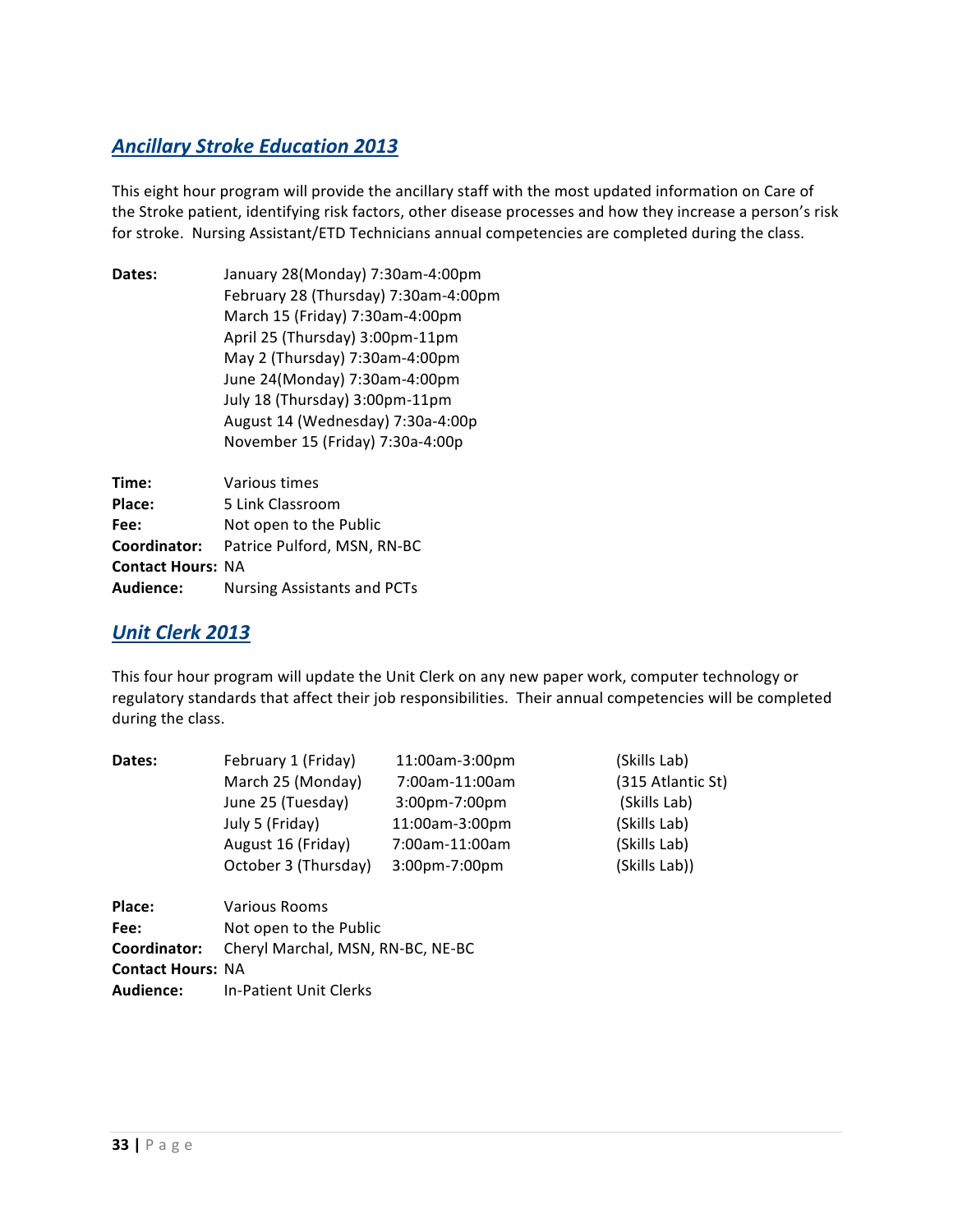# **Stroke: The Essentials**

This program is required for RNs working at HUMC who require annual education on stroke and neurovascular disease as well as any RN who cares for the stroke patient. This program is required for all new RNs hired onto designated units or in-house transfers working on the designated units.

| <b>Dates</b><br>2012-2013 Stroke<br><b>Education Year</b> | <b>Time</b>  | <b>Location</b> |
|-----------------------------------------------------------|--------------|-----------------|
| February 6                                                | 12:30-4:30pm | 5 Link          |
| March 28                                                  | 12:30-4:30pm | 5 Link          |
| June 5                                                    | 12:30-4:30pm | 5 Link          |
| September 4                                               | 12:30-4:30pm | 5 Link          |
| 2013-2014 Stroke<br><b>Education Year</b>                 |              |                 |
| November 6                                                | 12:30-4:30pm | 5 Link          |

**Fee:** Not open to the Public

- **Coordinators:** Linda Parry Carney, MA, RN- BC Pamela Pascarelli, MSN, RN, BC, APN, C, CCRN,
- **Contact Hours:** Contact Hackensack University Medical Center, Department of Clinical Education 551-996-2173 for information.
- Audience: RNs working on nursing units who require 4 or 8 hours of stroke education annually as well as any RN caring for the stroke patient.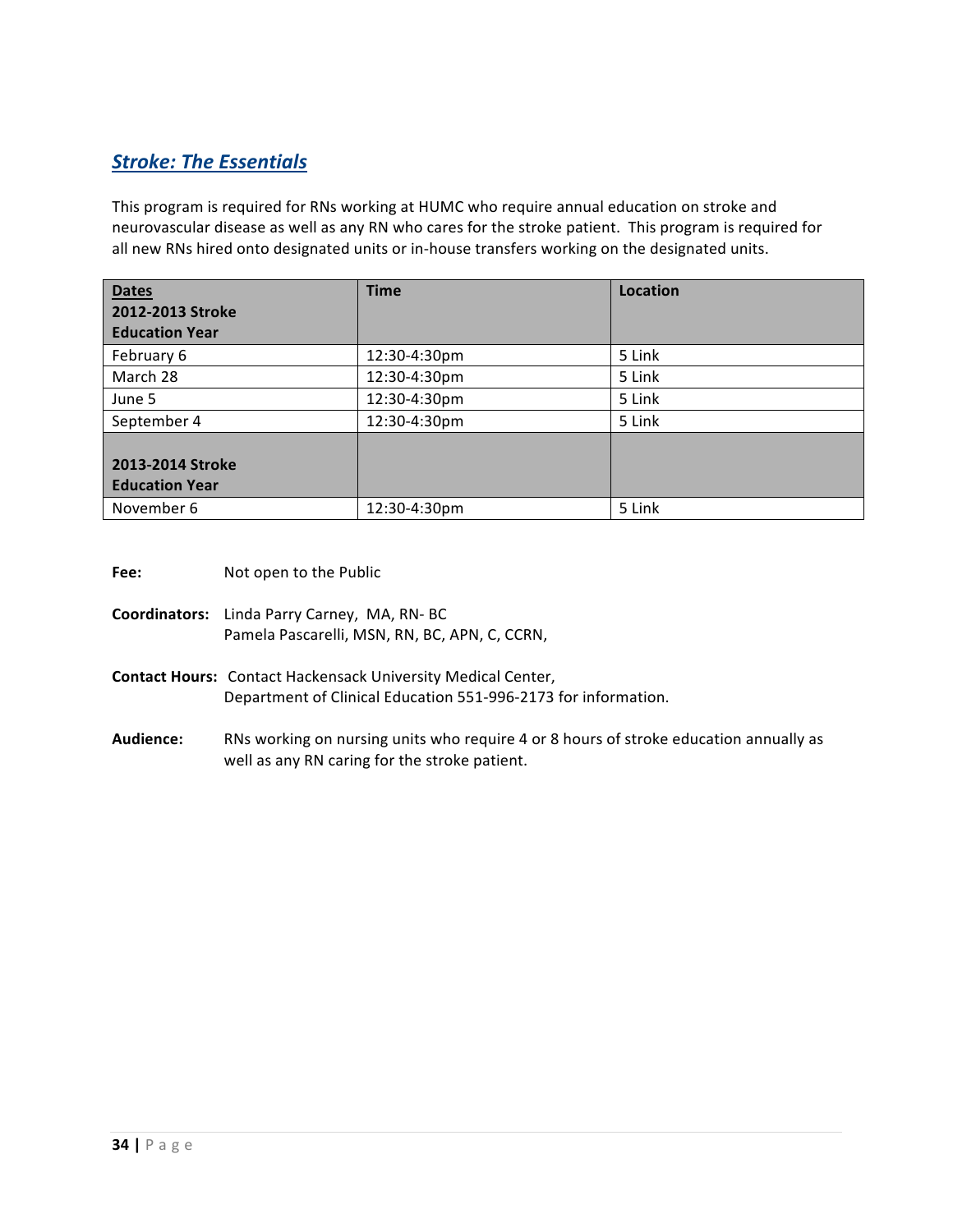# *2013 Annual Stroke Update-RN*

This program is designed for RNs working at HUMC who require annual education on stroke and neurovascular disease as well as any RN who cares for the stroke patient. This program is intended for RNs who have taken Stroke: The Essentials.

| <b>Dates</b><br>2012-2013 Stroke<br><b>Education Year</b> | <b>Time</b>            | Location |
|-----------------------------------------------------------|------------------------|----------|
| January 25                                                | 8:00 am - 12:30 pm     | 5 Link   |
| February 25                                               | 12 pm - 4:30 pm        | 5 Link   |
| March 12                                                  | 8:00am - 12:30pm       | 5 Link   |
| April 19                                                  | 12 pm - 4:30 pm        | 5 Link   |
| May 14                                                    | $8:00$ am $- 12:30$ pm | 5 Link   |
| June 6                                                    | 12 pm - 4:30 pm        | 5 Link   |
| July 24                                                   | 8:00 am - 12:30 pm     | 5 Link   |
| August 22                                                 | 12 pm - 4:30 pm        | 5 Link   |
| 2013-2014 Stroke<br><b>Education Year</b>                 |                        |          |
| September 26                                              | $8:00$ am - 12:30 pm   | 5 Link   |
| October 10                                                | 12 pm - 4:30 pm        | 5 Link   |
| November 18                                               | 8:00 am - 12:30 pm     | 5 Link   |
| December 10                                               | 12 pm - 4:30 pm        | 5 Link   |

| Fee:         | Not open to the Public                                                                |
|--------------|---------------------------------------------------------------------------------------|
| Coordinator: | Linda Parry Carney, MA, RN-BC                                                         |
|              | Pamela Pascarelli, MSN, RN, BC, APN, C, CCRN,                                         |
|              | <b>Contact Hours: Contact Hackensack University Medical Center,</b>                   |
|              | Department of Clinical Education 551-996-2173 for information.                        |
| Audience:    | RNs working on nursing units who require 4 to 8 hours of stroke education annually as |
|              | well as any RN caring for the stroke patient.                                         |
|              | <b>Prerequisites:</b> Stroke: The Essentials                                          |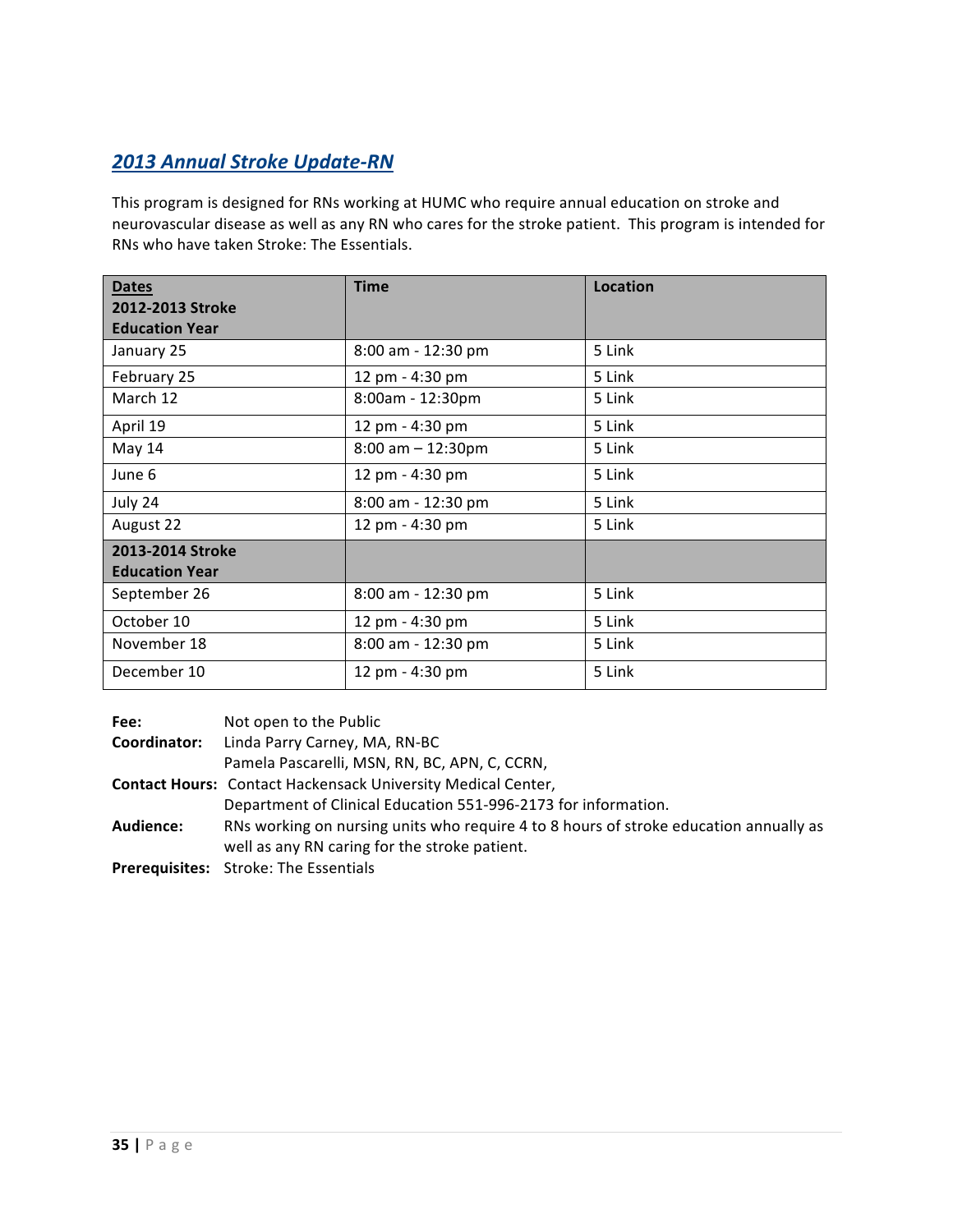

# *AWHONN Fetal Heart Monitoring Principles and Practices: Intermediate*

FHMPP is a two-day workshop focusing on the application of essential fetal heart monitoring knowledge and skills in intrapartum and antepartum practice. The didactic session is an analysis of case scenarios requiring synthesis of key principles pertinent to the physiologic basis of fetal heart monitoring technology, tracing interpretation, nursing interventions, and verbal and written communication skills. The skill sessions focus on demonstration, practice, testing of skills of auscultation, placement of an intrauterine pressure catheter and spiral electrode, interpretation of tracings, identification of indicated nursing interventions, and communication and documentation. Successful completion of written examinations and performance of skills evaluations are requirements for completing the program and earning continuing education credit. AWHONN offers 18.0 CEN credits for course completion.

**Dates:** Day I May 28 (Tuesday) Day II May 29 (Wednesday) Day I July 24 (Wednesday) Day II July 25(Thursday) Day I December 11 (Wednesday) Day II December 12 (Thursday) **Time:** 8:00am-4:30pm **Place:** 315 Atlantic St Fee:  $$250.00$  for Gateway Consortium Members/ \$275.00 for Non Consortium Members \*Fee must be received prior to study materials being distributed "Fetal Heart Rate Monitoring:  $(4^{\text{th}}$  ed.)Principles & Practices" AWHONN Chapter 1-11 **Coordinator:** Margaret Campbell-Lupardo, MSN, RN, BC, CNM, **Contact Hours:** Department of Clinical Education 551-996-2173 for information. Audience: RNs, APNs and midwives working in labor and delivery areas. Pre-requisite participants need a minimum of 6 months labor and delivery or High Risk Antepartum experience.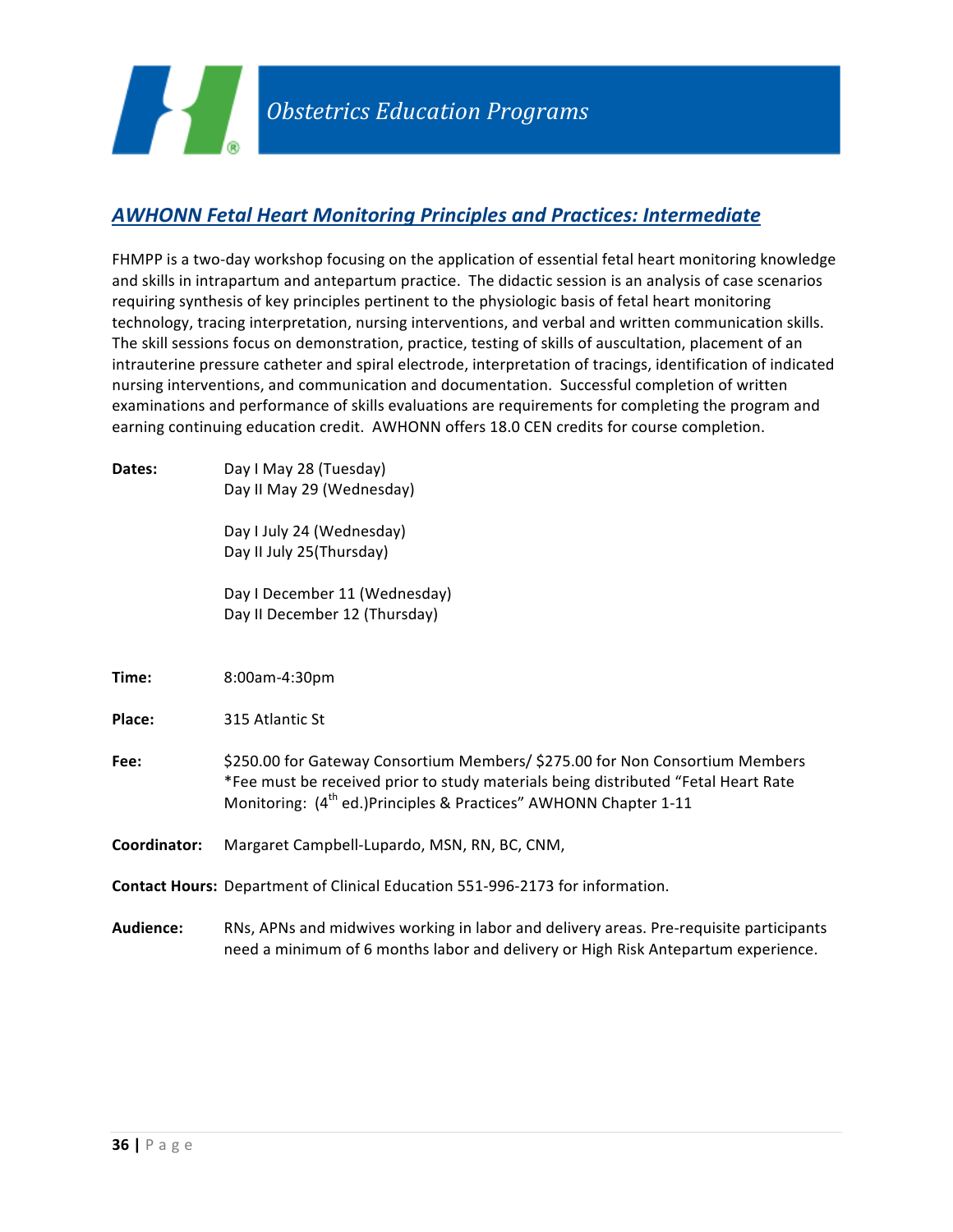### *AWHONN Advanced Fetal Monitoring*

This one-day Advanced Fetal Monitoring Course expands on the knowledge and principles that were presented in the Intermediate Course and covers more complex concepts. This course uses a case study approach focusing on the analysis of complicated FHM patterns and characteristics with related care information and includes a written test at the conclusion of the day. Successful completion of a written examination is required for the completion of the course. While attendance at the Intermediate Course in not a pre-requisite, AWHONN strongly recommends this course prior to the Advanced Course. A total of 1 year experience is strongly recommended.

AWHONN: Continuing Education is Nursing (CEN) credits 8.0 after course completion

| Dates:       | April 26 (Friday)<br>June 27 (Thursday)<br>December 17 (Tuesday)                                                                                                                                                                                     |
|--------------|------------------------------------------------------------------------------------------------------------------------------------------------------------------------------------------------------------------------------------------------------|
| Time:        | 8:00am-4:30pm                                                                                                                                                                                                                                        |
| Place:       | 315 Atlantic Street                                                                                                                                                                                                                                  |
| Fee:         | \$150.00 for Gateway Consortium Members/ \$175.00 for Non Consortium Members<br>*Fee must be received prior to study materials being distributed "Fetal Heart Rate<br>Monitoring: Principles & Practices" (4 <sup>th</sup> Ed.) AWHONN Chapter 11-13 |
|              | <b>Contact Hours: Contact Hackensack University Medical Center,</b><br>Department of Clinical Education 551-996-2173 for information.                                                                                                                |
| Coordinator: | Margaret Campbell-Lupardo, MSN, RN, BC, CNM                                                                                                                                                                                                          |
| Audience:    | Any individual practicing in OB who has already completed the AWHONN Intermediate<br>Fetal monitoring course.                                                                                                                                        |

#### *AWHONN FHRMPP Instructor Course*

This class prepares you to teach the intermediate course. Participants will discuss the instructor role and responsibilities, administrative procedures, and consent development. This 1-day course focuses on the principles of adult learning and the application of same to the intermediate course. Each participant is required to present an assigned segment of intermediate course during the day. And will be required to present a portion of the intermediate class with Instructor Trainer (IT) at a later date. Once validation is successfully completed with IT, AWHONN provides 8.0 CEN credits for the course.

| Dates: | June 21 (Friday)      |
|--------|-----------------------|
|        | September 30 (Monday) |
|        |                       |
|        |                       |
|        |                       |

**Time:** 8:00am-4:30pm **Place:** 315 Atlantic Street

**Fee:** \$175.00 Candidates for this class are required to purchase and bring to class the AWHONN FHRMPP Instructor Manual. This can be purchased through AWHONN on their website: www.AWHONN.org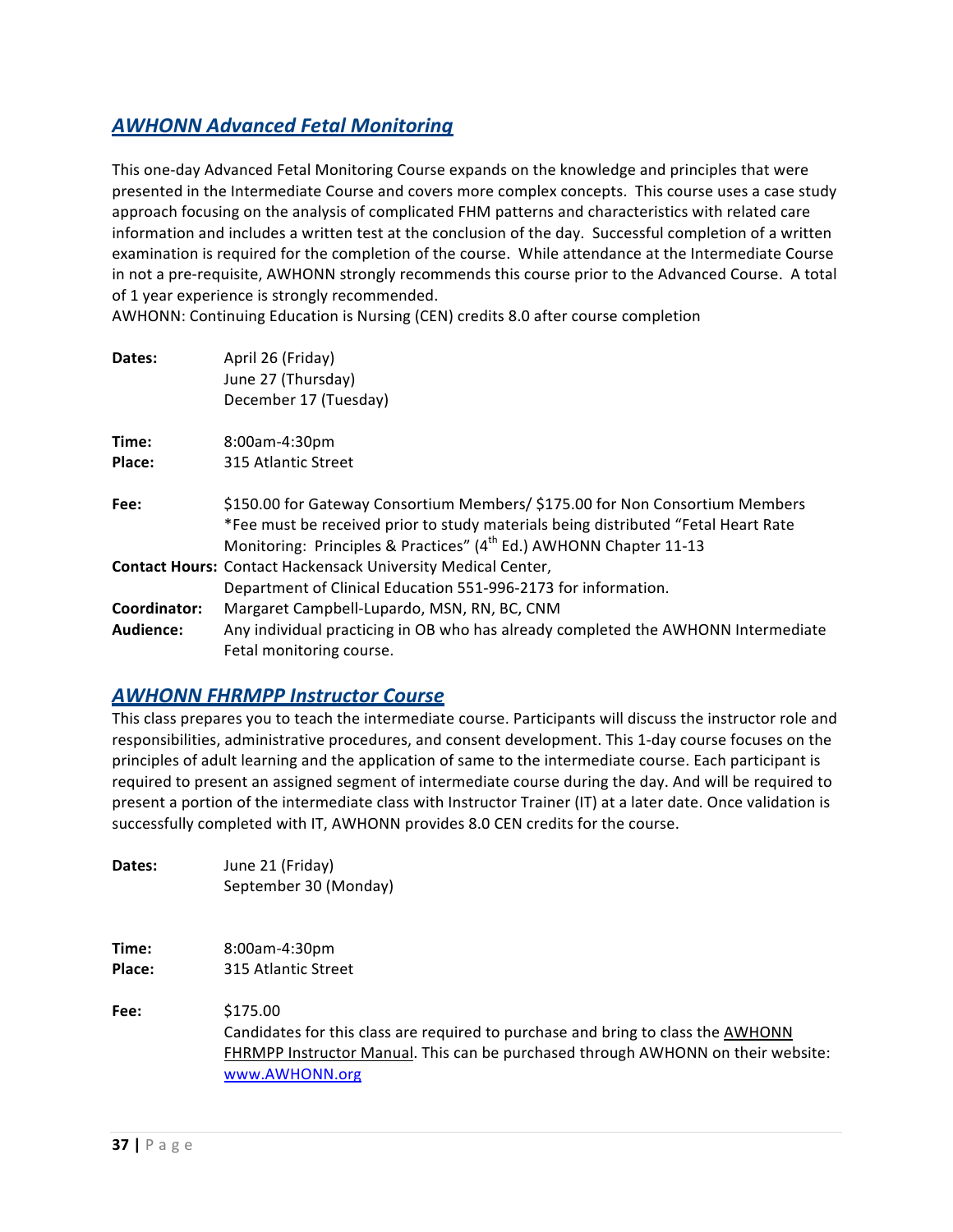|              | <b>Contact Hours: Contact Hackensack University Medical Center,</b> |
|--------------|---------------------------------------------------------------------|
|              | Department of Clinical Education 551-996-2173 for information.      |
| Coordinator: | Margaret Campbell-Lupardo, MSN, RN, BC, CNM                         |
| Audience:    | Individual who wish to teach the in AWHONN-FHRMPP Course. Onc       |

**Le** this class is completed, candidates must maintain AWHONN membership and teach at least 2 courses in 2 years.

# *Basic Electronic Fetal Monitoring*

This is a basic course in EFM interpretation and will provide the participant with a basic introduction to the management of the family experiencing electronic fetal monitoring. The nurse will be introduced to instrumentation, interpretation based on maternal and fetal physiology, and strip review. Antenatal testing indications and procedures are reviewed, along with common pharmacological agents used in the intrapartum and antepartum setting.

| New nurse working in Labor & Delivery, and Antepartum who are required to |
|---------------------------------------------------------------------------|
|                                                                           |

**Pre-requisite: Experience in AP and L&D** 

#### **Assessment and Management of the Antepartum Patient**

This one day class is designed specifically for RNs who provide care to high risk pregnant women. This class consists of informative lectures and case studies. The focus of the class is to improve assessment techniques which will lead to better interventions and patient outcomes in clinical practice. Topics include a review of pregnancy and physical examination techniques, laboratory analysis, antenatal testing and common pregnancy complications.

| Dates: | July 22 (Monday)    |
|--------|---------------------|
|        | October 21 (Monday) |
|        | December 9 (Monday) |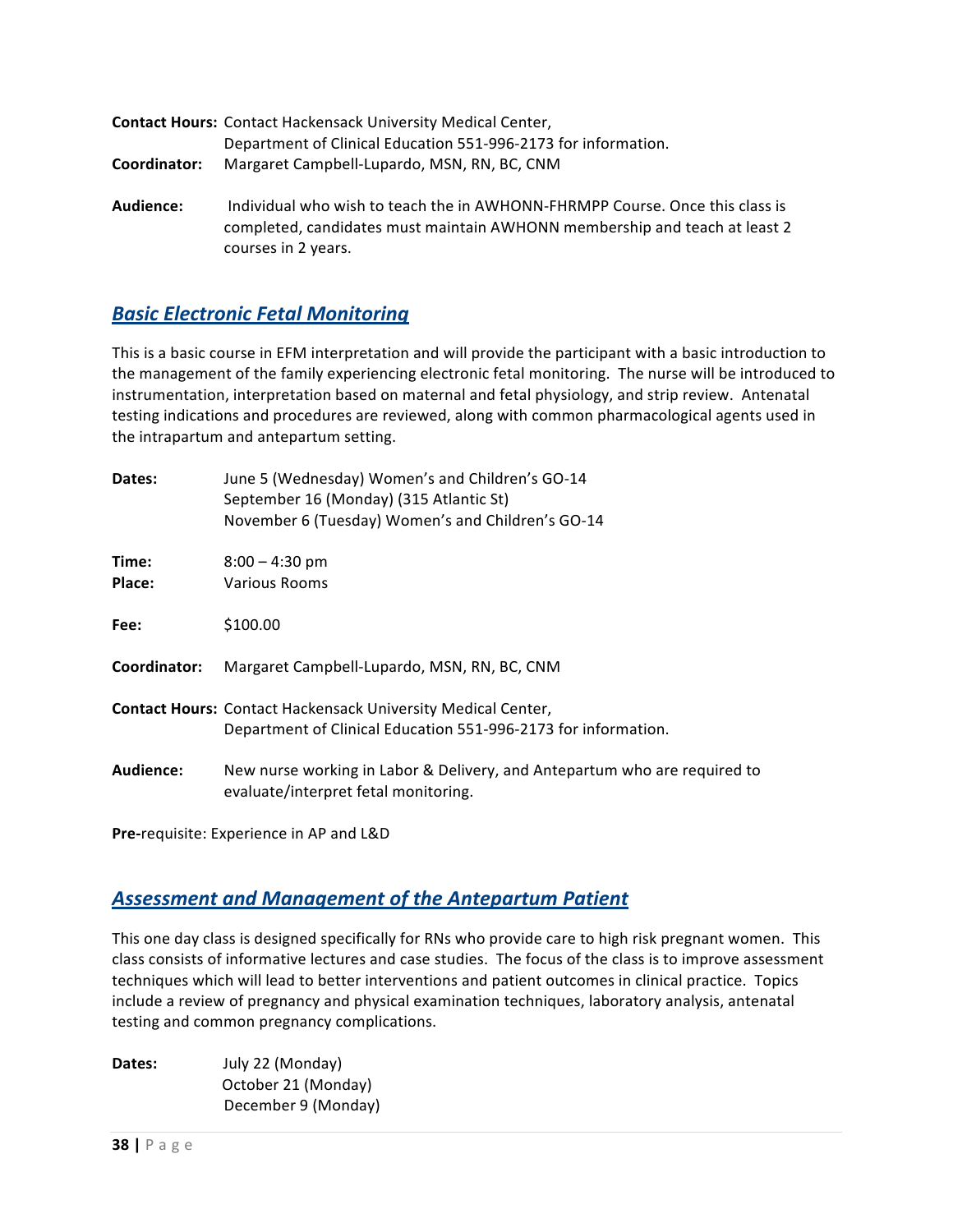| Time:        | 8:00am-4:30pm                                                                                                                                                               |
|--------------|-----------------------------------------------------------------------------------------------------------------------------------------------------------------------------|
| Place:       | Women's and Children's room GO-14                                                                                                                                           |
| Fee:         | \$175.00                                                                                                                                                                    |
| Coordinator: | Margaret Campbell-Lupardo, MSN, RN, BC, CNM                                                                                                                                 |
| Contact:     | Contact Hackensack University Medical Center,<br>Department of Clinical Education 551-996-2173 for information.                                                             |
| Audience:    | RNs, APNs and midwives working in labor and delivery areas. Pre-requisite participants<br>need a minimum of 6 months labor and delivery or High Risk Antepartum experience. |

# *Certification Review: Maternal Newborn Nursing*

**Dates:** August 7 (Wednesday)

This course is designed as a review of the care of the maternity patient and her newly born infant, in preparation to take the NCC examination. Areas covered are those determined by the exam blueprint. A review of the following topics will be covered: Pregnancy, Antepartum complications, brief overview of Intrapartum issues and complications, newborn assessment and common genetic and newborn issues, and post delivery care. Professional caring, ethical practice and legal issues will be reviewed. The course has been designed utilizing a lecture, question and answer format. In addition, a review of test-taking strategies and a practice test will be provided.

| Time:        | $8:00 - 4:30$ pm                                                                                 |
|--------------|--------------------------------------------------------------------------------------------------|
| Place:       | Women and Children's Building Room GO-14                                                         |
| Fee:         | \$100.00 (Class size is limited)                                                                 |
| Coordinator: | Margaret Campbell-Lupardo, MSN, RN, BC, CNM                                                      |
|              | <b>Contact Hours: Contact Hackensack University Medical Center,</b>                              |
|              | Department of Clinical Education 551-996-2173 for information.                                   |
| Audience:    | This class is open to anyone who will be taking the NCC certification exam in this<br>specialty. |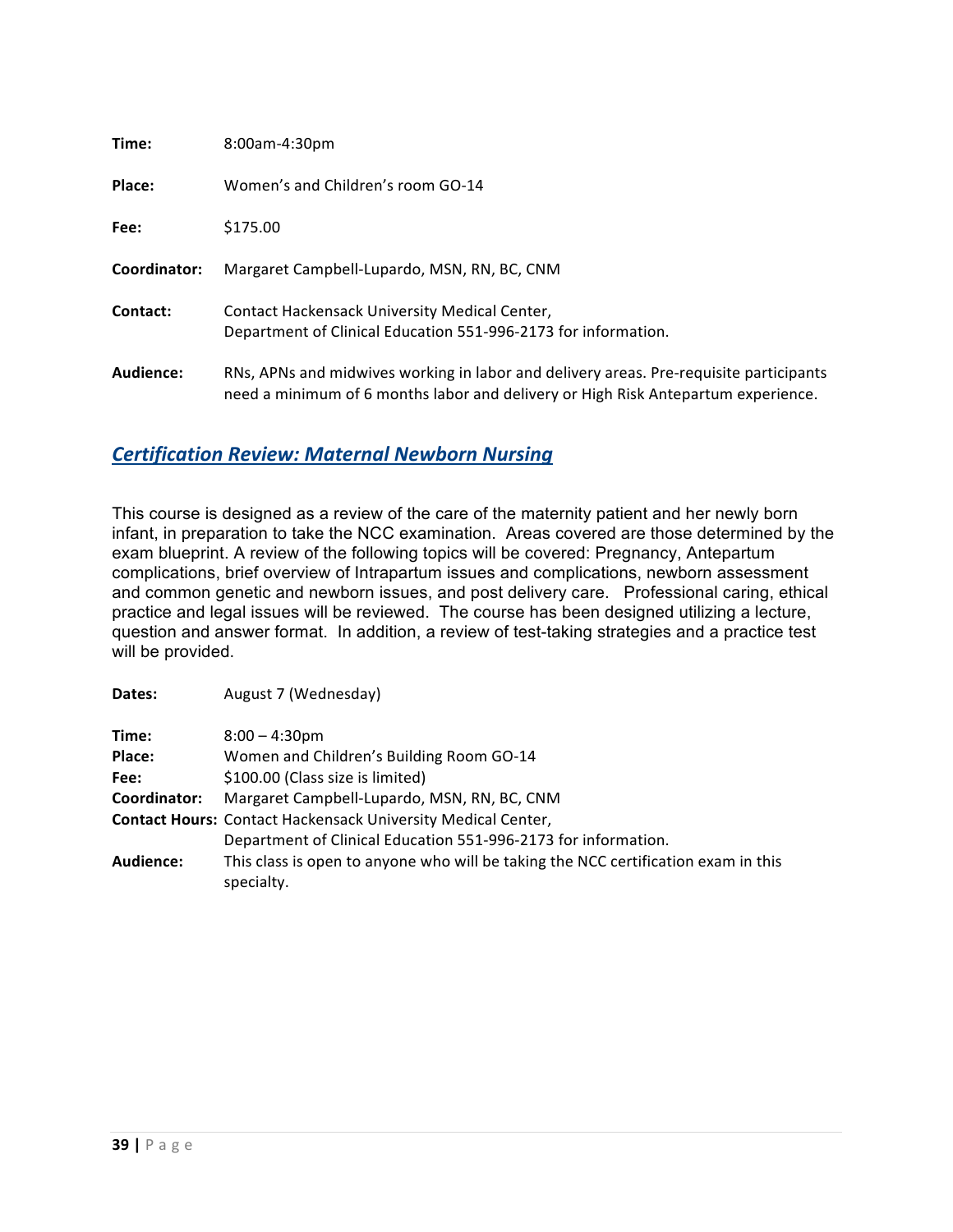# *Certification Review: In-Patient OB*

This program is designed to provide the Registered Nurse with a review of the theory and skills necessary to deliver comprehensive care to the Intrapartum patient. It provides a study guide for the certification exam offered by NCC. Professional, legal and ethical issues, endocrine dysfunctions, cardiac, renal, gastrointestinal and respiratory disorders as they relate to pregnancy will be discussed. In addition, a review of test-taking strategies and a practice test will be provided

| Dates:           | July 10 (Wednesday)                                                                              |
|------------------|--------------------------------------------------------------------------------------------------|
| Time:            | $8:00 - 4:30$ pm                                                                                 |
| Place:           | 5 Link Classroom                                                                                 |
| Fee:             | \$100.00 (Class size is limited)                                                                 |
| Coordinator:     | Margaret Campbell-Lupardo, MSN, RN, BC, CNM                                                      |
|                  | <b>Contact Hours: Contact Hackensack University Medical Center,</b>                              |
|                  | Department of Clinical Education 551-996-2173 for information.                                   |
| <b>Audience:</b> | This class is open to anyone who will be taking the NCC certification exam in this<br>specialty. |

#### *Certification Review: EFM*

This class is designed to assist the student in preparing for the NCC examination for additional competency certification in fetal monitoring. We will review both Antepartum and Intrapartum monitor strips, determine the pattern and identify appropriate goals and nursing interventions to alleviate the issues. In addition, a review of test-taking strategies and a practice test will be provided. This class is open to all individuals who will be taking the NCC examination.

| Dates:       | August 14 (Wednesday)                                                                                                                 |
|--------------|---------------------------------------------------------------------------------------------------------------------------------------|
| Time:        | $8:00 - 12:00 \text{pm}$                                                                                                              |
| Place:       | Women and Children's Building Room GO-14                                                                                              |
| Fee:         | \$50.00 (Class size is limited)                                                                                                       |
| Coordinator: | Margaret Campbell-Lupardo, MSN, RN, BC, CNM                                                                                           |
|              | <b>Contact Hours: Contact Hackensack University Medical Center,</b><br>Department of Clinical Education 551-996-2173 for information. |
| Audience:    | This class is open to all individuals who will be taking the NCC examination.                                                         |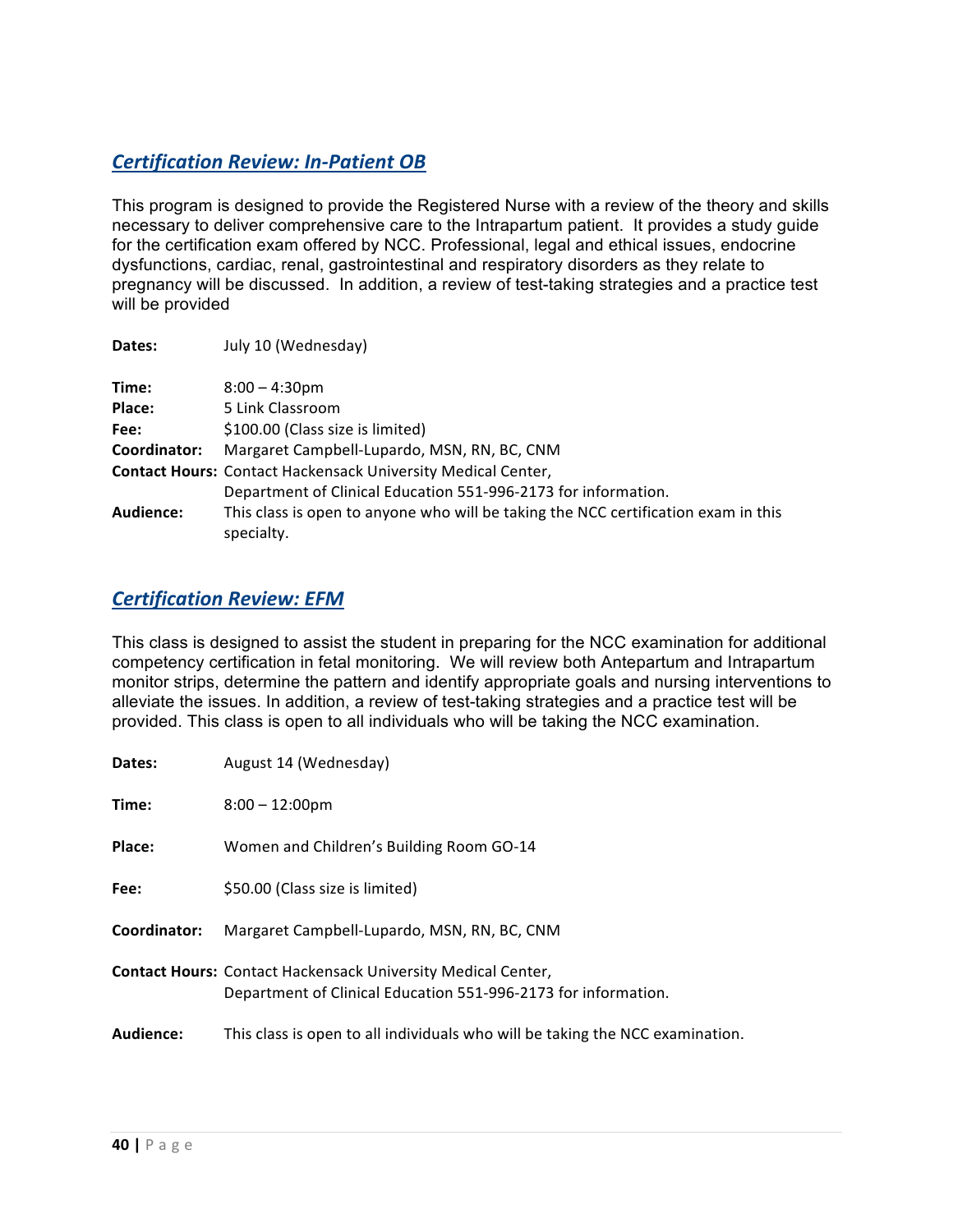# **Breastfeeding: Strategies for Successful Lactation and Postpartum Assessment**

**Breastfeeding:** Strategies for Successful Lactation is an introduction to the physiologic and pathophysiologic processes associated with lactation with emphasis on clinical application. The program includes information on global perspectives on breastfeeding, anatomy and physiology, practices that promote initiation of lactation, expressing and storage of breast-milk, early problem management related to mother and infant difficulties, and special circumstances related to the needs of the mother and infant.

**Postpartum:** This is designed specifically for health care professionals who provide care to postpartum women. The focus of this course is to improve assessment techniques, which will lead to better patient outcomes and to utilize the current evidence based practice guideline in caring for these patients.

| Dates:       | May 14 (Tuesday)<br>September 24 (Tuesday)<br>November 20 (Wednesday)                                                                 |
|--------------|---------------------------------------------------------------------------------------------------------------------------------------|
| Time:        | 8:00am-4:30pm                                                                                                                         |
| Place:       | Women and Children's Building Room GO-14                                                                                              |
| Fee:         | \$100.00                                                                                                                              |
| Coordinator: | Margaret Campbell-Lupardo, MSN, RN, BC, CNM                                                                                           |
|              | <b>Contact Hours: Contact Hackensack University Medical Center,</b><br>Department of Clinical Education 551-996-2173 for information. |
| Audience:    | Registered nurses and APNs working with breastfeeding families.                                                                       |

#### *Neonatal Resuscitation Program (NRP)*

This initial program will provide the participant with the advanced skills necessary to assist with or manage the care of the compromised neonate post delivery. The course has been developed by the American Heart Association and American Academy of Pediatrics to assure adequately trained staff will be available to care for infants post delivery.

| Dates: | June 25 (Tuesday)<br>September 19 (Thursday)<br>December 10 (Tuesday) |
|--------|-----------------------------------------------------------------------|
| Time:  | 8:00am-4:30pm                                                         |
| Place: | Women and Children's Building Room GO-14                              |
| Fee:   | <b>Initial Review:</b><br>\$80.00                                     |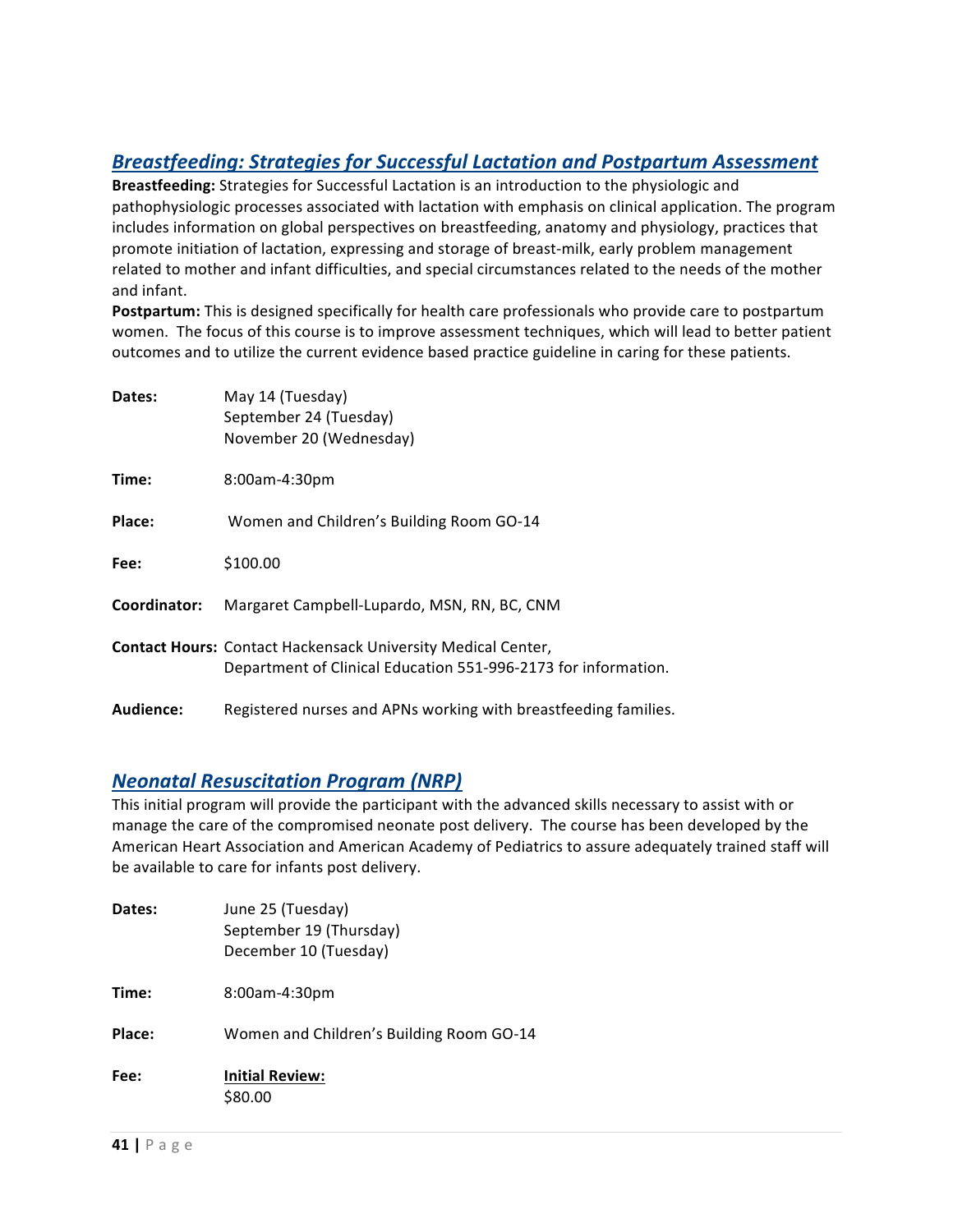|                      | -Class size is limited and HUMC employees have preference.<br>Fee must be received prior to distribution of study materials NRP $6th$ ed.                           |
|----------------------|---------------------------------------------------------------------------------------------------------------------------------------------------------------------|
| <b>Coordinators:</b> | Sharyn Cerreta, RN, C, Margaret Campbell-Lupardo, MSN, RN, BC, CNM & Marybeth<br>Stains, MSN, RN, CCRN                                                              |
|                      | <b>Contact Hours: Contact Hackensack University Medical Center,</b><br>Department of Clinical Education 551-996-2173 for information.                               |
| Audience:            | Beginning and advanced L&D, NICU, and well baby nurses. The course is also<br>appropriate for ETD nurses and respiratory therapists practicing in the ETD and NICU. |

# *Neonatal Resuscitation Program (NRP) Skills Validation*

The Course will provide participants with the ability to validate knowledge and skills. Participants must show validation of passing the on-line examination prior to class attendance

|        | <b>Date</b> |    | <b>Time</b>                     | Date      |    | <b>Time</b> |
|--------|-------------|----|---------------------------------|-----------|----|-------------|
|        | May         | 1  | $3-7p$                          | September | 11 | 7p-11p      |
|        |             | 15 | 7p-11p                          |           | 25 | 7p-11p      |
|        | June        | 4  | $3p-7p$                         | October   | 2  | $3p-7p$     |
|        |             | 13 | 7p-11p                          |           | 16 | $3p-7p$     |
|        |             | 20 | $3p-7p$                         |           | 23 | 7p-11p      |
|        | July        | 9  | $3p-7p$                         | November  | 5  | $3p-7p$     |
|        |             | 16 | $3p-7p$                         |           | 12 | 7p-11p      |
|        |             | 30 | $3p-7p$                         | December  | 3  | $3p-7p$     |
|        | August      | 8  | 7p-11p                          |           | 19 | 7p-11p      |
|        |             | 13 | $3p-7p$                         |           |    |             |
| Place: |             |    | Women's & Children's Room 4E-52 |           |    |             |

| Fee:            | <b>Skills Validation</b><br>\$80.00<br>*Class size is limited and HUMC employees have preference.<br>Fee must be received prior to distribution of study materials NRP $6^{th}$ ed.          |
|-----------------|----------------------------------------------------------------------------------------------------------------------------------------------------------------------------------------------|
| Coordinators:   | Sharyn Cerreta, RN, C, Margaret Campbell-Lupardo, MSN, RN, BC, CNM &<br>Marybeth Stains, MSN, RN, CCRN                                                                                       |
| <b>Contact:</b> | Department of Clinical Education 551-996-2173 for information.                                                                                                                               |
| Audience:       | Beginning and advanced practice L&D, NICU, and Well Baby nurses & physicians. The<br>course is also appropriate for ETD nurses and respiratory therapists practicing in the ETD<br>and NICU. |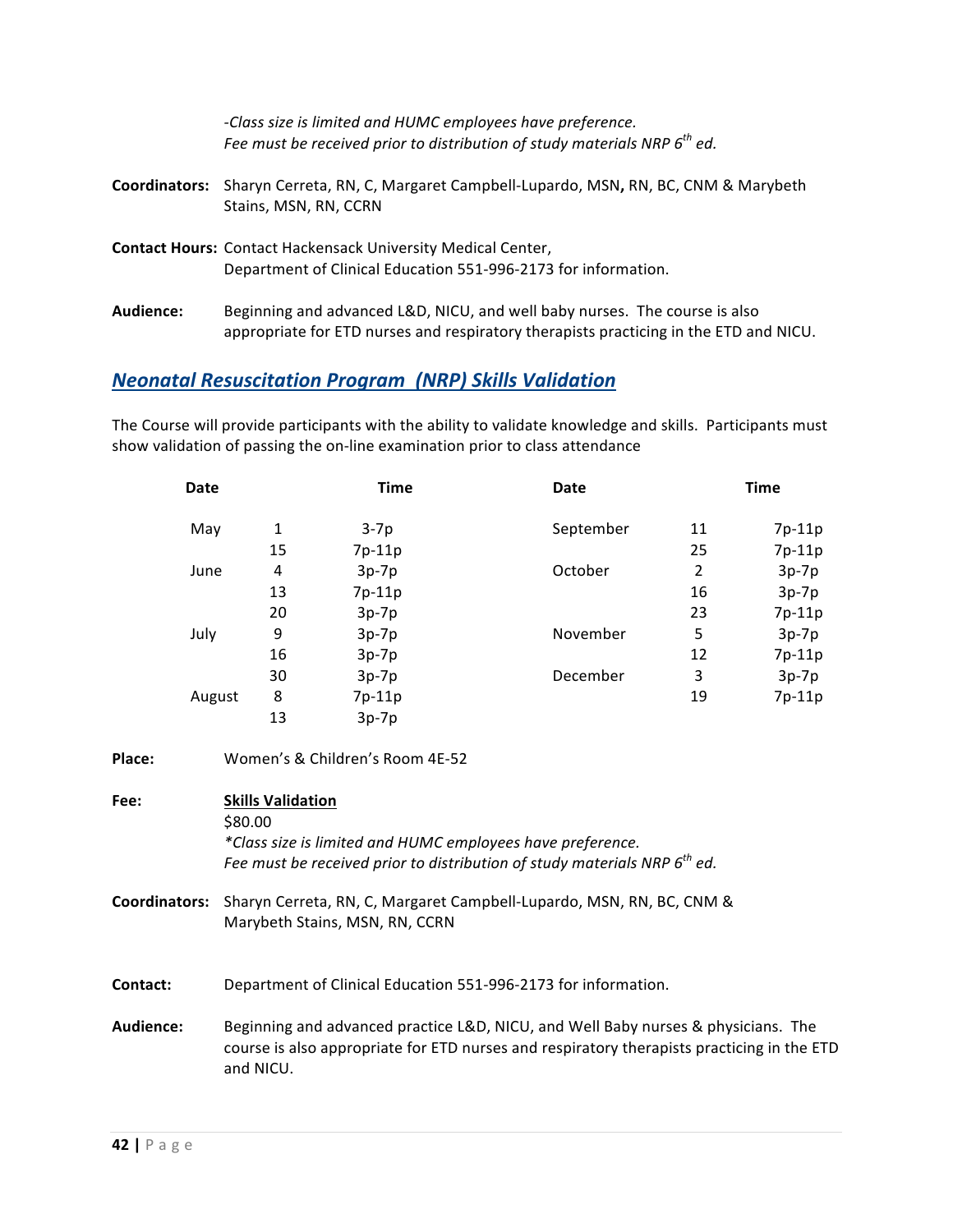# *Certification Review: Neonatal Intensive Care*

Dates: September 26 (Thursday)

This course is designed as a review of the care of the high-risk newborn, in preparation to take the NCC or CCRN examination. A review of the following topics will be covered: Newborn assessment, genetics, pulmonary, cardiac, hematologic and neurologic disorders. Professional caring, ethical practice and legal issues will be reviewed. The course has been designed utilizing a lecture, question and answer format. In addition, a review of test-taking strategies and a practice test will be provided.

| Time:        | $8:00 - 4:30$ pm                                                                                        |
|--------------|---------------------------------------------------------------------------------------------------------|
| Place:       | Women and Children's Building Room GO-14                                                                |
| Fee:         | Open to Partnership hospitals only                                                                      |
| Coordinator: | Marybeth Staines, MSN, RN, CCRN                                                                         |
|              | <b>Contact Hours: Contact Hackensack University Medical Center,</b>                                     |
|              | Department of Clinical Education 551-996-2173 for information.                                          |
| Audience:    | This class is open to anyone who will be taking the NCC or CCRN certification exam in<br>this specialty |

### **Strategies for Breastfeeing in the Neonatal Intensive Care Unit**

Strategies for Breastfeeding will assist the NICU nurse in supporting, protecting, and promoting breastfeeding for optimal infant growth and development in the preterm or high risk infant. The program includes information on global perspectives on breastfeeding, anatomy and physiology, practices that promote initiation of lactation, expressing and storage of breast-milk, and problem management related to mother and infant difficulties, and special circumstances related to the needs of the preterm or high risk infants and mother.

| Dates:           | TBA                                                                                                                                   |
|------------------|---------------------------------------------------------------------------------------------------------------------------------------|
| Time:            | 8:00am-4:30pm                                                                                                                         |
| Place:           | Women and Children's Building Room GO-14                                                                                              |
| Fee:             | Open to Partnership hospitals only                                                                                                    |
| Coordinator:     | Marybeth Staines, MSN, RN, CCRN                                                                                                       |
|                  | <b>Contact Hours: Contact Hackensack University Medical Center,</b><br>Department of Clinical Education 551-996-2173 for information. |
| <b>Audience:</b> | Registered nurses working in the NICU with breastfeeding families                                                                     |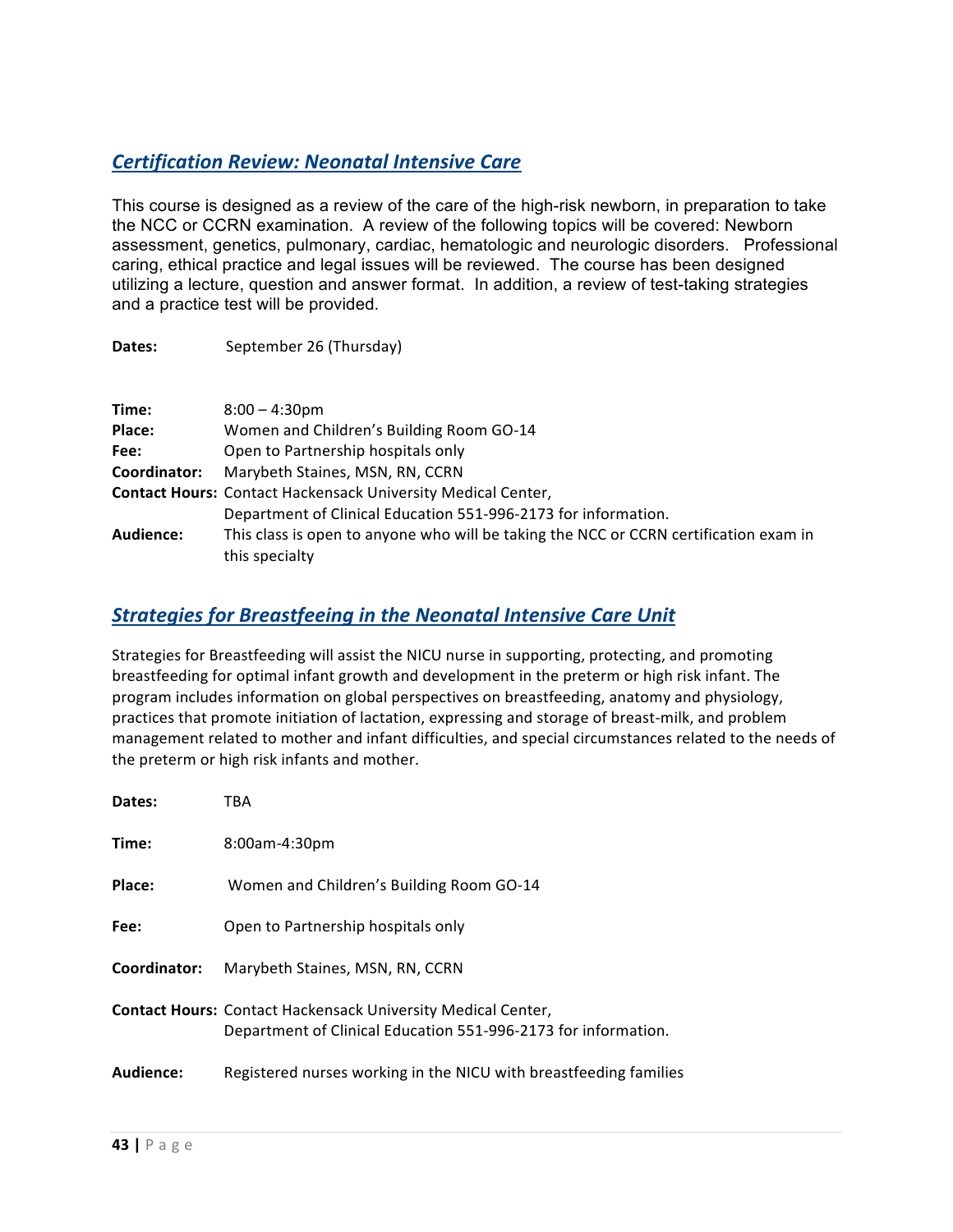### *Newborn Assessment: BASICS*

Day 1 of the Neonatal Critical Care course is an introduction to neonatal assessment for nurses in Labor and Delivery, Mother/Baby and the NICU. This course provides information on physiologic and pathophysiologic processes with emphasis on clinical application. Course topics are organized around newborn assessment in regard to assessing maternal risk factors prior to birth, physical assessment of the neonate, glucose management, and thermoregulation of the healthy and critical newborn

The format of the course includes theoretical content in a lecture/discussion format supported with audiovisuals, demonstration of skills and clinical scenarios as appropriate.

| Dates:       | June 11 (Tuesday)                                                                               |  |  |
|--------------|-------------------------------------------------------------------------------------------------|--|--|
|              | October 8 (Tuesday)                                                                             |  |  |
|              | November 14 (Thursday)                                                                          |  |  |
| Time:        | $8:00 - 4:30$ PM                                                                                |  |  |
| Place:       | Women and Children's Building room GO-14                                                        |  |  |
| Fee:         | \$150.00                                                                                        |  |  |
| Coordinator: | Margaret Campbell-Lupardo, MSN, RN, BC, CNM,                                                    |  |  |
|              | <b>Contact Hours: Contact Hackensack University Medical Center,</b>                             |  |  |
|              | Department of Clinical Education 551-996-2173 for information.                                  |  |  |
| Audience:    | All nurses who provide care to newly born infants in all in-patient and outpatient<br>settings. |  |  |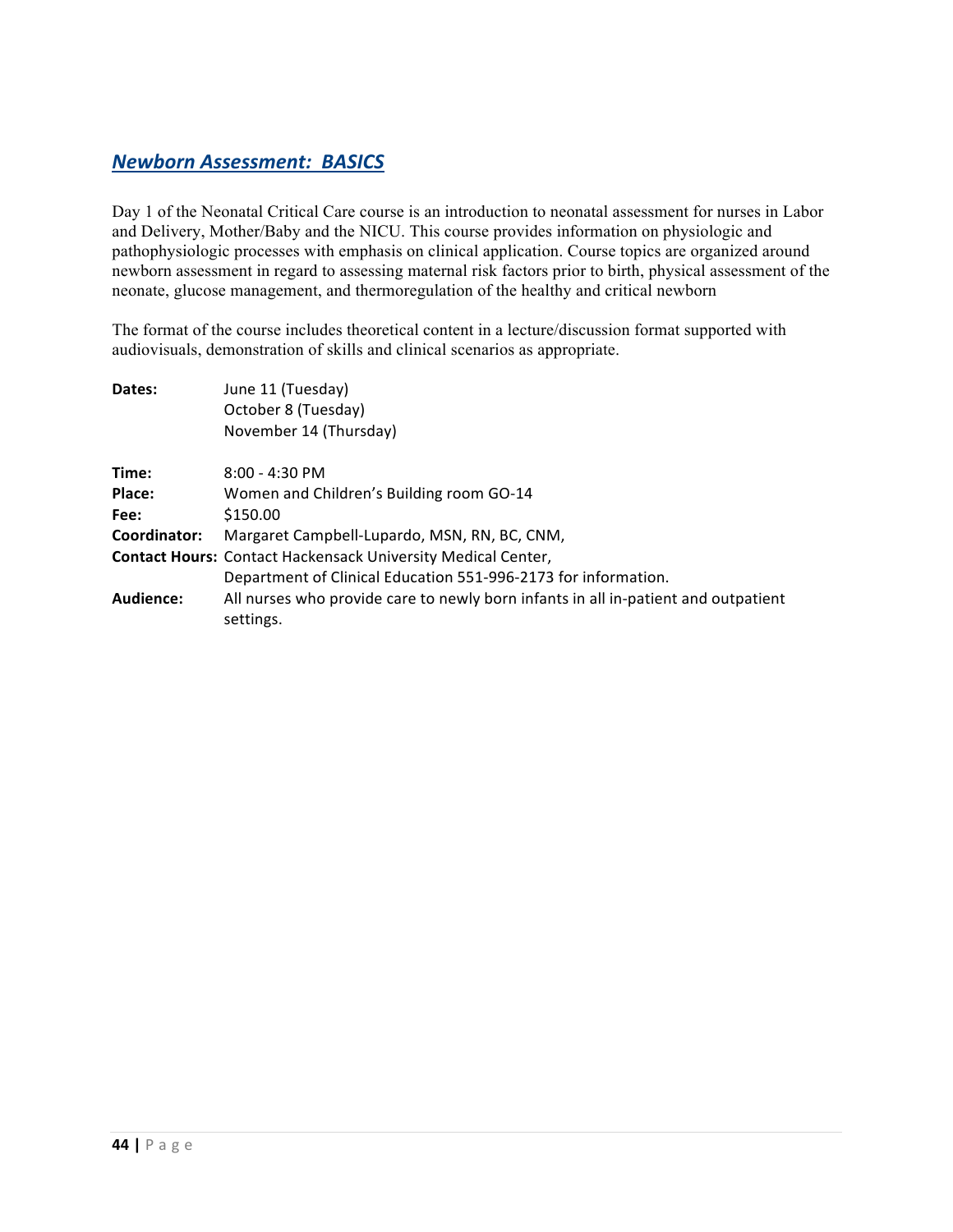# *Neonatal Critical Care Course: Intermediate and Advanced*

The Neonatal Critical Care course is a course that focuses on pathophisiology and developmental supportive care of the high risk neonate. This course should be taken with Basic Newborn Assessment.

The neonatal Critical Care Course provides information on physiologic and pathophysiologic processes with emphasis on clinical application. Course topics are organized around newborn assessment, assessment and management strategies for various organ systems and psychosocial and behavioral needs of the infant and family. Content includes: skin care, fluid & electrolytes, cardiac disease, respiratory management, neonatal nutrition, developmental care, pharmacology, genetics, infectious disease, pain & palliative care, ethical dilemmas, and legal issues.

The format of the course includes theoretical content in a lecture/discussion format supported with audiovisuals, demonstration of skills and clinical scenarios as appropriate.

| Dates:       | Day 1: October 8 (Tuesday) Newborn Assessment: Basic                                                                |  |  |
|--------------|---------------------------------------------------------------------------------------------------------------------|--|--|
|              | Day 2: October 10 (Thursday) Foundations of Neonatal Care                                                           |  |  |
|              | Day 3: October 16 (Wednesday) Growth and Development                                                                |  |  |
|              | Day 4: October 17 (Thursday) Advanced Respiratory Assessment                                                        |  |  |
|              | Day 5: October 22 (Tuesday) Management of Newborns with Complex issues                                              |  |  |
|              | Day 6: October 24 (Thursday) Professional Practice                                                                  |  |  |
| Time:        | $8:00 - 4:30$ PM                                                                                                    |  |  |
| Place:       | Women and Children Building Room GO-14                                                                              |  |  |
| Fee:         | \$325.00                                                                                                            |  |  |
| Coordinator: | Mary Beth Staines, MSN, RN, CCRN                                                                                    |  |  |
|              | <b>Contact Hours: Contact Hackensack University Medical Center,</b>                                                 |  |  |
|              | Department of Nursing Education 551-996-2173 for information                                                        |  |  |
| Audience:    | All nurses who provide care to this neonatal population in all in-patient and outpatient<br>settings should attend. |  |  |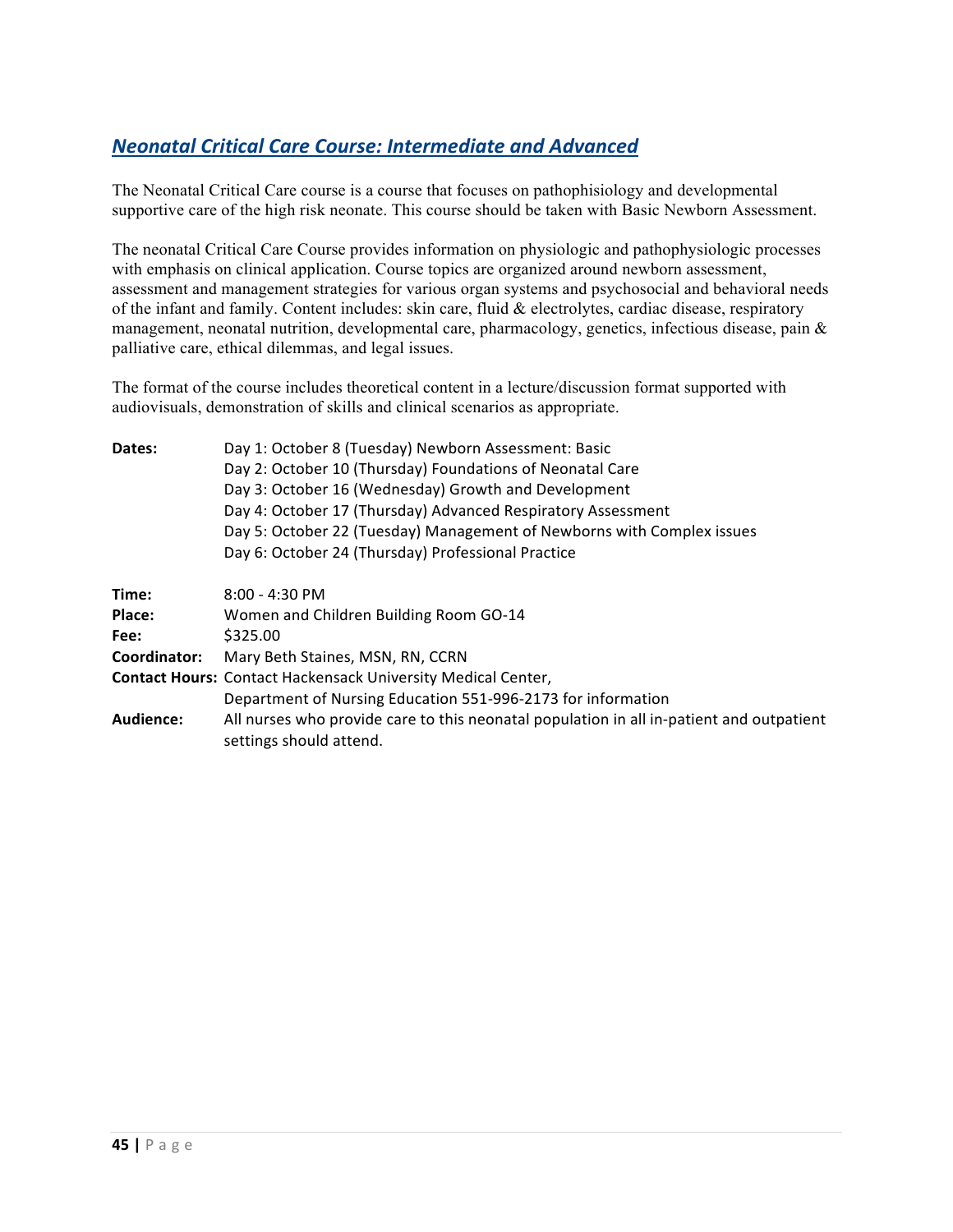# **Women & Children Mandatory Education 2013**

| <b>Dates</b> |                | <b>Time</b> | <b>Place</b>  |
|--------------|----------------|-------------|---------------|
| May          | 3              | $8-12p$     | Hekemian Aud  |
|              | 16             | $11a-3p$    | 4E-52         |
|              | 23             | $3p-7p$     | 4E-52         |
|              | 23             | 7p-11p      | 4E-52         |
| June         | 6              | $3p-7p$     | 4E-52         |
|              | 6              | 7p-11p      | 4E-52         |
|              | 10             | $8-12p$     | Hekemian 1    |
|              | 12             | $11a-3p$    | 4E-52         |
| July         | $\overline{2}$ | 8a-12p      | Hekemian Aud. |
|              | 18             | $3p-7p$     | 4E-52         |
|              | 18             | 7p-11p      | 4E-52         |
| August       | 1              | $3p-7p$     | 4E-52         |
|              | 1              | 7p-11p      | 4E-52         |
|              | 6              | 8a-12p      | GO-14         |
| September    | 10             | 8a-12p      | GO-14         |
|              | 12-13          | $11p-3a$    | Hekemian Aud. |
|              | 17             | $3p-7p$     | 4E-52         |
|              | 17             | 7p-11p      | 4E-52         |
| October      | 9              | $3p-7p$     | 4E-52         |
|              | 9              | 7p-11p      | 4E-52         |
|              | 14             | $3p-7p$     | Hekemian 1    |
|              | 15             | 8a-12p      | Hekemian 2    |

**Fee:** Not open to the Public.

Location: Various room locations (Please call the Department of Clinical Education 551-996-2173)

**Note:** Please watch your CPR dates and schedule yourself early.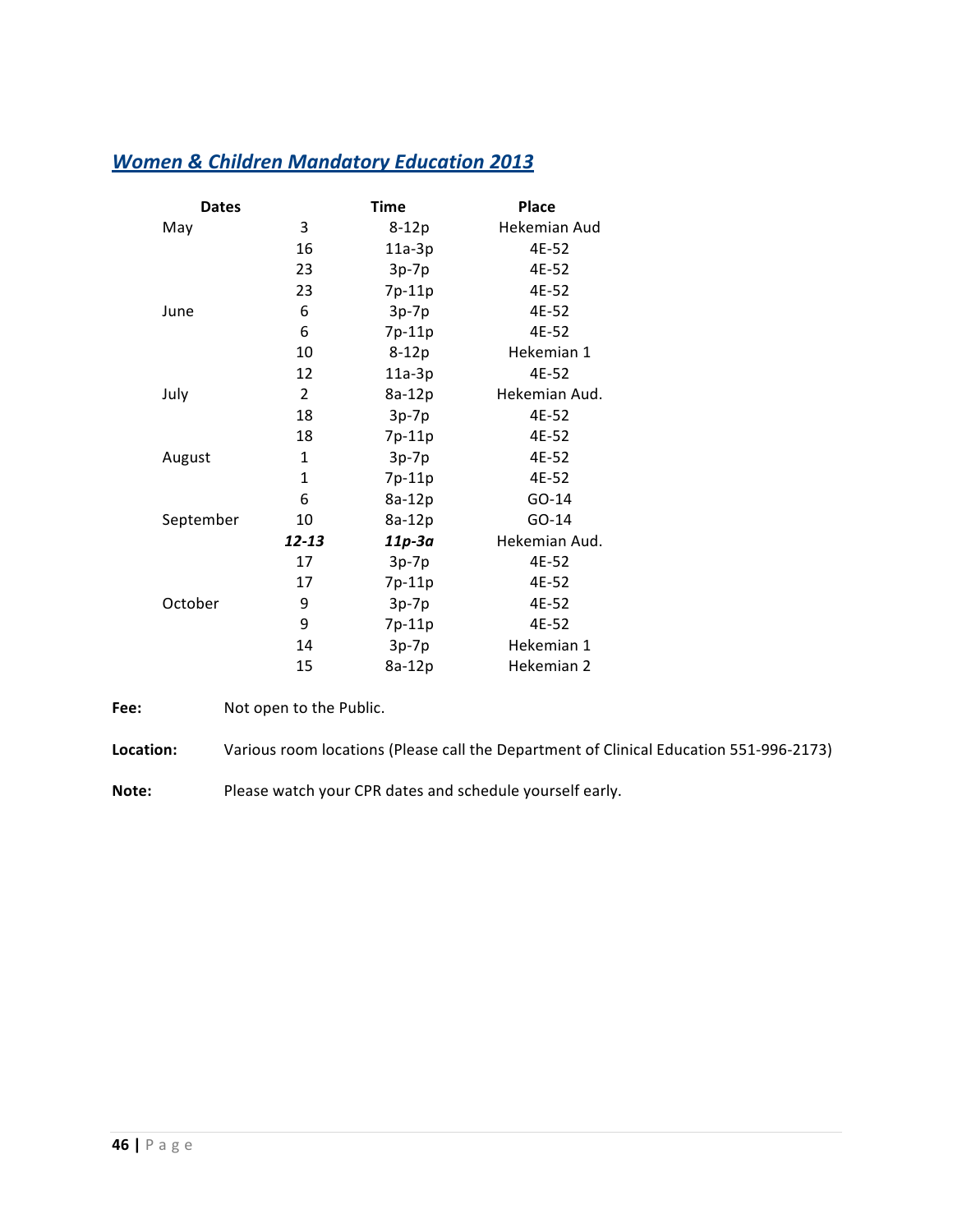# **Adult Oncology Nursing Program Day I**

This offering is designed to provide the RN with an overview of nursing care for the adult oncology patient. Relevant topics include pathogenesis, oncology treatment modality, chemotherapy, immunotherapy, pharmacologic interventions, psychosocial care and pain and palliative care management. 

| Dates:       | January 18 (Friday)<br>May 3 (Friday)<br>August 16 (Friday)                                                                        |
|--------------|------------------------------------------------------------------------------------------------------------------------------------|
| Time:        | $8:00 - 4:30$ PM                                                                                                                   |
| Place:       | <b>Various Rooms</b>                                                                                                               |
| Fee:         | \$100.00 (Discounted price of \$175.00 if registering for Adult Oncology Nursing Program: Day II)                                  |
| Coordinator: | Kimberly Rivera, MSN, RN, BC, OCN                                                                                                  |
|              | <b>Contact Hours: Contact Hackensack University Medical Center,</b>                                                                |
|              | Department of Clinical Education 551-996-2173 for information.                                                                     |
| Audience:    | Both experienced as well as inexperienced RNs who care for adult oncology patients and<br>their families in a variety of settings. |

### **Adult Oncology Nursing Program Day II**

Adult Oncology Nursing Program: Day II is a continuing education offering designed to present information which is of benefit to both experienced as well as inexperienced nurses who care for adult patients with cancer. Relevant topics include an overview of clinical cancer research, management of oncologic emergencies, review of disease specific cancers such as lung, gastrointestinal, ovarian, and breast and the related nursing considerations.

| Dates:       | February 1 (Friday)                                                                             |
|--------------|-------------------------------------------------------------------------------------------------|
|              | June 14 (Friday)                                                                                |
|              | September 20 (Friday)                                                                           |
| Time:        | $8:00 - 4:30$ PM                                                                                |
| Place:       | Various Rooms                                                                                   |
| Fee:         | \$100.00 (Discounted price of \$175.00 if registering for Adult Oncology Nursing Program: Day I |
|              | \$250.00 if registered for all 3 days)                                                          |
| Coordinator: | Kimberly Rivera, MSN, RN, BC, OCN                                                               |
|              | <b>Contact Hours: Contact Hackensack University Medical Center,</b>                             |
|              | Department of Clinical Education 551-996-2173 for information.                                  |
| Audience:    | Both experienced as well as inexperienced RNs who care for adult oncology patients and          |
|              | their families in a variety of settings.                                                        |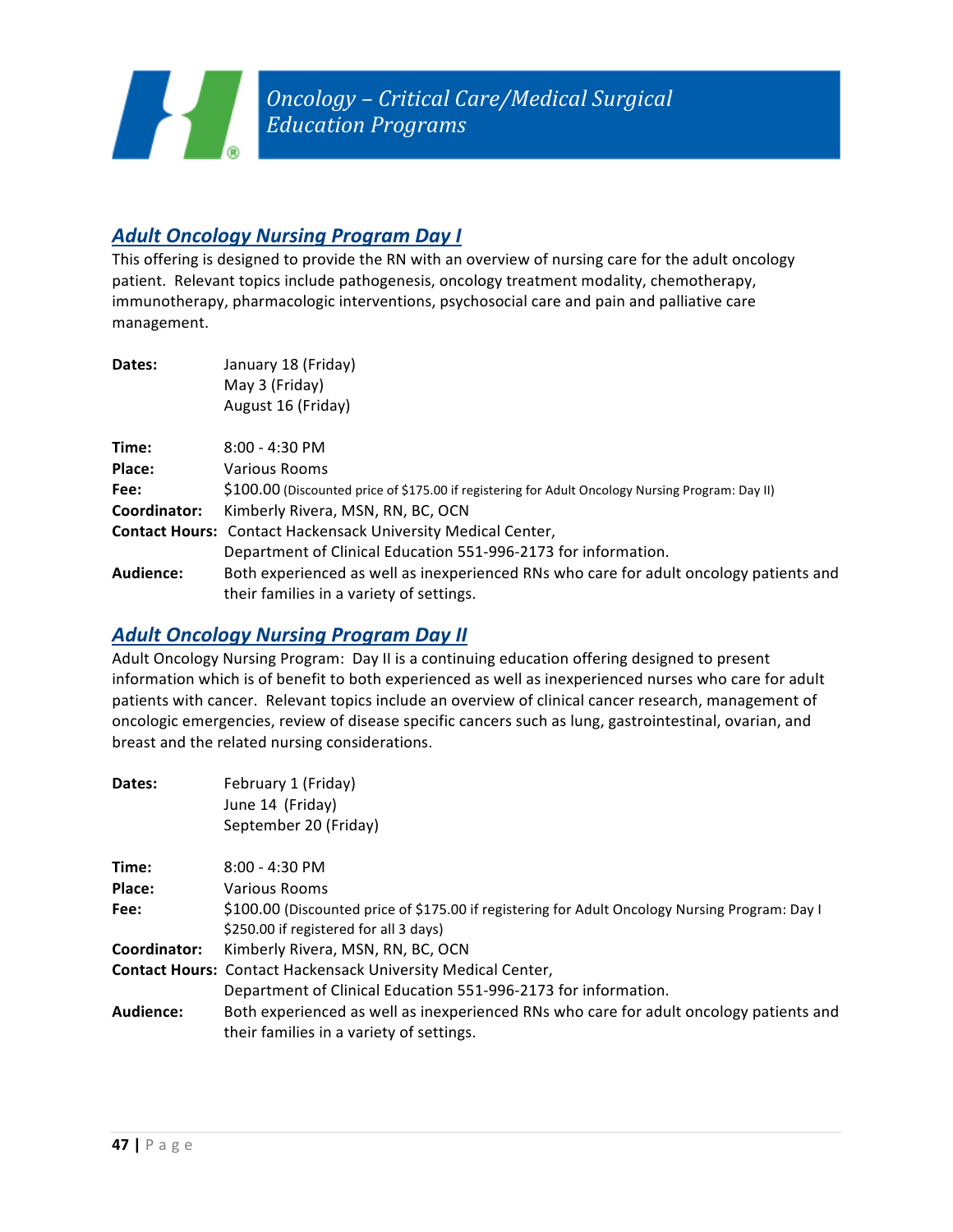# **Adult Oncology Nursing Program Day III**

Adult Oncology Nursing program: Day III is a continuing education offering designed to present information which is of benefit to both experienced as well as inexperienced nurses who care for adult patients with cancer. Relevant topics include understanding hospice and hematopoeisis, and a review of disease specific cancers such as myelodysplastic syndrome (MDS), leukemia, lymphoma and multiple myeloma and the related nursing considerations.

| Dates:       | February 22 (Friday)                                                                      |
|--------------|-------------------------------------------------------------------------------------------|
|              | May 17 (Friday)                                                                           |
|              | October 4 (Friday)                                                                        |
| Time:        | $8:00 - 4:30$ PM                                                                          |
| Place:       | Various Rooms                                                                             |
| Fee:         | \$100.00 (Discounted price of \$175.00 if registering for Adult Oncology Nursing Program: |
|              | Day I \$250.00 if registered for all 3 days)                                              |
| Coordinator: | Kimberly Rivera, MSN, RN, BC, OCN                                                         |
|              | <b>Contact Hours: Contact Hackensack University Medical Center,</b>                       |
|              | Department of Clinical Education 551-996-2173 for information.                            |
| Audience:    | Both experienced as well as inexperienced RNs who care for adult oncology patients and    |
|              | their families in a variety of settings.                                                  |

#### **ONS Cancer Chemotherapy and Biotherapy Course**

The Oncology Nursing Society's (ONS) Chemotherapy and Biotherapy Course provides a comprehensive review of the knowledge needed to administer cytotoxic and biotherapeutic agents.

Upon successful completion of the course and post-test, participants will receive an ONS Chemotherapy and Biotherapy Provider Card. This card validates the participant has the theoretical foundation needed to administer cytotoxic and biotherapeutic agents. The card is valid for two years.

| Dates:       | January 31 & February 1                                                            |
|--------------|------------------------------------------------------------------------------------|
|              | September 12 & 13                                                                  |
|              | December 6 & 13                                                                    |
| Time:        | $8:00 - 4:30$ PM                                                                   |
| Place:       | Cancer Center Conference Room                                                      |
| Fee:         | \$375, fee includes ONS chemotherapy and Biotherapy Guidelines book (Free for      |
|              | HackensackUMC Nurses)                                                              |
| Coordinator: | Ann Marie Wisniewski, MSN, RN, AOCN                                                |
|              | <b>Contact Hours: Contact Hackensack University Medical Center,</b>                |
|              | Department of Clinical Education 551-996-2173 for information.                     |
| Audience:    | Licensed Registered Nurses who have been employed as such for a minimum of six     |
|              | months and are interested in learning the basics of cancer chemo-therapy and its   |
|              | administration. This is not a competency or certification course. The individuals' |
|              | employer or institution should determine clinical competency.                      |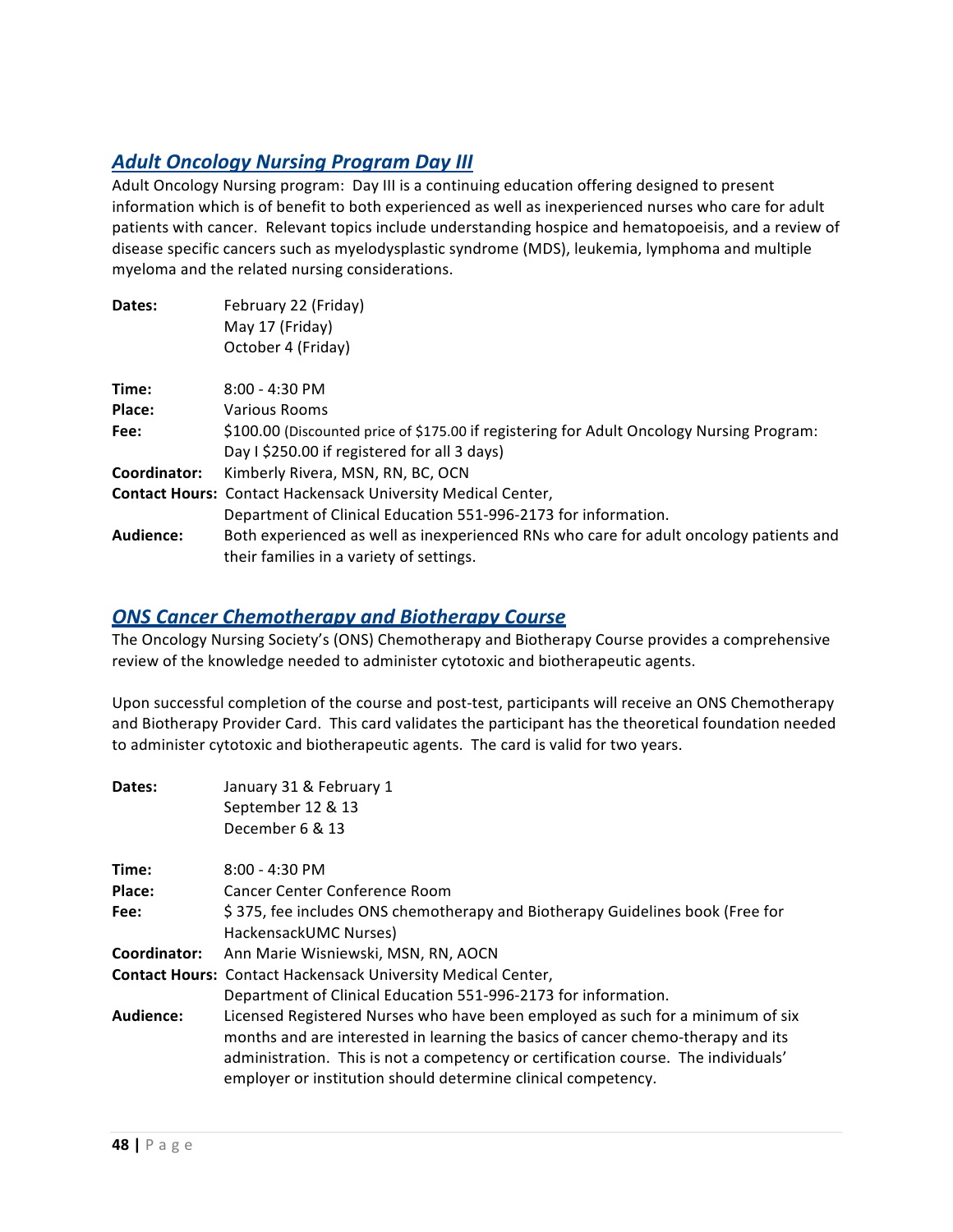# **Stem Cell Transplant Nursing Program: Day I**

Stem Cell Transplant Nursing Program: Day I is designed to concentrate on the scientific principles of stem cell harvesting and transplantation utilized in the management and care of the adult patient undergoing these procedures. Relevant topics include history of transplantation, criteria for transplant donor procurement and preparation, sources of stem cells, pharmacotherapy used in transplantation and nursing management of patients pre-transplantation.

| Dates:       | March 1 (Friday)<br>June 28 (Friday)<br>October 18 (Friday)                                         |
|--------------|-----------------------------------------------------------------------------------------------------|
| Time:        | $8:00 - 4:30$ PM                                                                                    |
| Place:       | Various Rooms                                                                                       |
| Fee:         | \$100.00 (Discounted price of \$175.00 if also registering for Stem Cell Transplant: Day 2)         |
| Coordinator: | Kimberly Rivera, MSN, RN, BC, OCN                                                                   |
|              | <b>Contact Hours: Contact Hackensack University Medical Center,</b>                                 |
|              | Department of Clinical Education 551-996-2173 for information.                                      |
| Audience:    | Registered professional nurses who care for adult patients undergoing stem cell<br>transplantation. |

### **Stem Cell Transplant Nursing Program: Day II**

Stem Cell Transplant Nursing Program Day II is designed to concentrate on the scientific principles of stem cell harvesting and transplantation utilized in the management and care of the adult oncology patient undergoing these procedures. Relevant issues include blood transfusion, acute and chronic graft versus host disease, and nursing management of acute and chronic post-transplant complications, total body irradiation and psychosocial issues facing adult stem cell transplant patients. **Stem Cell Transplant Nursing Program Day I is a prerequisite for this class.** 

| Dates:       | March 22 (Friday) (315 Atlantic St)<br>August 2 (Friday)<br>November 15 (Friday)            |
|--------------|---------------------------------------------------------------------------------------------|
| Time:        | $8:00 - 4:30$ PM                                                                            |
| Place:       | Various Rooms                                                                               |
| Fee:         | \$100.00 (Discounted price of \$175.00 if also registering for Stem Cell Transplant: Day 1) |
| Coordinator: | Kimberly Rivera, MSN, RN, BC, OCN                                                           |
|              | <b>Contact Hours: Contact Hackensack University Medical Center,</b>                         |
|              | Department of Clinical Education 551-996-2173 for information.                              |
| Audience:    | Registered professional nurses who care for adult patients undergoing Stem Cell             |
|              | Transplantation, It is suggested that participants take Stem Cell Transplant Nursing        |
|              | Program: Day I as a prerequisite.                                                           |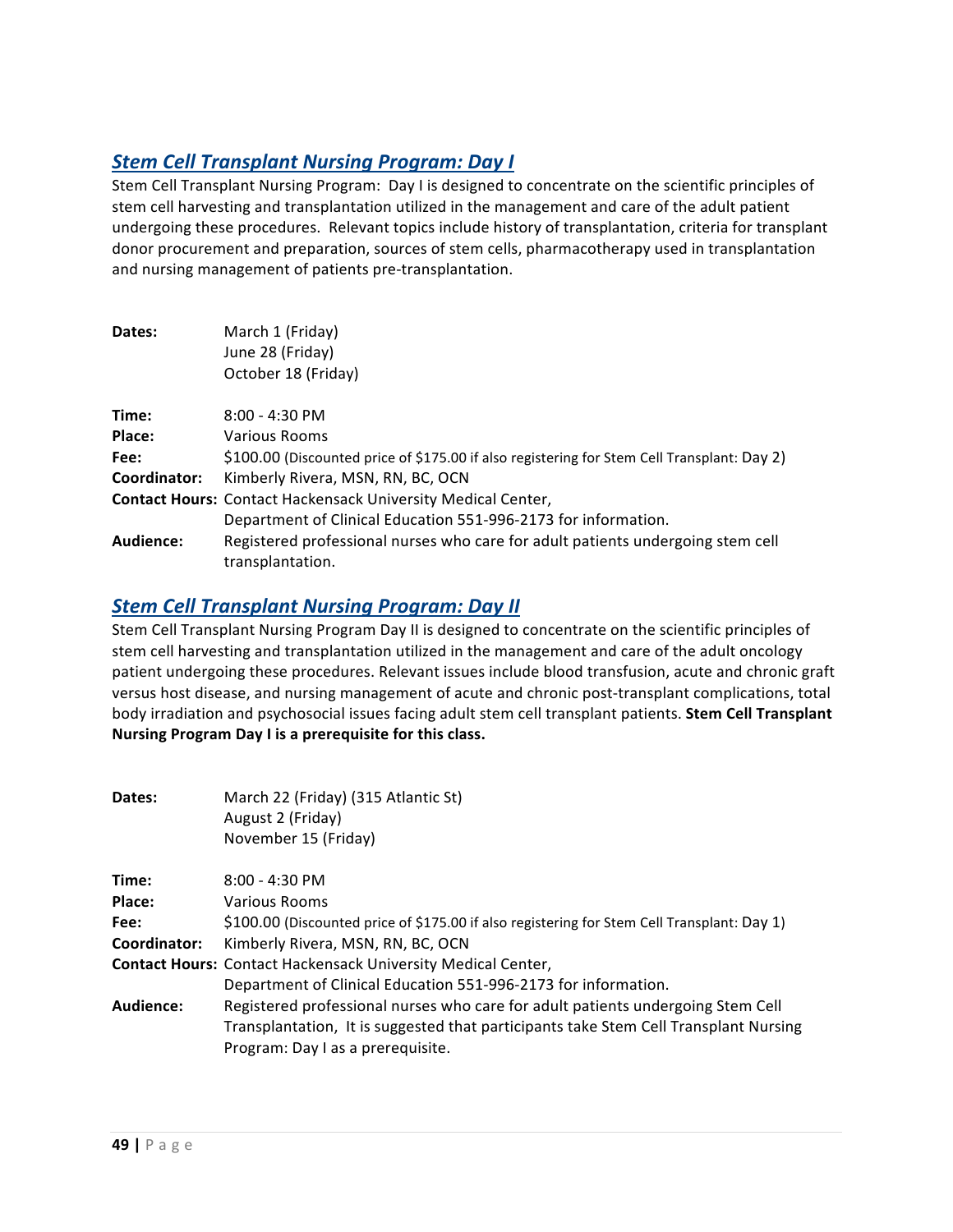

# **Pediatric Diabetes: Teaching the Survival Skills**

This half day course is designed to provide the staff nurse with the tools necessary to teach the newly diagnosed Type 1 diabetic survival skills. The RN will be given an overview of type 1 diabetes, information on medication management and carbohydrate counting. Nursing management to prepare the RN for instructing the families on hyperglycemia, hypoglycemia, sick day management and what to do for diabetic emergencies will be discuss.

| Dates:       | March 21 (Thursday)                                                        |
|--------------|----------------------------------------------------------------------------|
|              | October 3 (Thursday) (GO-14)                                               |
| Time:        | $8:00 - 12:30$ PM                                                          |
| Place:       | Various Rooms                                                              |
| Fee:         | \$50.00                                                                    |
| Coordinator: | Virginia Flynn, RN, MSN                                                    |
|              | <b>Contact Hours: Contact Hackensack University Medical Center,</b>        |
|              | Department of Clinical Education 551-996-2173 for information.             |
| Audience:    | Nurses who provide care to children with type one diabetes in any setting. |

### *Pediatric Oncology/Hematology Program*

This two day program is designed to provide the RN with a basic overview of Pediatric Oncology/Hematology. Relevant topics include nursing assessment in pediatric hematology/oncology patients, treatment modalities, oncology emergencies, treatment side effects and end of life care. A review of the nursing care of children and adolescents with sickle cell anemia, thalassemia, and other pediatric hematologic conditions. Disease specific cancers include Leukemia, Lymphomas, Hodgkins and Brian Tumors. 

| Dates:           | October 2 & 9 (Wednesday)                                                                                |
|------------------|----------------------------------------------------------------------------------------------------------|
| Time:            | $8:00 - 4:30$ PM                                                                                         |
| Place:           | Women and Children's Building GO-14                                                                      |
| Fee:             | \$175.00                                                                                                 |
| Coordinator:     | Virginia Flynn, RN, MSN                                                                                  |
|                  | Contact Hours: Contact Hackensack University Medical Center,                                             |
|                  | Department of Clinical Education 551-996-2173 for information.                                           |
| <b>Audience:</b> | Registered Nurses caring for pediatric oncology patients and their families in a variety of<br>settings. |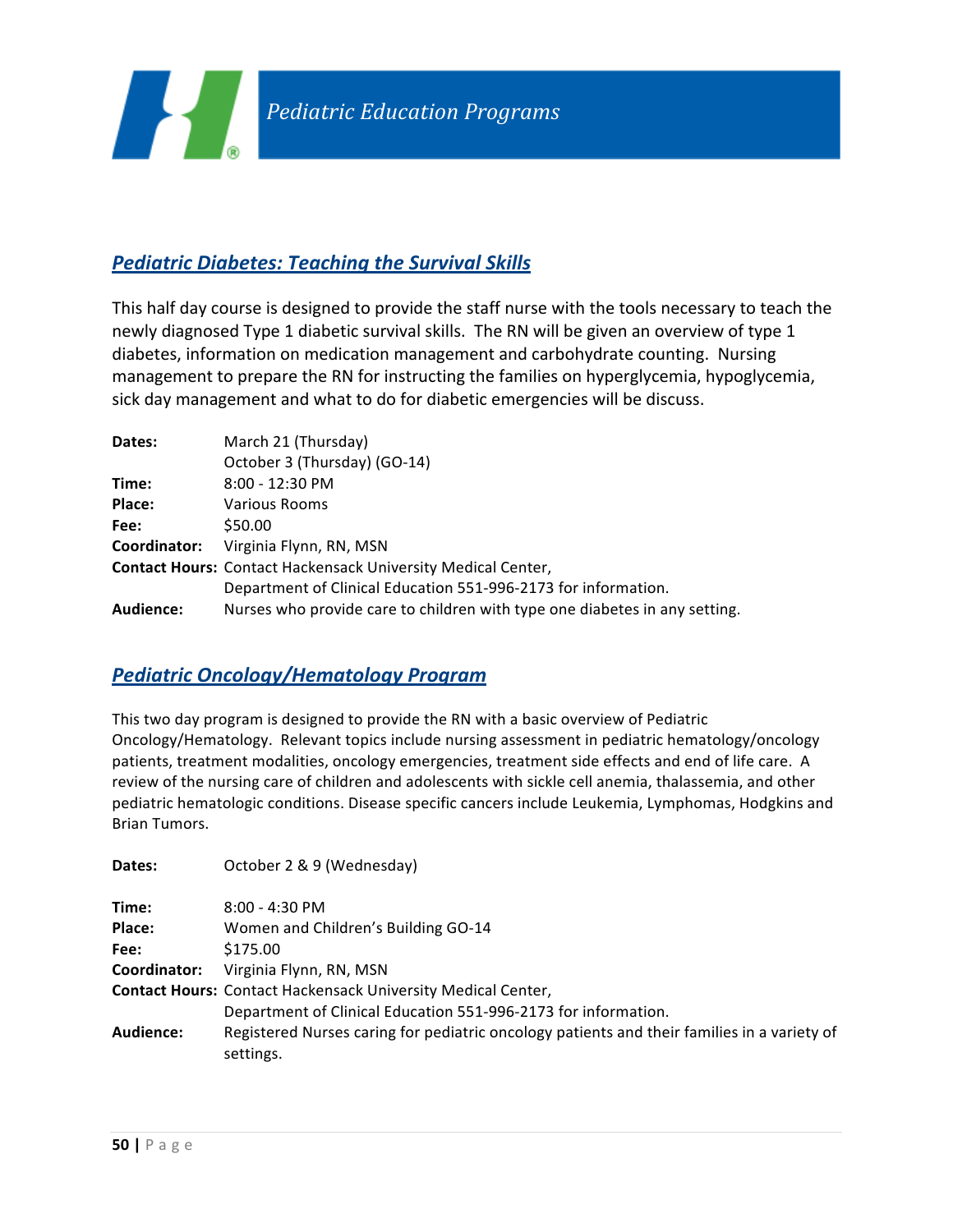#### *Newborn Assessment Basics*

Day 1 of the Neonatal Critical Care course is an introduction to neonatal assessment for nurses in Labor and Delivery, Mother/Baby and the NICU. This course provides information on physiologic and pathophysiologic processes with emphasis on clinical application. Course topics are organized around newborn assessment in regard to assessing maternal risk factors prior to birth, physical assessment of the neonate, glucose management, and thermoregulation of the healthy and critical newborn

The format of the course includes theoretical content in a lecture/discussion format supported with audiovisuals, demonstration of skills and clinical scenarios as appropriate.

The format of the course includes theoretical content in a lecture/discussion format supported with audiovisuals, demonstration of skills and clinical scenarios as appropriate.

#### **Dates:**

June 11 (Tuesday) October 8 (Tuesday) November 11 (Thursday)

| Time:        | $8:00 - 4:30$ PM                                                                   |
|--------------|------------------------------------------------------------------------------------|
| Place:       | Women and Children's Building room GO-14                                           |
| Fee:         | \$150.00                                                                           |
| Coordinator: | Margaret Campbell-Lupardo, RN, BC, CNM, MSN                                        |
|              | Contact Hours: Contact Hackensack University Medical Center,                       |
|              | Department of Clinical Education 551-996-2173 for information.                     |
| Audience:    | All nurses who provide care to newly born infants in all in-patient and outpatient |
|              | settings                                                                           |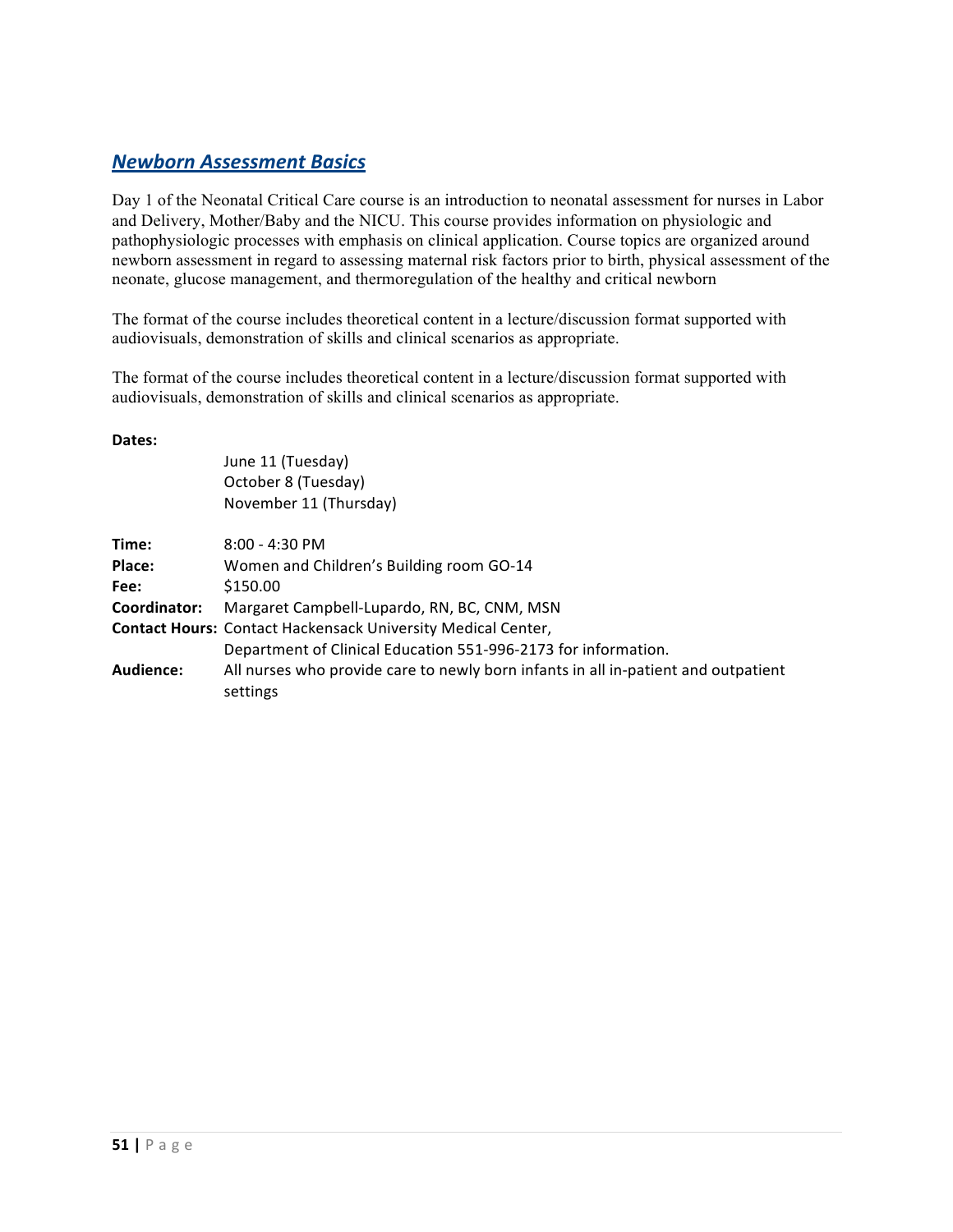# *Neonatal Critical Care Course: Intermediate and Advanced*

The Neonatal Critical Care course is a 6-day course, which emphasizes NICU care at different levels of practice. Day I: Neonatal Assessment & Day II: Foundations of Neonatal Care provides an introduction to neonatal nursing practice (see separate course descriptions). Course days 3-6 is designed for the intermediate nurse with at least 3-6 months NICU experience.

Days 2-6 provide information on physiologic and pathophysiologic processes with emphasis on clinical application. Course topics are organized around newborn assessment, assessment and management strategies for various organ systems and psychosocial and behavioral needs of the infant and family. Content includes: Fluid & Electrolytes, Pharmacology, Breastfeeding, Apnea, BPD, Legal issues, Respiratory issues, Neurological disorders, NEC, Sepsis, Cardiac Disease, Genetics, Surgery, & Developmental Supportive Care.

The format of the course includes theoretical content in a lecture/discussion format supported with audiovisuals, demonstration of skills and clinical scenarios as appropriate.

| Dates: | Day 1: October 8 (Tuesday) Newborn Assessment: Basic                   |
|--------|------------------------------------------------------------------------|
|        | Day 2: October 10 (Thursday) Foundations of Neonatal Care              |
|        | Day 3: October 16 (Wednesday) Growth and Development                   |
|        | Day 4: October 17 (Thursday) Advanced Respiratory Assessment           |
|        | Day 5: October 22 (Tuesday) Management of Newborns with Complex issues |
|        | Day 6: October 24 (Thursday) Professional Practice                     |
|        |                                                                        |

| Time:        | $8:00 - 4:30$ PM                                                                         |
|--------------|------------------------------------------------------------------------------------------|
| Place:       | Women and Children Building Room GO-14                                                   |
| Fee:         | \$325.00                                                                                 |
| Coordinator: | Mary Beth Staines, MSN, RN, CCRN                                                         |
|              | <b>Contact Hours: Contact Hackensack University Medical Center,</b>                      |
|              | Department of Nursing Education 201-996-2173 for information                             |
| Audience:    | All nurses who provide care to this neonatal population in all in-patient and outpatient |
|              | settings should attend.                                                                  |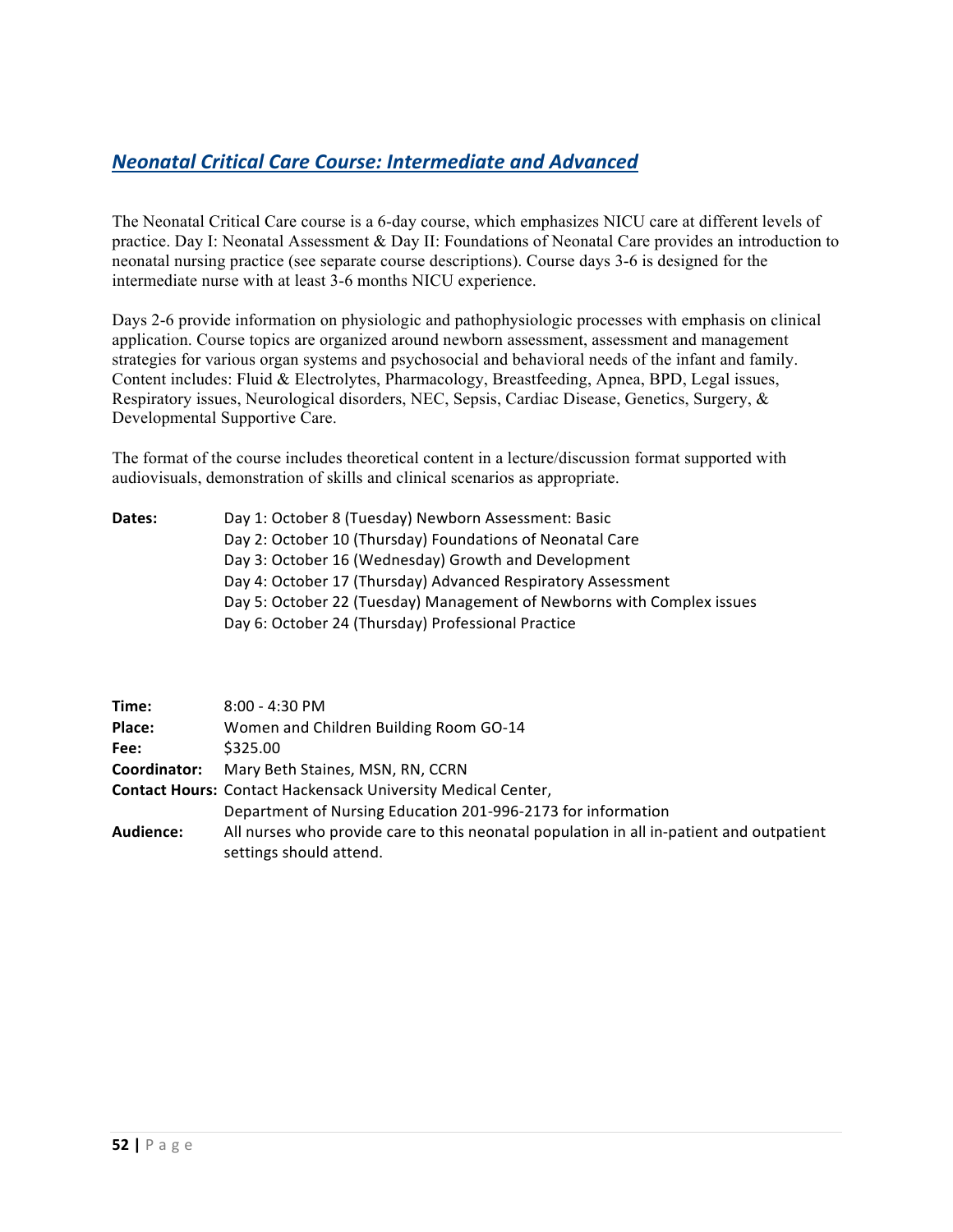# **Pediatric Critical Care Course**

This is a six day introduction to the theory and practice of pediatric critical care nursing. The course consists of 3 components: Pediatric Dysrhythmia, Introduction to Pediatric Critical Care and Pediatric Trauma. The full six day course is offered only once a year. The participant may take the entire course or just specific components based on learning needs.

#### **Pediatric Dysrhythmia**

This is a two day dysrhythmia course developed with a pediatric focus. The course is divided into theoretical and practical sections to allow for practice of new knowledge. Day one focuses on cardiac monitoring, age specific differences, sinus rhythms, premature beats, bradycardia, tachycardia and collapsed rhythms. Day Two consists of a review of conscious sedation, congenital cardiac anomalies and a written exam.

| Dates:       | Day 1: September 26 (Thursday)                                                                                                                                                                                                                                                                                         |
|--------------|------------------------------------------------------------------------------------------------------------------------------------------------------------------------------------------------------------------------------------------------------------------------------------------------------------------------|
|              | Day 2: September 27 (Friday)                                                                                                                                                                                                                                                                                           |
| Time:        | 8:00am:-4:30pm                                                                                                                                                                                                                                                                                                         |
| Place:       | Nursing Education Building, 315 Atlantic Street 1 <sup>st</sup> Floor                                                                                                                                                                                                                                                  |
| Fee:         | \$125.00                                                                                                                                                                                                                                                                                                               |
| Coordinator: | Virginia Flynn, MSN, RN, CCRN                                                                                                                                                                                                                                                                                          |
|              | <b>Contact Hours: Contact Hackensack University Medical Center,</b>                                                                                                                                                                                                                                                    |
|              | Department of Clinical Education 551-996-2173 for information.                                                                                                                                                                                                                                                         |
| Audience:    | This dysrhythmia course in conjunction with PALS prepares pediatric RNs working on the<br>general pediatric units for care of patients requiring conscious sedation. The course also<br>serves as an introduction to dysrhythmia interpretation for pediatric nurses in the ICU,<br>recovery room, and emergency room. |

#### **Introduction to Pediatric Critical Care**

This is a three and  $\frac{1}{2}$  day course designed as an introduction to the assessment and management of the critically ill pediatric patient. This course incorporates the theoretical and practical skills of airway management, arterial blood gas analysis, ventilator management, and chest tube management. Topics include ARDS, toxicology, shock and DKA. Neurological and Hemodynamic assessment and management will include topics on the care of the post craniotomy patient with intracranial pressure monitoring as well hemodynamic monitoring and medication management. The course includes skills stations, a mock code and case studies. End of Life issues in the critically ill child will also be discussed.

| Day 1: October 28 (Monday)            |
|---------------------------------------|
| Day 2: October 29 (Tuesday)           |
| Day 3: October 30 (Wednesday)         |
| Day 4: October 31-half day (Thursday) |
|                                       |

| Time:        | 800am:-4:30pm                                                                             |
|--------------|-------------------------------------------------------------------------------------------|
| Place:       | Various room location (please call Department of Nursing Education 551-996-2173)          |
| Fee:         | \$175.00                                                                                  |
| Coordinator: | Virginia Flynn, MSN, RN, CCRN                                                             |
|              | <b>Contact Hours: Contact Hackensack University Medical Center,</b>                       |
|              | Department of Clinical Education 551-996-2173 for information.                            |
| Audience:    | This course will provide an introduction to critical care concepts for nurses who are new |
|              | to critical care, being cross-trained for PICU, new to the pediatric emergency room or as |
|              | a review for an experienced nurse.                                                        |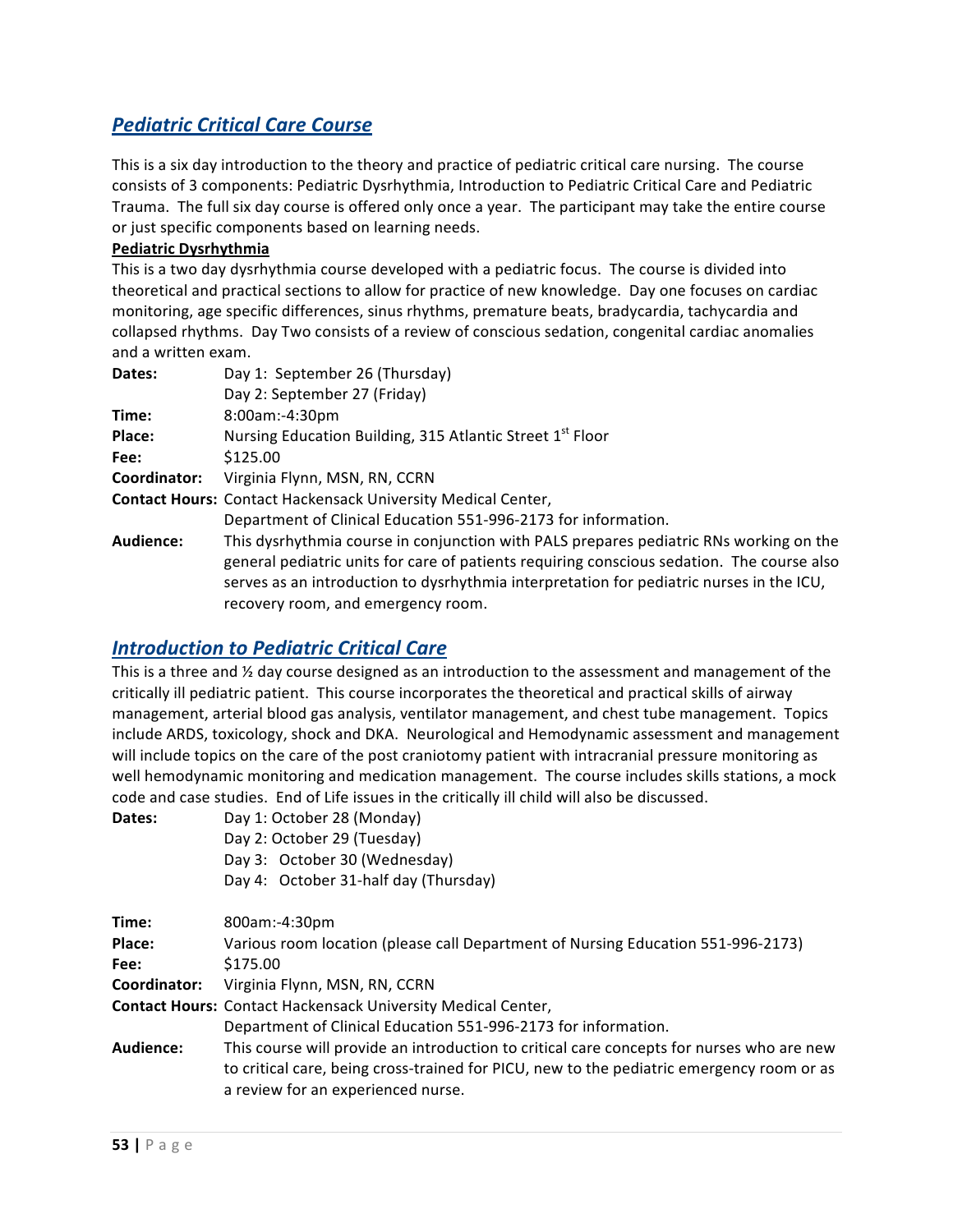### *Pediatric Trauma*

This is a one-day course designed to prepare the nurse to identify mechanisms of injury and related developmental factors. The participants will utilize the primary and secondary survey when performing an assessment for the pediatric trauma patient. Topics covered include management of head, spinal cord, chest and abdominal trauma, burns and near drowning.

| Dates:       | November 7 (Thursday)                                                                      |
|--------------|--------------------------------------------------------------------------------------------|
| Time:        | 800am:-4:30pm                                                                              |
| Place:       | Women and Children Building GO-14                                                          |
| Fee:         | \$100.00                                                                                   |
| Coordinator: | Virginia Flynn, MSN, RN, CCRN                                                              |
|              | <b>Contact Hours: Contact Hackensack University Medical Center,</b>                        |
|              | Department of Clinical Education 551-996-2173 for information.                             |
| Audience:    | Nurses who are new to critical care, being cross-trained for PICU, or new to the pediatric |
|              | emergency room.                                                                            |

#### **Pediatric Nursing Assessment**

This two day offering is designed to provide/enhance the basic physical assessment skills of registered nurses who care for pediatric patients in a variety of settings. A systematic approach to health assessment will enable the nurse to develop competence in performing a comprehensive nursing assessment, while utilizing practical clinical skills of inspection, palpation, percussion, and auscultation of major body systems. Common diseases affecting each system will be discussed. Growth and development & lab analysis will also be discussed. Instruction includes lecture, demonstrations, skills labs, and case studies. All nurses who care for pediatric patients in the inpatient and outpatient areas will benefit from this program.

| Dates:       | Day I September 23 (Monday)<br>Day II September 24(Tuesday)                                                                           |
|--------------|---------------------------------------------------------------------------------------------------------------------------------------|
| Time:        | $8:00 - 4:30$ PM                                                                                                                      |
| Place:       | Nursing Education Building, 315 Atlantic Street 1 <sup>st</sup> Floor                                                                 |
| Fee:         | \$125.00                                                                                                                              |
| Coordinator: | Virginia Flynn, MSN, RN, CCRN                                                                                                         |
|              | <b>Contact Hours: Contact Hackensack University Medical Center,</b><br>Department of Clinical Education 551-996-2173 for information. |
| Audience:    | Nurses who care for pediatric patients in a variety of clinical settings.                                                             |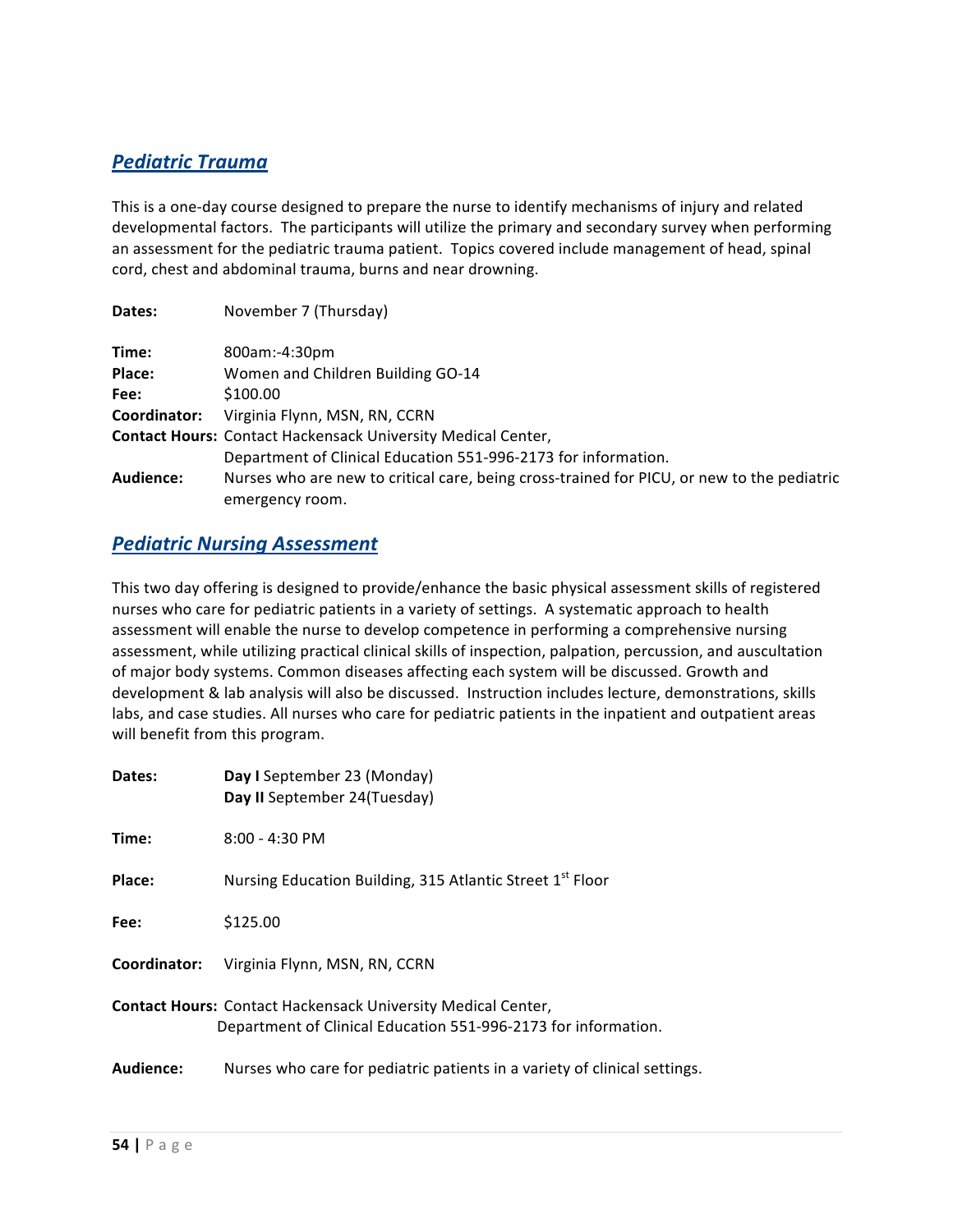# *APON Chemotherapy and Biotherapy Course for Pediatric Nurses*

This two day program provides a standardized chemotherapy and biotherapy course to nurses in order to promote basic education and training for cytotoxic and biotherapeutic agent administration. It concentrates on the science of cancer chemotherapy and policies/procedures for safe IV administration. Application on the nursing process in the management and care of the pediatric patient receiving antinioplastic agents is emphasized. After successfully completing the course and a post-test you will receive a personalized APON Chemotherapy and Biotherapy Provider Card.

| Dates:       | February 21 (Thursday)                                                                                                              |
|--------------|-------------------------------------------------------------------------------------------------------------------------------------|
|              | February 28 (Thursday)                                                                                                              |
| Time:        | $8:00 - 4:30$ PM                                                                                                                    |
| Place:       | Women's and Children's Building (GO-14)                                                                                             |
| Fee:         | \$200                                                                                                                               |
| Coordinator: | Virginia Flynn, MSN, RN, CCRN                                                                                                       |
|              | <b>Contact Hours: Provided through APON</b>                                                                                         |
| Audience:    | Experienced RNs who care for pediatric oncology patients in either the outpatient<br>oncology clinic or in-patient pediatric units. |

#### *Foundations of Pediatric Blood and Marrow Transplant*

This 2-day course provides an overview of nursing issues involved in caring for children and adolescents undergoing blood and marrow transplantation (BMT). A comprehensive review of the BMT process is presented. Topics to be covered include the fundamental principles of blood and marrow transplantation, HLA typing and patient evaluation. The course covers the treatment needed to prepare the patient for transplantation as well as the process of infusion of hematopoietic progenitor cells. Nursing assessment along with complications is discussed in great detail with emphasis on graft vs. host disease and long term effects of transplantation. Psychosocial issues that are seen with transplantation families are reviewed. Case studies are included to provide clinical scenarios to enhance the learning process.

| Dates:           | TBA                                                                                                                                 |
|------------------|-------------------------------------------------------------------------------------------------------------------------------------|
| Time:            | $8:00 - 4:30$ PM                                                                                                                    |
| Place:           | Women and Children's Building                                                                                                       |
| Fee:             | \$175                                                                                                                               |
| Coordinator:     | Virginia Flynn, MSN, RN, CCRN                                                                                                       |
|                  | <b>Contact Hours: Contact Hackensack University Medical Center,</b>                                                                 |
|                  | Department of Nursing Education 551-996-2173 for information                                                                        |
| <b>Audience:</b> | Experienced RNs who care for pediatric oncology patients in either the outpatient<br>oncology clinic or in-patient pediatric units. |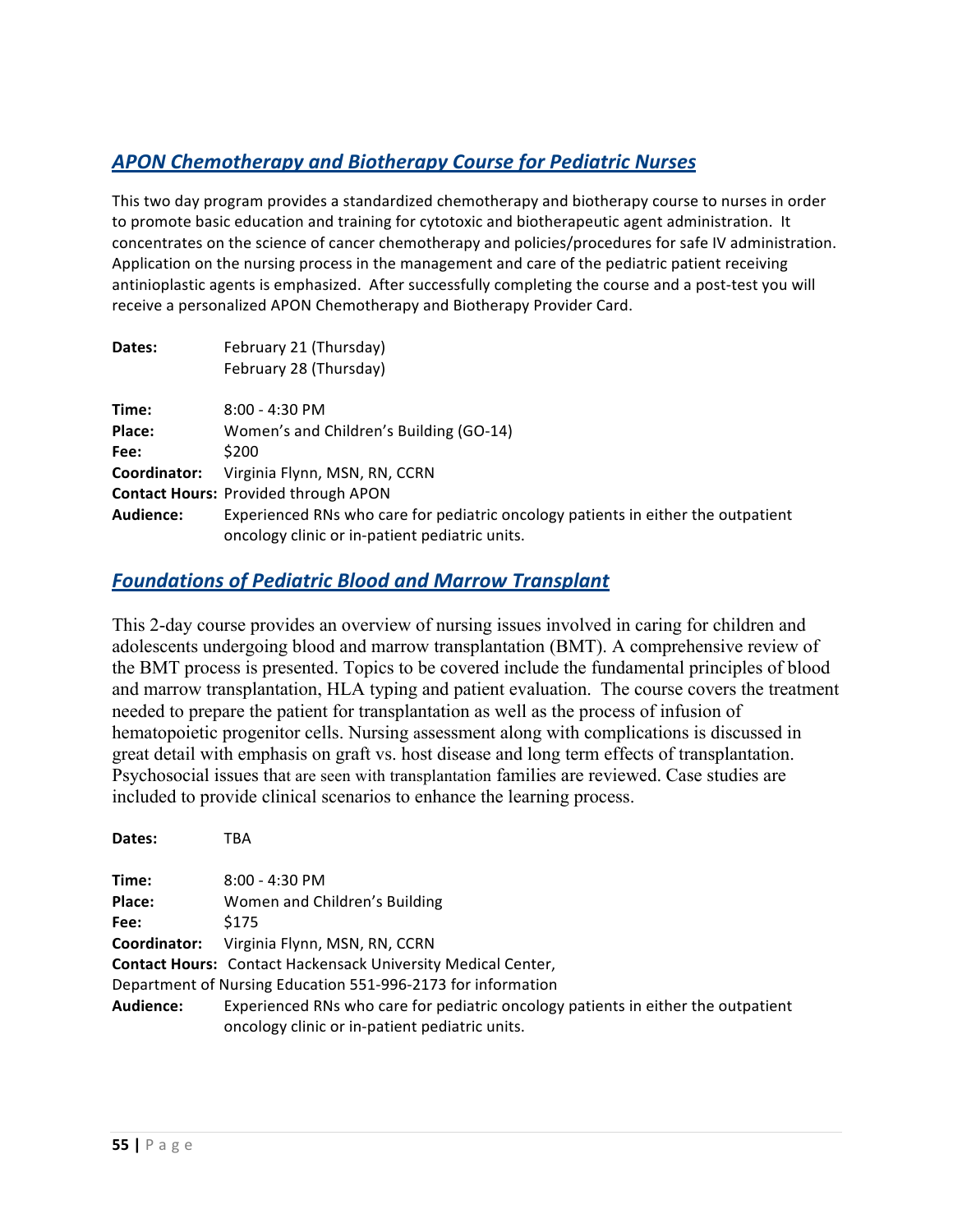# *<u>Epilepsy: Current Trends in Patient Management</u>*

This half-day course is designed to familiarize the participant with the current trends in management of the patient with seizures. It provides the participant with information regarding type of seizures, monitoring and medications and nursing care. The surgical options available to patients will be reviewed as well as the surgical nursing care and psycho-social considerations. Instructions include lecture, discussion and case studies. Any nurse who cares for either an adult or pediatric patient seeking diagnosis or management of seizure a disorder will benefit from this program.

| Dates:       | October 4 (Friday)                                                  |
|--------------|---------------------------------------------------------------------|
| Time:        | $8:00$ am $-12:30$ pm                                               |
| Place:       | 315 Atlantic St                                                     |
| Fee:         | S50                                                                 |
| Coordinator: | Virginia Flynn, MSN, RN, CCRN                                       |
|              | <b>Contact Hours: Contact Hackensack University Medical Center,</b> |
|              | Department of Clinical Education 201-996-2173 for information.      |
| Audience:    | RN's who care for either Adult or Pediatric patients with epilepsy. |

### **Pediatric End of Life Conference**

This one-day multidiscipline program looks at ways of providing exceptional end of life care for a child and their family. Each year the conference will look at different end of life issues that affect pediatric patients, families and care givers.

| Dates:       | October 23 (Wednesday)                                                                                                                                                |
|--------------|-----------------------------------------------------------------------------------------------------------------------------------------------------------------------|
| Time:        | $8:00$ am -4:30pm                                                                                                                                                     |
| Place:       | TBA                                                                                                                                                                   |
| Fee:         | \$100                                                                                                                                                                 |
| Coordinator: | Virginia Flynn, MSN, RN, CCRN                                                                                                                                         |
|              | <b>Contact Hours: Contact Hackensack University Medical Center,</b>                                                                                                   |
|              | Department of Clinical Education 551-996-2173 for information.                                                                                                        |
| Audience:    | All RNs, APN, Child Life Therapists, Social Workers, Pediatric Residents, and Physicians<br>who work with children who are critically, chronically or terminally ill. |